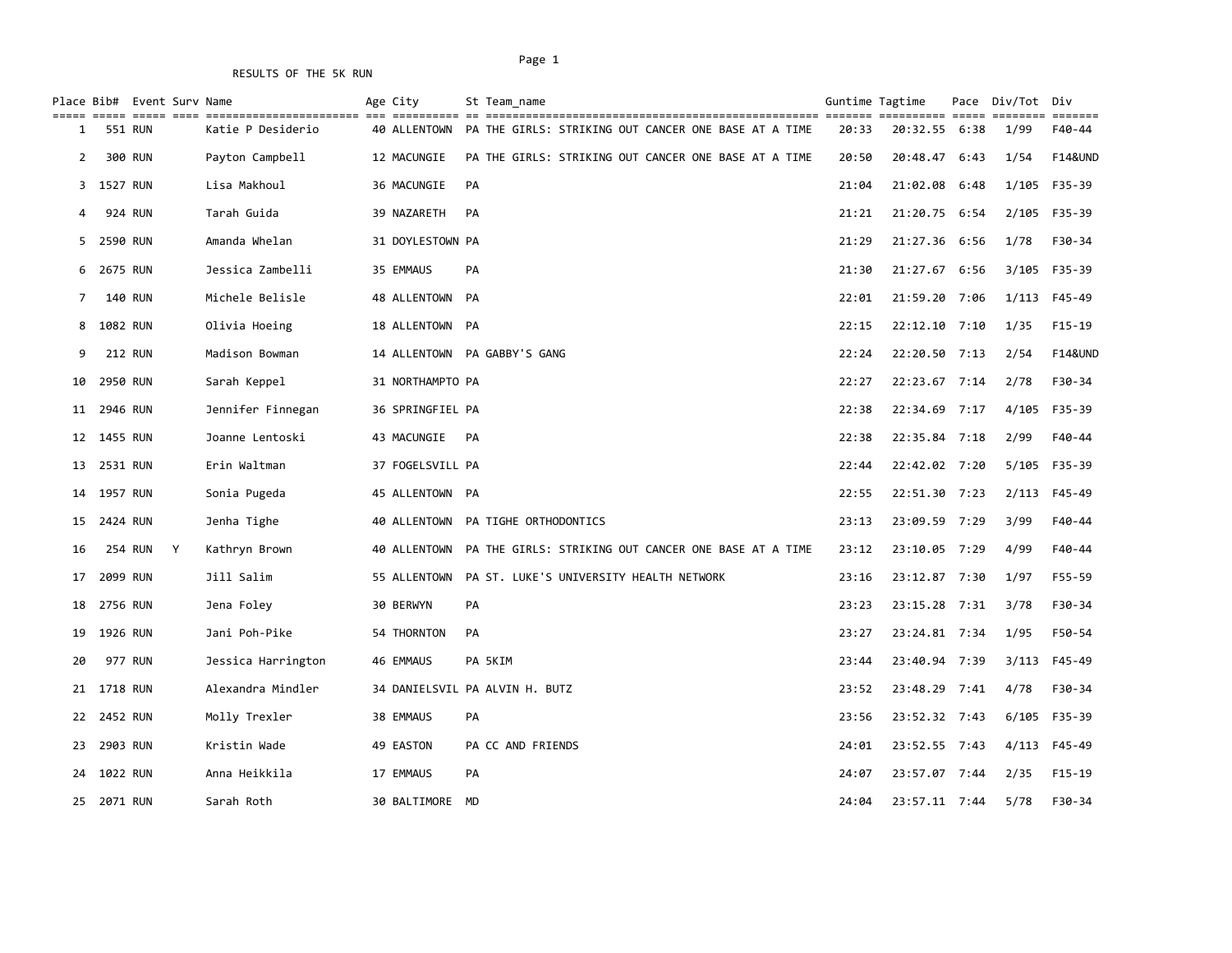|    |             | Place Bib# Event Surv Name |                                         | Age City                 |           | St Team name                                         |       | Guntime Tagtime     |      | Pace Div/Tot Div |                    |
|----|-------------|----------------------------|-----------------------------------------|--------------------------|-----------|------------------------------------------------------|-------|---------------------|------|------------------|--------------------|
|    | 26 1450 RUN |                            | Chelsea Leiner                          | 39 ALLENTOWN             | PA        |                                                      | 24:08 | 24:03.74 7:46       |      |                  | 7/105 F35-39       |
| 27 |             | 743 RUN                    | Christina Fogel                         | 40 EMMAUS                | PA        |                                                      | 24:22 | 24:17.89 7:51       |      | 5/99             | F40-44             |
| 28 | 1054 RUN    |                            | Jenna Hersh                             |                          |           | 34 ALLENTOWN PA TIGHE ORTHODONTICS                   | 24:32 | 24:28.15 7:54       |      | 6/78             | F30-34             |
| 29 | 2785 RUN    |                            | Corinna Heffelfinger                    | 55 PALMERTON PA          |           |                                                      | 24:37 | 24:29.43 7:54       |      | 2/97             | F55-59             |
| 30 | 2869 RUN    |                            | Allison Scanlon                         | 30 PHILADELPH PA         |           |                                                      | 24:33 | 24:30.62 7:55       |      | 7/78             | F30-34             |
| 31 |             | 438 RUN                    | Julia Cote                              | 15 MACUNGIE              |           | PA THE GIRLS: STRIKING OUT CANCER ONE BASE AT A TIME | 24:38 | 24:34.66 7:56       |      | 3/35             | $F15-19$           |
| 32 | 2910 RUN    |                            | Karen Yarnot Zeigenfuss 55 LEHIGHTON PA |                          |           |                                                      | 24:48 | 24:44.65 7:59       |      | 3/97             | F55-59             |
| 33 | 1152 RUN    |                            | Debra Hunsicker                         |                          |           | 49 SLATINGTON PA HAKUNA MA TATAS -DODI H             | 24:59 | 24:54.85 8:03       |      | 5/113            | F45-49             |
| 34 |             | 416 RUN                    | Alyson <sup>o</sup> Consalvo            | 24 POTTSTOWN PA          |           |                                                      | 25:03 | 24:58.42 8:04       |      | 1/18             | $F20-24$           |
| 35 | 2778 RUN    |                            | Miranda Gulycz                          | 16 WHITEHALL PA          |           |                                                      | 25:04 | 25:01.60 8:05       |      | 4/35             | $F15-19$           |
| 36 | 2206 RUN    |                            | Patrisha Shak                           | 15 WHITEHALL PA          |           |                                                      | 25:04 | 25:01.94            | 8:05 | 5/35             | $F15-19$           |
| 37 |             | 628 RUN                    | Erin Durso                              | 13 CENTER VAL PA FLB RUN |           |                                                      | 25:08 | 25:05.99            | 8:06 | 3/54             | <b>F14&amp;UND</b> |
| 38 | 1103 RUN    |                            | Kelly Holub                             |                          |           | 43 PARKESBURG PA AMY JOE'S PINK LADIES               | 25:40 | 25:07.09 8:07       |      | 6/99             | F40-44             |
| 39 | 2680 RUN    |                            | Jennifer Zellner                        |                          |           | 44 NEW TRIPOL PA DOTTIE'S BUTTERFLIES                | 25:11 | 25:07.52 8:07       |      | 7/99             | F40-44             |
| 40 | 2960 RUN    |                            | Emmie Janis                             | 18 OREFIELD              | PA        |                                                      | 25:15 | 25:13.02 8:09       |      | 6/35             | $F15-19$           |
|    | 41 1841 RUN |                            | Carolyn Oleary                          | 40 STROUDSBUR PA         |           |                                                      | 25:23 | 25:16.37 8:10       |      | 8/99             | F40-44             |
|    | 42 1124 RUN |                            | Sofia Howard                            |                          |           | 59 ALLENTOWN PA TEAM APOLLO                          | 25:25 | 25:19.81 8:11       |      | 4/97             | F55-59             |
| 43 | 1292 RUN    |                            | Danielle King                           |                          |           | 44 COOPERSBUR PA VERSUM MATERIALS                    | 25:25 | 25:20.72 8:11       |      | 9/99             | F40-44             |
| 44 |             | 495 RUN                    | Kimberly Daubert                        |                          |           | 51 NEW TRIPOL PA DOTTIE'S BUTTERFLIES                | 25:27 | 25:23.69 8:12       |      | 2/95             | F50-54             |
| 45 | 1027 RUN    |                            | Emily Heiser                            | 26 SELLERSVIL PA         |           |                                                      | 25:28 | 25:23.82 8:12       |      | 1/64             | $F25-29$           |
| 46 |             | 623 RUN                    | Laura Dunne                             | 46 MACUNGIE              |           | PA OAA PINK PAWS PACK                                | 25:34 | 25:29.87 8:14       |      | 6/113            | F45-49             |
| 47 | 2557 RUN    |                            | Shannon Weber                           | 41 OREFIELD              |           | PA TEAM GARRITY                                      | 25:50 | 25:36.90 8:16 10/99 |      |                  | F40-44             |
| 48 | 2979 RUN    |                            | Jillian Ehrlich                         | 15 MACUNGIE              | <b>PA</b> |                                                      | 25:41 | 25:38.45 8:17       |      | 7/35             | $F15-19$           |
| 49 |             | 244 RUN                    | Catherine Brisson                       | 35 BETHLEHEM PA          |           |                                                      | 25:42 | 25:38.96 8:17       |      | 8/105            | F35-39             |
| 50 | 2351 RUN    |                            | Bonnie Stickel                          | 57 MACUNGIE              | PA        |                                                      | 25:57 | 25:51.37 8:21       |      | 5/97             | F55-59             |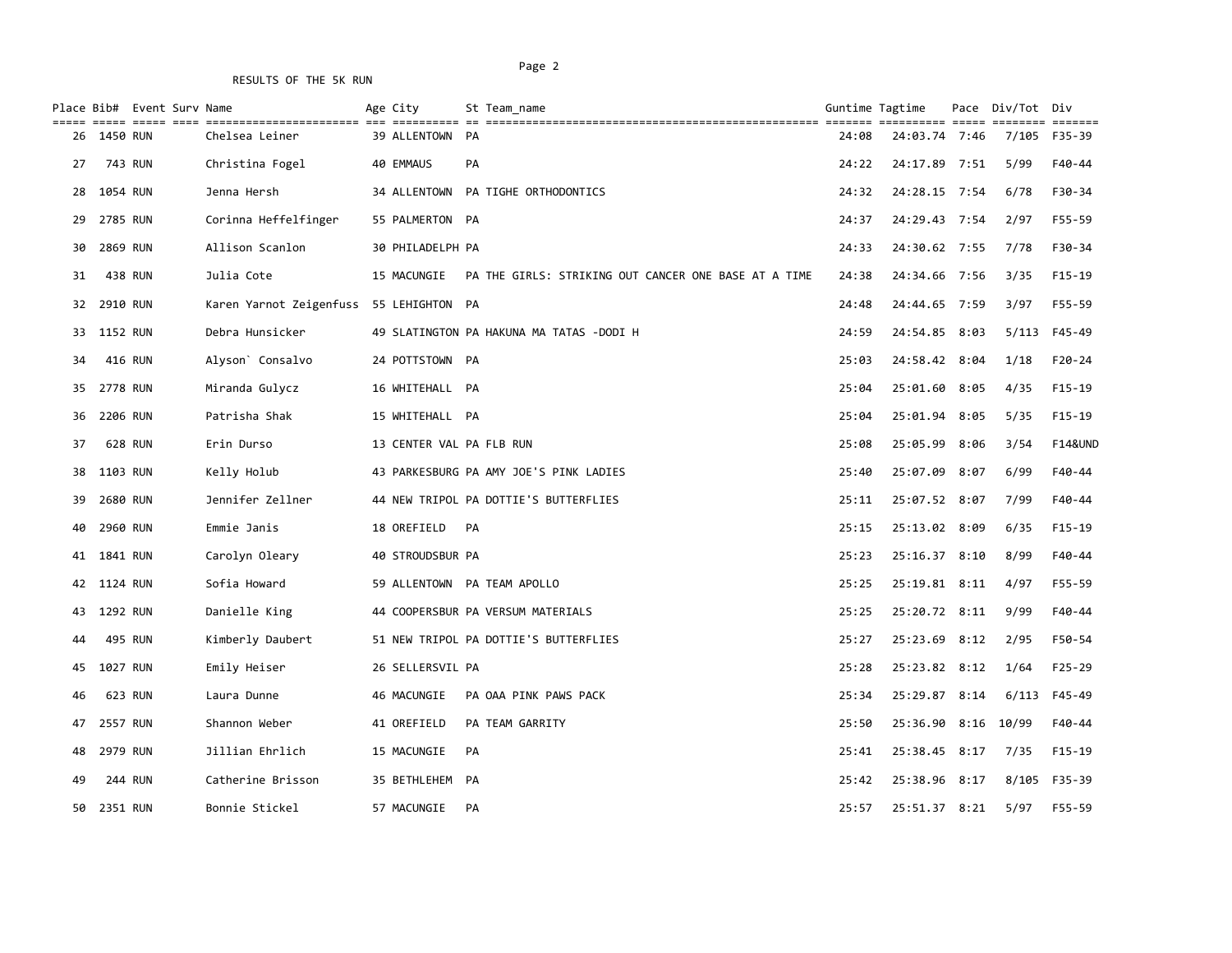#### Page 3 and 2012 and 2012 and 2012 and 2012 and 2012 and 2012 and 2012 and 2012 and 2012 and 2012 and 2012 and 2012 and 2012 and 2012 and 2012 and 2012 and 2012 and 2012 and 2012 and 2012 and 2012 and 2012 and 2012 and 2012

|    |             | Place Bib# Event Surv Name |                       | Age City         | St Team name                                                      |       | Guntime Tagtime             |      | Pace Div/Tot Div |                                                                            |
|----|-------------|----------------------------|-----------------------|------------------|-------------------------------------------------------------------|-------|-----------------------------|------|------------------|----------------------------------------------------------------------------|
| 51 | 2788 RUN    |                            | Kacy Hoefling         | 35 NORTHAMPTO PA |                                                                   | 26:09 | 26:05.23 8:25               |      | 9/105            | $\qquad \qquad \equiv \equiv \equiv \equiv \equiv \equiv \equiv$<br>F35-39 |
| 52 |             | 773 RUN                    | Keri Freyman          |                  | 34 CATASAUQUA PA OAA PINK PAWS PACK                               | 26:11 | 26:07.31 8:26               |      | 8/78             | F30-34                                                                     |
| 53 |             | 771 RUN                    | Lindsay French        | 37 EASTON        | PA                                                                | 26:18 | 26:12.17 8:28 10/105        |      |                  | F35-39                                                                     |
| 54 | 1215 RUN    |                            | Nandita Kamdar        | 48 SOMERVILLE NJ |                                                                   | 26:17 | 26:12.85 8:28               |      | 7/113            | F45-49                                                                     |
| 55 | 1859 RUN    |                            | Lauryn Orozco         | 39 CHALFONT      | PA BB&T UNITED FOR WOMEN                                          | 26:27 | 26:21.67 8:31 11/105 F35-39 |      |                  |                                                                            |
| 56 |             | 645 RUN                    | Leigh Ehrlich         | 49 MACUNGIE      | PA AM LUXE                                                        | 26:31 | 26:22.78 8:31               |      |                  | 8/113 F45-49                                                               |
| 57 |             | 302 RUN                    | Stella Campeotto      |                  | 15 ALLENTOWN PA TIGHE ORTHODONTICS                                | 26:30 | 26:25.54 8:32               |      | 8/35             | $F15-19$                                                                   |
| 58 | 2245 RUN    |                            | Kathryn Sierminski    | 55 SAYLORSBUR PA |                                                                   | 26:32 | 26:25.68 8:32               |      | 6/97             | F55-59                                                                     |
| 59 | 1227 RUN    |                            | Jacqueline Karpow     |                  | 44 BETHLEHEM PA FIRST STRIDES                                     | 26:31 | 26:26.72 8:32 11/99         |      |                  | F40-44                                                                     |
| 60 | 1607 RUN    |                            | Lauren McCullion      | 26 LEHIGHTON     | PA THE GIRLS: STRIKING OUT CANCER ONE BASE AT A TIME              | 26:36 | 26:27.19 8:32               |      | 2/64             | $F25 - 29$                                                                 |
| 61 | 1991 RUN    |                            | Shannon Reidnauer     |                  | 45 ALLENTOWN PA THE GIRLS: STRIKING OUT CANCER ONE BASE AT A TIME | 26:34 | 26:28.12 8:33               |      | 9/113            | F45-49                                                                     |
| 62 | 1967 RUN    |                            | Vivian Ramirez        | 62 MACUNGIE      | PA                                                                | 26:37 | 26:29.27                    | 8:33 | 1/69             | F60-64                                                                     |
| 63 | 1323 RUN    |                            | Joan Koch             | 65 ALLENTOWN PA  |                                                                   | 26:38 | 26:30.97                    | 8:34 | 1/29             | $F65 - 69$                                                                 |
| 64 | 2261 RUN    |                            | Rosie Singley         | 12 EMMAUS        | PA THE GIRLS: STRIKING OUT CANCER ONE BASE AT A TIME              | 26:35 | 26:31.18 8:34               |      | 4/54             | <b>F14&amp;UND</b>                                                         |
| 65 |             | <b>920 RUN</b>             | Alexa Guerrero        |                  | 16 PENNSBURG PA GUERRERO GIRLS                                    | 26:35 | 26:31.71 8:34               |      | 9/35             | $F15-19$                                                                   |
| 66 | 2942 RUN    |                            | Wendy Herrmann        | 50 WALNUTPORT PA |                                                                   | 26:43 | 26:31.81 8:34               |      | 3/95             | F50-54                                                                     |
| 67 | 2700 RUN    |                            | Mandy Barnes          | 13 MACUNGIE      | PA THE GIRLS: STRIKING OUT CANCER ONE BASE AT A TIME              | 26:38 | 26:34.48 8:35               |      | 5/54             | <b>F14&amp;UND</b>                                                         |
| 68 | 1504 RUN    |                            | Elizabeth Lutostansky |                  | 49 CENTER VAL PA AIR PRODUCTS                                     | 26:50 | 26:35.20 8:35 10/113        |      |                  | F45-49                                                                     |
| 69 |             | 798 RUN                    | Kim Galligani         | 45 ALLENTOWN PA  |                                                                   | 26:58 | 26:39.26 8:36 11/113        |      |                  | F45-49                                                                     |
| 70 | 2353 RUN    |                            | Morgan Stickel        | 25 MACUNGIE      | PA                                                                | 26:49 | 26:43.15 8:38               |      | 3/64             | $F25-29$                                                                   |
| 71 | 2352 RUN    |                            | Kendyl Stickel        | 23 MACUNGIE      | PA                                                                | 26:49 | 26:43.22 8:38               |      | 2/18             | $F20-24$                                                                   |
| 72 |             | <b>906 RUN</b>             | Rachel Griffith       |                  | 34 BETHLEHEM PA TEAM APOLLO                                       | 27:14 | 26:47.95 8:39               |      | 9/78             | F30-34                                                                     |
| 73 | 1478 RUN    |                            | Jill Linder           | 34 BETHLEHEM     | PA CORBENIC PARTNERS                                              | 27:13 | 26:52.51 8:41 10/78         |      |                  | F30-34                                                                     |
| 74 | 1133 RUN    |                            | Alison Hudak          | 61 EMMAUS        | PA                                                                | 27:01 | 26:53.77 8:41               |      | 2/69             | F60-64                                                                     |
|    | 75 1848 RUN |                            | Marianella Omana      | 46 MACUNGIE      | PA                                                                | 26:59 | 26:53.96 8:41 12/113        |      |                  | F45-49                                                                     |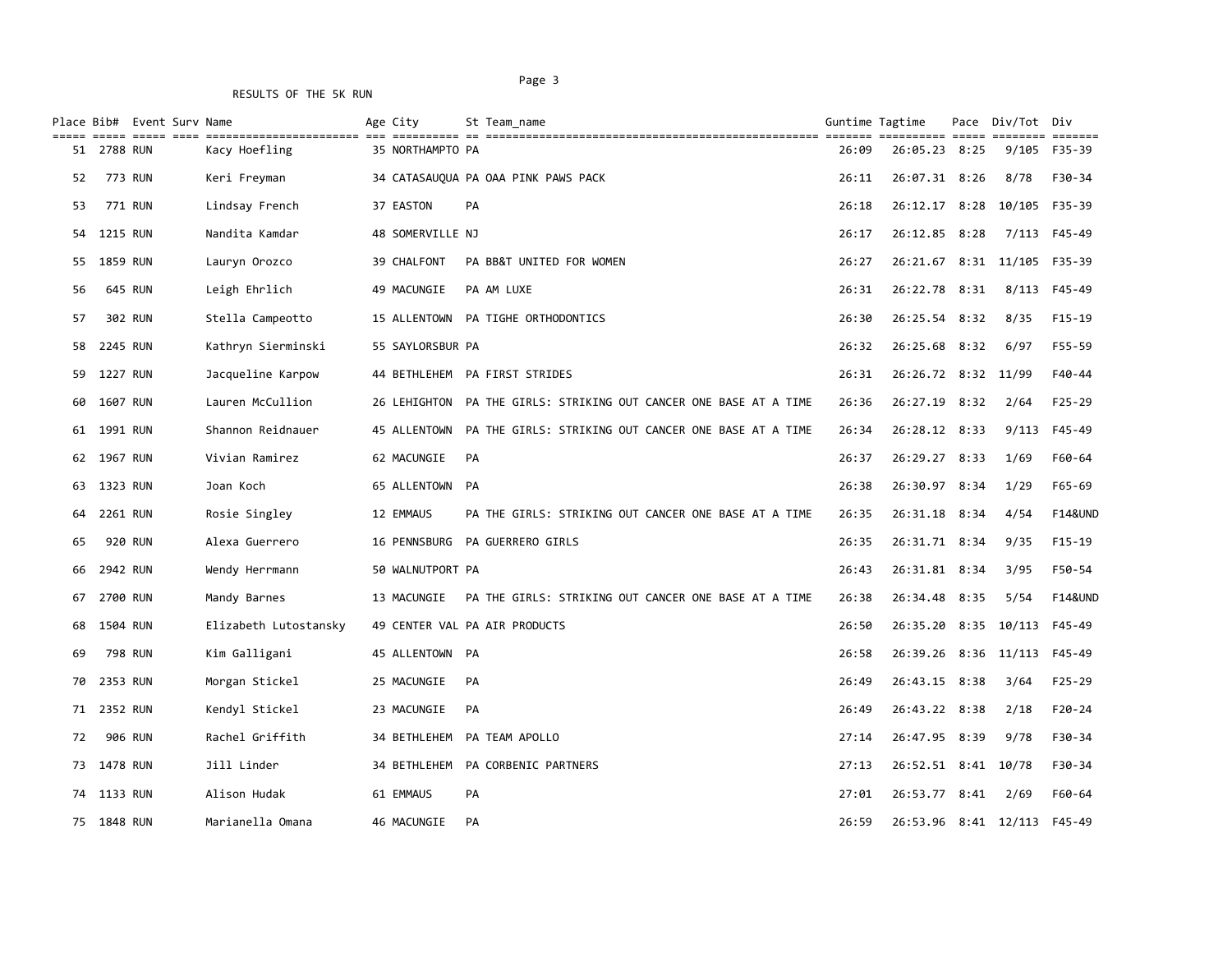| $=$ $=$ $=$ $=$ $=$ |             | Place Bib# Event Surv Name<br>ecces cose cose |                                       | Age City<br>========== | St Team name                                         |       | Guntime Tagtime<br>========== | Pace | Div/Tot                     | Div<br>eessess     |
|---------------------|-------------|-----------------------------------------------|---------------------------------------|------------------------|------------------------------------------------------|-------|-------------------------------|------|-----------------------------|--------------------|
| 76                  |             | 39 RUN                                        | ========================<br>Anna Ames | 51 BETHLEHEM PA        |                                                      | 27:00 | 26:54.13 8:41                 |      | 4/95                        | F50-54             |
|                     | 77 1538 RUN |                                               | Lori Malsch                           |                        | 46 LEHIGHTON PA ST. LUKE'S UNIVERSITY HEALTH NETWORK | 27:02 |                               |      | 26:55.05 8:41 13/113        | F45-49             |
| 78                  | 2594 RUN    |                                               | Patti White                           | 53 NAZARETH            | PA                                                   | 27:10 | 27:03.18 8:44                 |      | 5/95                        | F50-54             |
| 79                  |             | 611 RUN                                       | Carrie Driscole                       |                        | 33 CENTER VAL PA CRAYOLA RAZZLE DAZZLE ROSES         | 27:15 | 27:03.84 8:44 11/78           |      |                             | F30-34             |
|                     | 80 1395 RUN |                                               | Nicole Kwitowski                      | 38 ALLENTOWN PA        |                                                      | 27:10 |                               |      | 27:04.85 8:45 12/105 F35-39 |                    |
|                     | 81 2368 RUN |                                               | Madison Stout                         | 14 ALLENTOWN PA        |                                                      | 27:17 | 27:07.35 8:45                 |      | 6/54                        | <b>F14&amp;UND</b> |
|                     | 82 1364 RUN |                                               | Barbara Kremposky                     | 54 SLATINGTON PA       |                                                      | 27:19 | 27:07.88 8:46                 |      | 6/95                        | F50-54             |
| 83                  | 2367 RUN    |                                               | Janice Stout                          | 49 ALLENTOWN PA        |                                                      | 27:17 | 27:07.95 8:46 14/113          |      |                             | F45-49             |
| 84                  | 2718 RUN    |                                               | Pauletta Brown                        | 40 WILMINGTON DE       |                                                      | 27:19 | 27:11.65 8:47 12/99           |      |                             | F40-44             |
| 85                  | 1351 RUN    |                                               | Beth Ann Krall                        | 27 TELFORD             | PA                                                   | 27:19 | 27:11.84 8:47                 |      | 4/64                        | $F25-29$           |
| 86                  |             | 835 RUN                                       | Jessica George                        | 34 WHITEHALL PA        |                                                      | 27:24 | 27:13.30 8:47 12/78           |      |                             | F30-34             |
| 87                  |             | 716 RUN                                       | Nancy Fickert                         | 49 ALLENTOWN PA        |                                                      | 27:24 | 27:14.43 8:48 15/113          |      |                             | F45-49             |
| 88                  | 2914 RUN    |                                               | Marcella Zamborsky                    | 44 OREFIELD            | PA ZAMBORSKY & ZAMBORSKY LAW                         | 27:25 | 27:16.25 8:48 13/99           |      |                             | F40-44             |
| 89                  | 2229 RUN    |                                               | April Shiber                          |                        | 54 HARRISBURG PA THE PINKETTES                       | 27:31 | 27:17.72 8:49                 |      | 7/95                        | F50-54             |
| 90                  |             | 772 RUN                                       | Dawn Frey                             | 64 EMMAUS              | PA                                                   | 27:27 | 27:19.85 8:49                 |      | 3/69                        | F60-64             |
| 91                  |             | <b>146 RUN</b>                                | Sheryl Bennyhoff                      | 54 EMMAUS              | PA                                                   | 27:30 | 27:20.06 8:50                 |      | 8/95                        | F50-54             |
|                     | 92 2877 RUN |                                               | Susan Seip                            | 61 OREFIELDOR PA       |                                                      | 27:39 | 27:22.00 8:50                 |      | 4/69                        | F60-64             |
| 93                  |             | 982 RUN                                       | Meredith Hartman                      | 33 MOHNTON             | PA                                                   | 27:41 | 27:23.12 8:51 13/78           |      |                             | F30-34             |
| 94                  | 2179 RUN    |                                               | Callie Searls                         | 11 NAZARETH            | PA                                                   | 27:33 | 27:23.62 8:51 7/54            |      |                             | <b>F14&amp;UND</b> |
|                     | 95 1383 RUN | Y                                             | Ardith Kuhns                          | 60 SCHNECKSVI PA       |                                                      | 27:28 | 27:23.66 8:51                 |      | 5/69                        | F60-64             |
| 96                  | 2181 RUN    |                                               | Lisa Searls                           | 47 NAZARETH            | PA                                                   | 27:33 | 27:24.01 8:51 16/113          |      |                             | F45-49             |
|                     | 97 2471 RUN |                                               | Amy Unger                             | 38 ALLENTOWN PA        |                                                      | 27:41 |                               |      | 27:27.36 8:52 13/105 F35-39 |                    |
| 98                  | 2030 RUN    |                                               | Ruth Rivera                           | 59 EAST STROU PA       |                                                      | 27:46 | 27:29.68 8:53                 |      | 7/97                        | F55-59             |
| 99                  | 2727 RUN    |                                               | Emily Chukoskie                       | 13 KEMPTON             | PA                                                   | 27:42 | 27:38.22 8:55                 |      | 8/54                        | <b>F14&amp;UND</b> |
| 100                 | 1817 RUN    | Y                                             | Nairim Nieto                          | 32 MACUNGIE            | PA                                                   | 27:46 | 27:39.07 8:56 14/78           |      |                             | F30-34             |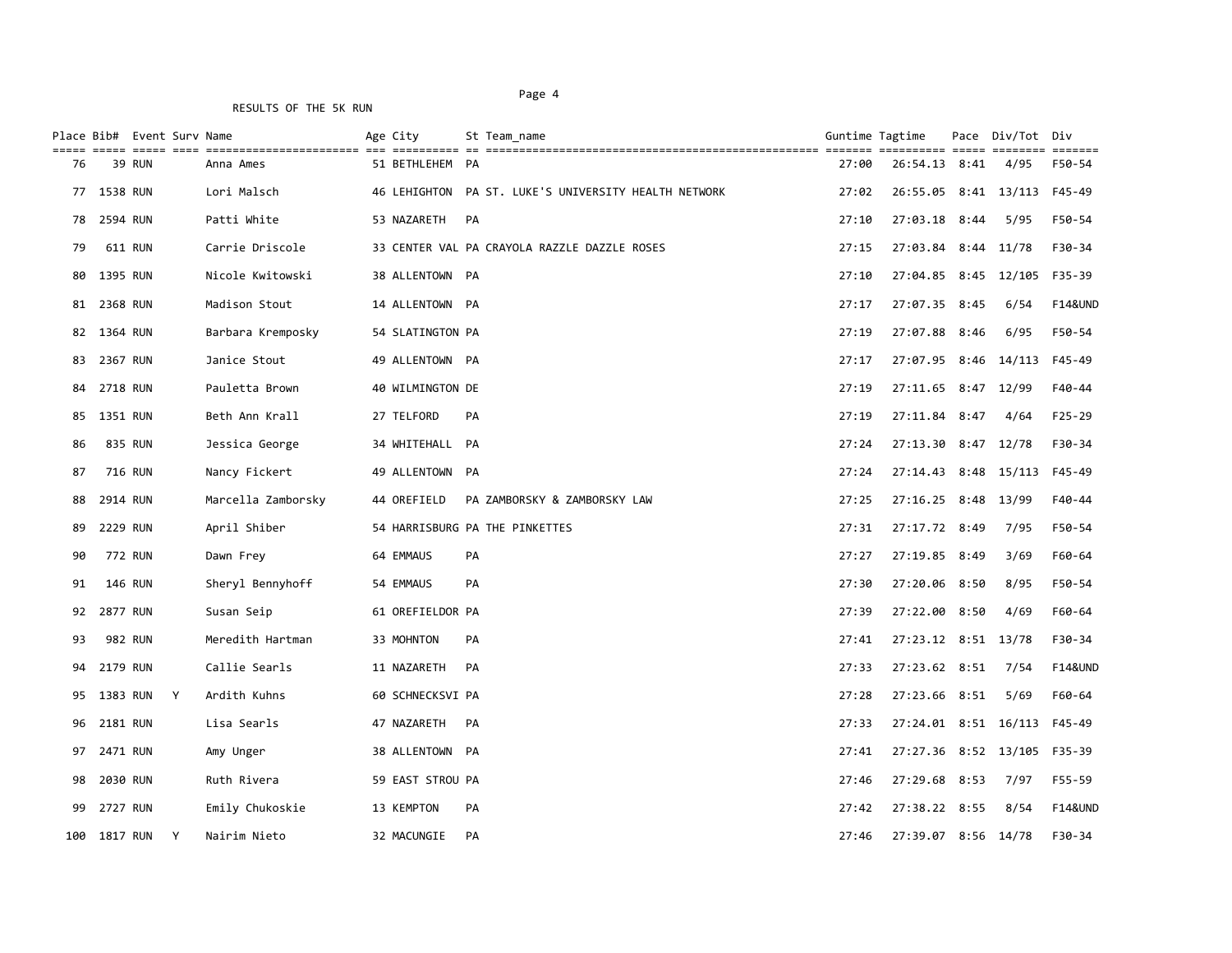|       |              | Place Bib# Event Surv Name |   |                     | Age City  |                  |    | St Team name                                         | Guntime Tagtime |                             |      | Pace Div/Tot Div |                    |
|-------|--------------|----------------------------|---|---------------------|-----------|------------------|----|------------------------------------------------------|-----------------|-----------------------------|------|------------------|--------------------|
| ===== | 101 1263 RUN |                            |   | Logan Kendy         |           |                  |    | 38 BETHLEHEM PA WENDY担 WILLIAM PENN WARRIORS         | 27:50           | 27:39.18 8:56 14/105 F35-39 |      |                  |                    |
| 102   |              | 301 RUN                    |   | Lyla Campeotto      |           |                  |    | 15 ALLENTOWN PA TIGHE ORTHODONTICS                   | 27:45           | 27:39.97 8:56 10/35         |      |                  | F15-19             |
| 103   | 2984 RUN     |                            |   | Nicole Flynn        |           |                  |    | 27 ALEXANDRIA VA AIR PRODUCTS                        | 27:47           | 27:40.88 8:56               |      | 5/64             | $F25-29$           |
| 104   |              | 309 RUN                    |   | Marie Carbonetto    |           | 47 BETHLEHEM PA  |    |                                                      | 28:01           | 27:44.37 8:57 17/113 F45-49 |      |                  |                    |
| 105   | 1473 RUN     |                            |   | Christine Lewbart   |           | 39 MACUNGIE      |    | PA ST. LUKE'S ALLENTOWN CAMPUS                       | 27:51           | 27:45.87 8:58 15/105        |      |                  | F35-39             |
| 106   |              | 18 RUN                     |   | Cathy Akridge       |           | 67 TOMS RIVER NJ |    |                                                      | 27:50           | 27:45.99 8:58               |      | 2/29             | F65-69             |
| 107   | 2180 RUN     |                            |   | Haidyn Searls       |           | 13 NAZARETH      | PA |                                                      | 27:55           | 27:47.33 8:58               |      | 9/54             | <b>F14&amp;UND</b> |
| 108   | 1154 RUN     |                            |   | Kirsten Hunter      |           |                  |    | 28 HELLERTOWN PA TIGHE ORTHODONTICS                  | 27:56           | 27:50.99                    | 9:00 | 6/64             | $F25-29$           |
| 109   | 2127 RUN     |                            |   | Melissa Schaeffer   | 50 OLEY   |                  | PA |                                                      | 28:00           | 27:54.06 9:01               |      | 9/95             | F50-54             |
| 110   | 1021 RUN     |                            |   | Theresa Hegel       | 40 EMMAUS |                  |    | PA FIRST STRIDES                                     | 28:03           | 27:56.09 9:01 14/99         |      |                  | $F40 - 44$         |
|       | 111 2698 RUN |                            |   | Mickilee Balash     |           |                  |    | 29 BETHLEHEM PA CORBENIC PARTNERS                    | 28:07           | 27:58.12 9:02               |      | 7/64             | $F25-29$           |
|       | 112 1192 RUN |                            | Y | Carin Johnson       | 50 EASTON |                  |    | PA BREAST FRIENDS                                    | 28:05           | 27:58.84 9:02 10/95         |      |                  | F50-54             |
|       | 113 1740 RUN |                            |   | Amy Morgan          |           | 39 ALLENTOWN PA  |    |                                                      | 28:21           | 28:01.97 9:03 16/105 F35-39 |      |                  |                    |
| 114   | 2937 RUN     |                            |   | Amy Bonenberger     | 54 EMMAUS |                  | PA |                                                      | 28:13           | 28:02.51 9:03 11/95         |      |                  | F50-54             |
| 115   | 1454 RUN     |                            |   | Krista Lenhardt     |           | 38 BOYERTOWN PA  |    |                                                      | 28:09           | 28:02.84 9:03 17/105 F35-39 |      |                  |                    |
| 116   |              | <b>298 RUN</b>             |   | Kristen Campbell    |           | 46 MACUNGIE      |    | PA THE GIRLS: STRIKING OUT CANCER ONE BASE AT A TIME | 28:12           | 28:06.31 9:04 18/113 F45-49 |      |                  |                    |
| 117   |              | 634 RUN                    |   | Desiree Easterday   |           | 42 DOYLESTOWN PA |    |                                                      | 28:47           | 28:06.44 9:05 15/99         |      |                  | F40-44             |
| 118   | 2132 RUN     |                            |   | Donna Schanzenbach  |           | 55 HELLERTOWN PA |    |                                                      | 28:20           | 28:06.64 9:05               |      | 8/97             | F55-59             |
| 119   | 1757 RUN     |                            |   | Rachel Moyer        |           | 24 HELLERTOWN PA |    |                                                      | 28:24           | 28:12.61 9:06               |      | 3/18             | $F20-24$           |
| 120   | 2336 RUN     |                            |   | Karen Steele        | 49 EMMAUS |                  |    | PA LEHIGH VALLEY CANCER INSTITUTE                    | 28:23           | 28:14.24 9:07 19/113        |      |                  | F45-49             |
| 121   |              | <b>264 RUN</b>             |   | Michelle Brustlin   |           |                  |    | 52 ALLENTOWN PA DOTTIE'S BUTTERFLIES                 | 28:22           | 28:14.38 9:07 12/95         |      |                  | F50-54             |
| 122   | 2013 RUN     |                            |   | Kathleen Rex        |           | 65 FOGELSVILL PA |    |                                                      | 28:27           | 28:18.79 9:08               |      | 3/29             | F65-69             |
| 123   |              | <b>270 RUN</b>             |   | Laura Budraitis     |           | 36 BETHLEHEM PA  |    |                                                      | 28:46           | 28:19.67 9:09 18/105 F35-39 |      |                  |                    |
| 124   |              | 851 RUN                    |   | Kristie Gerstenberg |           | 45 OLD ZIONSV PA |    |                                                      | 28:39           | 28:19.74 9:09 20/113 F45-49 |      |                  |                    |
| 125   | 1929 RUN     |                            |   | Emelina Polanco     |           | 33 WHITEHALL PA  |    |                                                      | 28:31           | 28:20.45 9:09 15/78         |      |                  | F30-34             |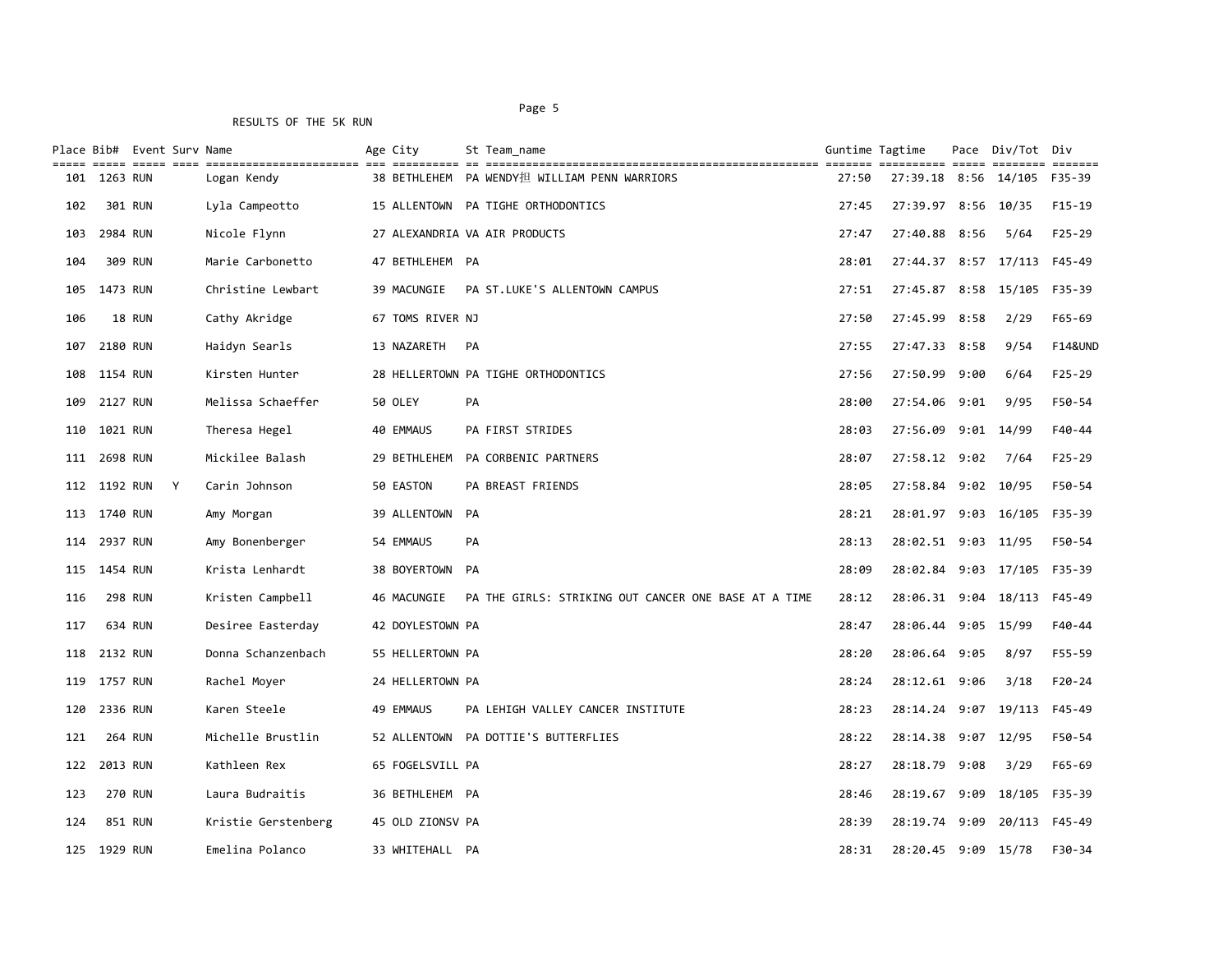|     |                 | Place Bib# Event Surv Name |                      | Age City         | St Team name                                                      |       | Guntime Tagtime<br>---------- ----- |      | Pace Div/Tot Div | $= = = = = = =$    |
|-----|-----------------|----------------------------|----------------------|------------------|-------------------------------------------------------------------|-------|-------------------------------------|------|------------------|--------------------|
| 126 | <b>2378 RUN</b> |                            | Marisa Strunk        |                  | 24 BETHLEHEM PA BB&T UNITED FOR WOMEN                             | 28:33 | 28:21.36                            | 9:09 | 4/18             | $F20-24$           |
| 127 | 1642 RUN        |                            | Amanda Mead          | 29 CATASAUQUA PA |                                                                   | 28:40 | 28:28.90 9:12                       |      | 8/64             | $F25-29$           |
| 128 |                 | 369 RUN                    | Christine Ciaverelli |                  | 34 NORRISTOWN PA OAA PINK PAWS PACK                               | 28:41 | 28:29.30 9:12 16/78                 |      |                  | F30-34             |
| 129 |                 | 997 RUN                    | Robin Haugh          |                  | 31 SCHNECKSVI PA TIGHE ORTHODONTICS                               | 28:35 | 28:29.59 9:12 17/78                 |      |                  | F30-34             |
| 130 |                 | <b>158 RUN</b>             | Elizabeth Best       | 64 ALLENTOWN PA  |                                                                   | 28:40 | 28:29.65 9:12                       |      | 6/69             | F60-64             |
| 131 | 2190 RUN        |                            | Kristen Seidel       |                  | 45 ALLENTOWN PA TIGHE ORTHODONTICS                                | 28:36 | 28:30.68 9:12 21/113                |      |                  | F45-49             |
|     | 132 2777 RUN    |                            | Haydemar Groves      | 43 ALLENTOWN PA  |                                                                   | 28:43 | 28:31.16 9:12 16/99                 |      |                  | $F40 - 44$         |
| 133 | 2602 RUN        |                            | Anna Wilkins         |                  | 32 BREINIGSVI PA ST.LUKE'S ALLENTOWN CAMPUS                       | 28:38 | 28:32.90 9:13 18/78                 |      |                  | F30-34             |
| 134 |                 | <b>10 RUN</b>              | Rebecca Achey        |                  | 43 NEW TRIPOL PA DOTTIE'S BUTTERFLIES                             | 28:40 | 28:33.05 9:13 17/99                 |      |                  | F40-44             |
| 135 | 1431 RUN        |                            | Monica Lazarus       |                  | 44 NEW TRIPOL PA DOTTIE'S BUTTERFLIES                             | 28:41 | 28:34.01 9:13 18/99                 |      |                  | F40-44             |
| 136 | 1188 RUN        |                            | Sylvia Jennings      | 12 MACUNGIE      | PA GENERATIONS                                                    | 29:05 | 28:39.47 9:15 10/54                 |      |                  | <b>F14&amp;UND</b> |
| 137 | 1339 RUN        |                            | Ashley Koren         | 26 NORTHAMPTO PA |                                                                   | 28:54 | 28:43.09 9:16                       |      | 9/64             | $F25-29$           |
| 138 |                 | <b>52 RUN</b>              | Amy Arduino          |                  | 46 NORTH WALE PA BREAST FRIENDS                                   | 29:01 | 28:46.05 9:17 22/113                |      |                  | F45-49             |
| 139 |                 | 15 RUN                     | Taylor Adams         |                  | 15 BETHLEHEM PA TEAM FEARLESS                                     | 29:09 | 28:46.70 9:17 11/35                 |      |                  | $F15-19$           |
| 140 | 1016 RUN        |                            | Lindsey Heffernan    |                  | 15 BETHLEHEM PA TEAM FEARLESS                                     | 29:10 | 28:47.50 9:18 12/35                 |      |                  | $F15-19$           |
| 141 | 1301 RUN        |                            | Lisa Kirshner        | 55 ALLENTOWN PA  |                                                                   | 29:03 | 28:50.93 9:19                       |      | 9/97             | F55-59             |
| 142 | 2806 RUN        |                            | Heidi Kester         | 35 ALLENTOWN PA  |                                                                   | 29:01 | 28:51.27 9:19 19/105                |      |                  | F35-39             |
| 143 | 2262 RUN        |                            | Valerie Singley      | 47 EMMAUS        | PA THE GIRLS: STRIKING OUT CANCER ONE BASE AT A TIME              | 29:06 | 28:56.01 9:20 23/113                |      |                  | F45-49             |
| 144 | 2101 RUN        |                            | Keren Saltz          | 42 ALLENTOWN PA  |                                                                   | 29:08 | 28:56.53 9:21 19/99                 |      |                  | F40-44             |
| 145 | 2898 RUN        |                            | Dana Valasek         | 28 COOPERSBUR PA |                                                                   | 29:16 | 28:56.60 9:21 10/64                 |      |                  | $F25-29$           |
| 146 | 2744 RUN        |                            | Emily Dotter         | 33 ALLENTOWN PA  |                                                                   | 29:18 | 28:56.91 9:21 19/78                 |      |                  | F30-34             |
| 147 |                 | 376 RUN                    | Alissa Clark         |                  | 32 ALLENTOWN PA TIGHE ORTHODONTICS                                | 29:18 | 28:57.07 9:21 20/78                 |      |                  | F30-34             |
| 148 | 1003 RUN        | Y                          | Stacy Hayden         |                  | 29 ALLENTOWN PA TIGHE ORTHODONTICS                                | 29:18 | 28:57.16 9:21 11/64                 |      |                  | $F25-29$           |
| 149 | 1177 RUN        |                            | Sujata Jagota        | 58 BETHLEHEM PA  |                                                                   | 29:19 | 28:58.93 9:21 10/97                 |      |                  | F55-59             |
| 150 |                 | <b>598 RUN</b>             | Sara Doran           |                  | 47 BETHLEHEM PA THE GIRLS: STRIKING OUT CANCER ONE BASE AT A TIME | 29:10 | 29:00.38 9:22 24/113                |      |                  | F45-49             |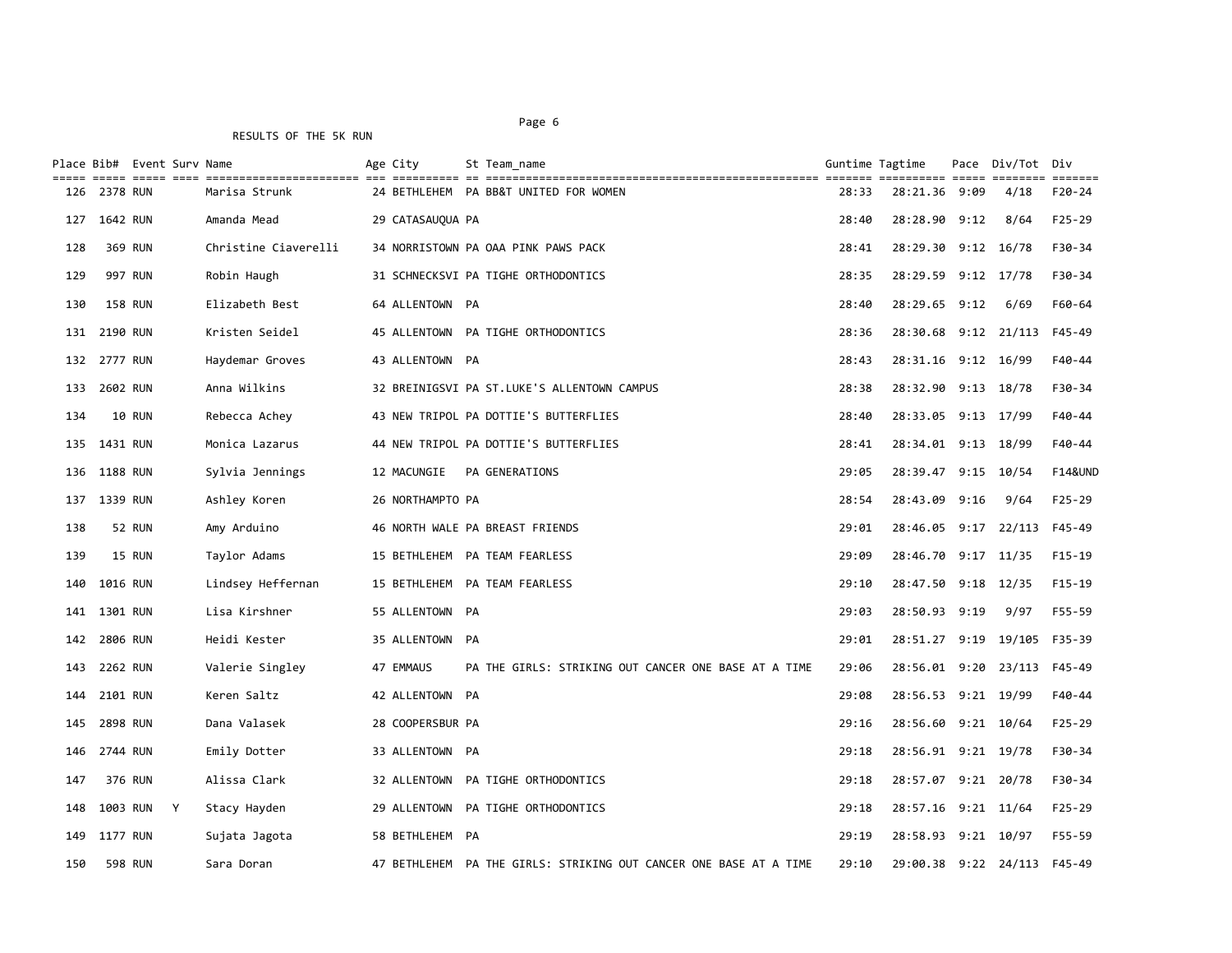Page 7 and 2012 and 2012 and 2012 and 2012 and 2012 and 2012 and 2012 and 2012 and 2012 and 2012 and 2012 and

|     |              | Place Bib# Event Surv Name<br><u>===== ===== ====</u> |   |                         | Age City        | St Team name                                         | Guntime Tagtime |                             | Pace Div/Tot Div | $\qquad \qquad \equiv \equiv \equiv \equiv \equiv \equiv \equiv$ |
|-----|--------------|-------------------------------------------------------|---|-------------------------|-----------------|------------------------------------------------------|-----------------|-----------------------------|------------------|------------------------------------------------------------------|
| 151 |              | 207 RUN                                               |   | Krista Bott             | 37 MOSCOW       | PA                                                   | 29:20           | 29:04.33 9:23               | 20/105           | F35-39                                                           |
|     | 152 1772 RUN |                                                       | Y | Trudy Murray            | 62 BETHLEHEM PA |                                                      | 29:06           | 29:04.64 9:23               | 7/69             | F60-64                                                           |
| 153 | 1106 RUN     |                                                       |   | Aurelia Honerkamp-Smith | 38 BETHLEHEM PA |                                                      | 29:26           | 29:04.76 9:23 21/105        |                  | F35-39                                                           |
| 154 |              | 540 RUN                                               |   | Lynnae Depaolo          | 50 BANGOR       | <b>PA</b>                                            | 29:38           | 29:05.38 9:24 13/95         |                  | F50-54                                                           |
| 155 |              | 669 RUN                                               |   | Susan Eugster           | 52 EMMAUS       | PA THE GIRLS: STRIKING OUT CANCER ONE BASE AT A TIME | 29:16           | 29:06.50 9:24 14/95         |                  | F50-54                                                           |
| 156 | 1562 RUN     |                                                       |   | Tricia Marshall         | 43 EASTON       | PA TEAM 3D- DOING THE DISTANCE FOR OUR DAUGHTERS     | 29:14           | 29:07.43 9:24 20/99         |                  | $F40 - 44$                                                       |
| 157 | 2623 RUN     |                                                       |   | Katie Witko             |                 | 32 HELLERTOWN PA ST.LUKE'S ALLENTOWN CAMPUS          | 29:14           | 29:08.01 9:24 21/78         |                  | F30-34                                                           |
| 158 |              | <b>518 RUN</b>                                        |   | Barbara Deffley         | 64 ALLENTOWN PA |                                                      | 29:24           | 29:13.83 9:26               | 8/69             | F60-64                                                           |
| 159 |              | 776 RUN                                               |   | Rochelle Friel          |                 | 47 COOPERSBUR PA FRIEL ORTHO                         | 29:29           | 29:14.81 9:27 25/113        |                  | F45-49                                                           |
| 160 |              | 353 RUN                                               |   | Cielo Chavez            | 32 MIAMI        | FL.                                                  | 29:25           | 29:17.63 9:27 22/78         |                  | F30-34                                                           |
| 161 | 2977 RUN     |                                                       |   | Liz Andronis            | 17 ALLENTOWN PA |                                                      | 29:40           | 29:18.21 9:28 13/35         |                  | $F15-19$                                                         |
| 162 | 2097 RUN     |                                                       |   | Miriam Salas            | 52 ALLENTOWN PA |                                                      | 29:33           | 29:19.94 9:28 15/95         |                  | F50-54                                                           |
| 163 | 1228 RUN     |                                                       |   | Suzanne Kassis          | 49 ALLENTOWN PA |                                                      | 29:33           | 29:20.84 9:29 26/113        |                  | F45-49                                                           |
| 164 |              | 775 RUN                                               |   | Elizabeth Friel         |                 | 35 COOPERSBUR PA FRIEL ORTHO                         | 29:36           | 29:21.45 9:29 22/105 F35-39 |                  |                                                                  |
| 165 | 1908 RUN     |                                                       |   | Paige Peterson          | 15 MACUNGIE     | PA THE GIRLS: STRIKING OUT CANCER ONE BASE AT A TIME | 29:25           | 29:21.73 9:29 14/35         |                  | $F15-19$                                                         |
| 166 |              | 318 RUN                                               |   | Hazel Carrera           |                 | 44 WHITEHALL PA FIRST STRIDES                        | 29:40           | 29:22.34 9:29 21/99         |                  | F40-44                                                           |
| 167 | 1205 RUN     |                                                       |   | Erin Joseph             |                 | 41 ALLENTOWN PA SWEET MAMMORIES                      | 29:47           | 29:23.35 9:29 22/99         |                  | F40-44                                                           |
| 168 | 1615 RUN     |                                                       |   | Meghan McDonnell        | 40 MACUNGIE     | PA GENERATIONS                                       | 29:47           | 29:25.21 9:30 23/99         |                  | $F40 - 44$                                                       |
| 169 |              | <b>98 RUN</b>                                         |   | Amy Barnett             | 44 ALLENTOWN    | PA JOSH EARLY                                        | 29:44           | 29:25.43 9:30 24/99         |                  | $F40 - 44$                                                       |
| 170 | 1186 RUN     |                                                       |   | Amanda Jenkins-Ford     | 39 ALLENTOWN    | PA JOSH EARLY                                        | 29:44           | 29:25.98 9:30 23/105        |                  | F35-39                                                           |
| 171 | 1238 RUN     |                                                       |   | Cathleen Keegan-Pursell | 49 MACUNGIE     | PA                                                   | 29:39           | 29:27.28 9:31 27/113        |                  | F45-49                                                           |
| 172 | 2844 RUN     |                                                       |   | Kristen Olsen           |                 | 24 WEST CALDW NJ TEAM YAYA                           | 29:46           | 29:27.90 9:31               | 5/18             | $F20-24$                                                         |
| 173 | 1857 RUN     |                                                       |   | Alia Orbin              | 39 LANSDALE     | PA                                                   | 29:46           | 29:30.53 9:32 24/105        |                  | F35-39                                                           |
| 174 |              | 432 RUN                                               |   | Michelle Corvaia        | 43 OREFIELD     | PA THE PINKETTES                                     | 29:44           | 29:33.32 9:33 25/99         |                  | $F40 - 44$                                                       |
| 175 |              | 519 RUN                                               |   | Jerri Defiore           |                 | 54 ALLENTOWN PA FIRST STRIDES                        | 30:05           | 29:35.56 9:33 16/95         |                  | F50-54                                                           |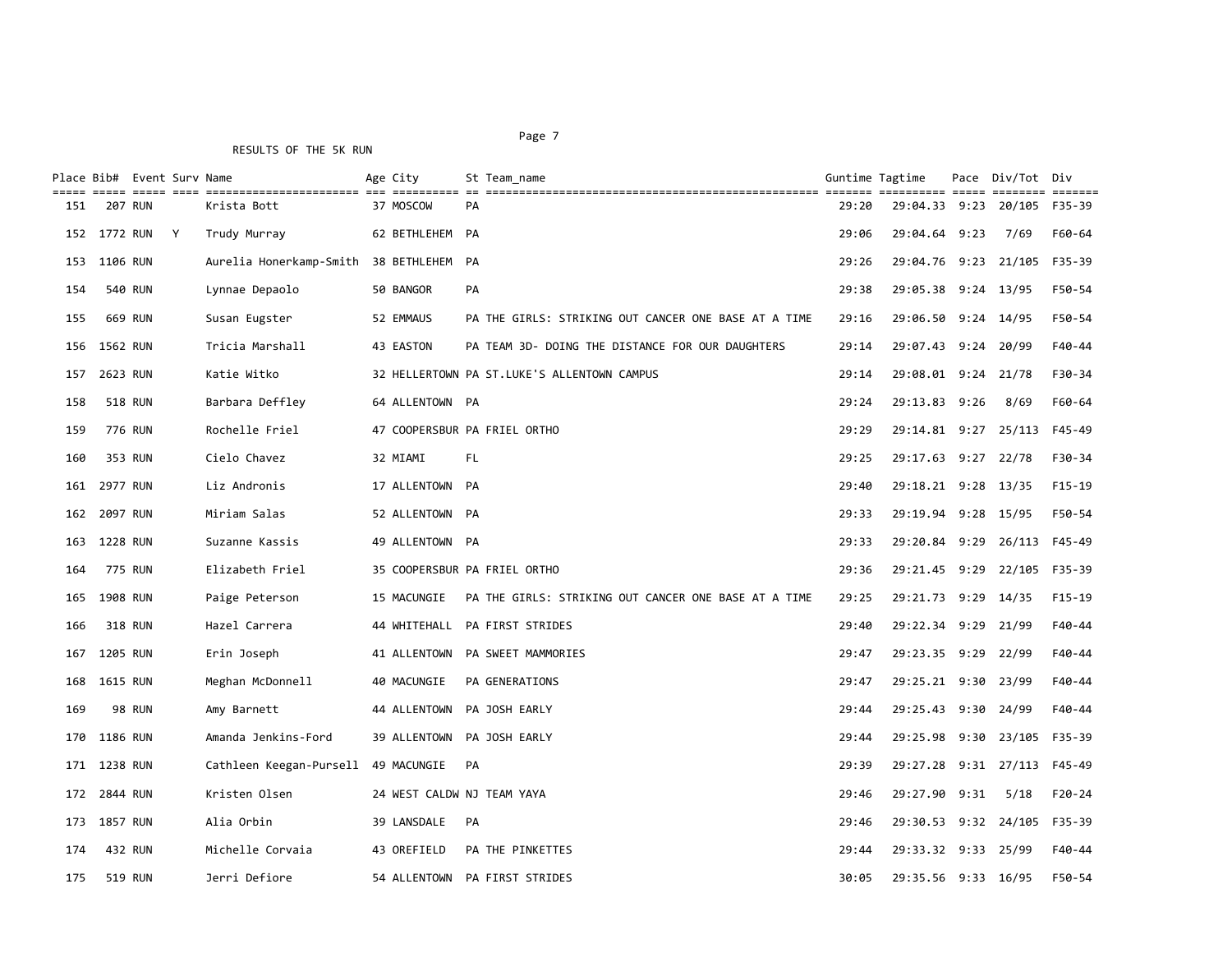# Page 8 and the state of the state of the state of the state of the state of the state of the state of the state of the state of the state of the state of the state of the state of the state of the state of the state of the

| Place Bib# Event Surv Name |                | ----- ----- ---- |   |                    | Age City                  |           | St Team_name                                          | Guntime Tagtime |                             | Pace Div/Tot Div   |                    |
|----------------------------|----------------|------------------|---|--------------------|---------------------------|-----------|-------------------------------------------------------|-----------------|-----------------------------|--------------------|--------------------|
| 176                        | 1218 RUN       |                  |   | Jennifer Kappes    | 33 MACUNGIE               |           | PA DUNNE MANNING                                      | 29:54           | 29:35.93                    | 9:33 23/78         | F30-34             |
| 177                        | 1461 RUN       |                  | Y | Dennine Leschinsky | 46 MACUNGIE               |           | PA THE GIRLS: STRIKING OUT CANCER ONE BASE AT A TIME  | 29:50           | 29:40.37 9:35 28/113 F45-49 |                    |                    |
| 178                        |                | 922 RUN          | Y | Rosa Guerrero      | 35 PENNSBURG              |           | PA GUERRERO GIRLS                                     | 29:51           | 29:44.40                    | 9:36 25/105 F35-39 |                    |
| 179                        | 2177 RUN       |                  |   | Amy Scott          | 49 MACUNGIE               |           | PA THE GIRLS: STRIKING OUT CANCER ONE BASE AT A TIME  | 29:56           | 29:47.05 9:37 29/113 F45-49 |                    |                    |
| 180                        | 1041 RUN       |                  |   | Ashley Henley      | 20 EASTON                 | PA        |                                                       | 30:04           | 29:47.69 9:37               | 6/18               | $F20-24$           |
| 181                        | <b>175 RUN</b> |                  |   | Megan Bittle       |                           |           | 18 BETHLEHEM PA CRAYOLA RAZZLE DAZZLE ROSES           | 30:09           | 29:48.09 9:37 15/35         |                    | $F15-19$           |
| 182                        |                | 951 RUN          |   | Tara Hahn          | 38 LEHIGHTON PA           |           |                                                       | 30:21           | 29:49.14 9:38 26/105 F35-39 |                    |                    |
| 183                        | 2913 RUN       |                  |   | Jessica Zairo      | 37 ALLENTOWN PA           |           |                                                       | 30:01           | 29:50.06 9:38 27/105 F35-39 |                    |                    |
| 184                        |                | 483 RUN          |   | Christy Daniels    | 39 EMMAUS                 | PA        |                                                       | 29:59           | 29:50.56 9:38 28/105 F35-39 |                    |                    |
| 185                        | 2922 RUN       |                  |   | Ann Vaughan        | 52 ALLENTOWN PA           |           |                                                       | 30:07           | 29:54.10 9:39 17/95         |                    | F50-54             |
| 186                        |                | 649 RUN          |   | Lynn Eichlin       | 48 QUAKERTOWN PA SYNERGIS |           |                                                       | 30:23           | 29:55.15 9:40 30/113 F45-49 |                    |                    |
| 187                        |                | <b>998 RUN</b>   |   | Kristin Haupt      |                           |           | 40 BREINIGSVI PA ST. LUKE'S UNIVERSITY HEALTH NETWORK | 30:13           | 29:58.28 9:41 26/99         |                    | F40-44             |
| 188                        |                | 28 RUN           |   | Arielle Allen      | 35 CENTER VAL PA          |           |                                                       | 30:13           | 30:01.04 9:41 29/105        |                    | F35-39             |
| 189                        | 2434 RUN       |                  |   | Maura Topper       |                           |           | 33 PHILADELPH PA DUNNE MANNING                        | 30:29           | 30:02.39 9:42 24/78         |                    | F30-34             |
| 190                        | 1264 RUN       |                  |   | Ann Kennebeck      | 54 WIND GAP               |           | PA BB&T UNITED FOR WOMEN                              | 30:30           | 30:02.65 9:42 18/95         |                    | F50-54             |
| 191                        | 2436 RUN       |                  |   | Patrina Topper     |                           |           | 41 PHILADELPH PA DUNNE MANNING                        | 30:29           | 30:03.10 9:42 27/99         |                    | F40-44             |
| 192                        | 2496 RUN       |                  |   | Danielle Verghese  | 26 PHILADELPH PA          |           |                                                       | 30:12           | 30:03.20 9:42 12/64         |                    | $F25 - 29$         |
| 193                        | 2028 RUN       |                  |   | Andrea Rivera      | 27 PHILADELPH PA          |           |                                                       | 30:12           | 30:03.46 9:42 13/64         |                    | $F25 - 29$         |
| 194                        | 2419 RUN       |                  |   | Bevin Theodore     | 39 EMMAUS                 |           | PA I PINK I CAN                                       | 30:14           | 30:05.19 9:43 30/105        |                    | F35-39             |
| 195                        | 2923 RUN       |                  |   | Cari Raymond       |                           |           | 44 ALLENTOWN PA TIGHE ORTHODONTICS                    | 30:11           | 30:07.50 9:44 28/99         |                    | F40-44             |
| 196                        | 1946 RUN       |                  |   | Marissa Pritchard  | 33 HARRISBURG PA          |           |                                                       | 30:20           | 30:07.82 9:44 25/78         |                    | F30-34             |
| 197                        | <b>770 RUN</b> |                  |   | Clare Freimuth     | 29 PAOLI                  |           | PA BB&T UNITED FOR WOMEN                              | 30:26           | 30:08.78 9:44 14/64         |                    | $F25-29$           |
| 198                        |                | 571 RUN          |   | Kaitlyn Dill       | 14 MACUNGIE               | PA        |                                                       | 30:40           | 30:09.32 9:44 11/54         |                    | <b>F14&amp;UND</b> |
| 199                        |                | <b>572 RUN</b>   |   | Stephanie Dill     | 49 MACUNGIE               | <b>PA</b> |                                                       | 30:40           | 30:10.18 9:44 31/113 F45-49 |                    |                    |
| 200                        | 2523 RUN       |                  |   | Kathryn Wallace    |                           |           | 42 CHESTER SP PA BB&T UNITED FOR WOMEN                | 30:28           | 30:10.89 9:45 29/99         |                    | $F40 - 44$         |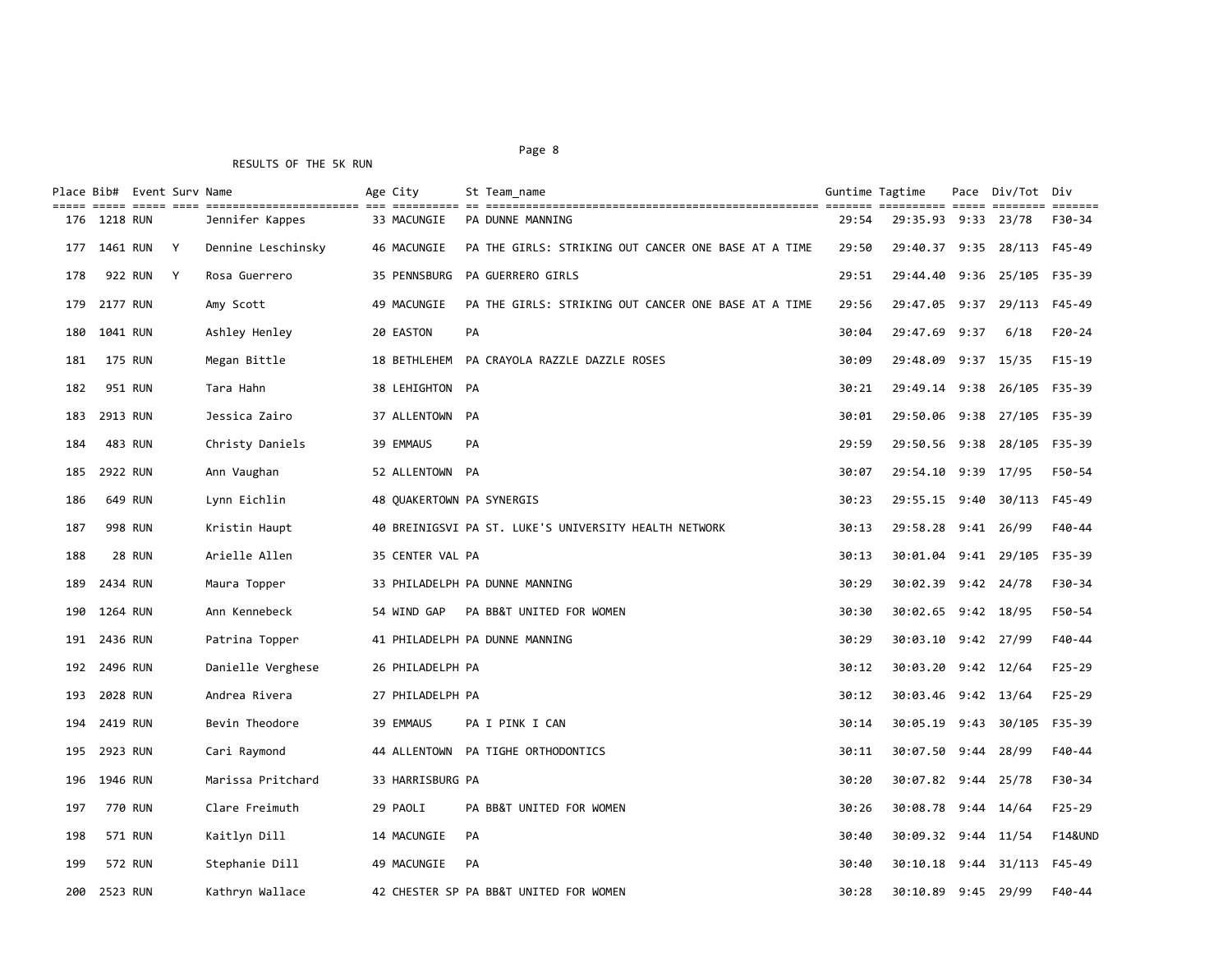|     |          | Place Bib# Event Surv Name |   |                    | Age City         | St Team name                                          | Guntime Tagtime |                      | Pace Div/Tot Div<br>essesses essesse |                    |
|-----|----------|----------------------------|---|--------------------|------------------|-------------------------------------------------------|-----------------|----------------------|--------------------------------------|--------------------|
| 201 | 1161 RUN |                            |   | Theresa Huzela     | 58 OREFIELD      | PA                                                    | 30:29           | 30:11.73 9:45        | 11/97                                | F55-59             |
| 202 | 1229 RUN |                            |   | Kathleen Katchur   | 29 BETHLEHEM     | PA ST. LUKE'S UNIVERSITY HEALTH NETWORK               | 30:35           | 30:12.24 9:45 15/64  |                                      | $F25 - 29$         |
| 203 |          | <b>755 RUN</b>             |   | Lindsay Forney     | 34 YORK          | PA                                                    | 30:32           | 30:14.36 9:46        | 26/78                                | F30-34             |
| 204 | 1470 RUN |                            | Y | Jennifer Leto      | 50 KUTZTOWN      | PA D&B: CV TEAM PINK!                                 | 30:54           | 30:14.88 9:46        | 19/95                                | F50-54             |
| 205 | 1008 RUN |                            | Y | Tracy Heberling    | 44 MACUNGIE      | PA.                                                   | 30:34           | 30:18.39 9:47        | 30/99                                | F40-44             |
| 206 | 2277 RUN |                            |   | Cyndi Sloan        | 49 EASTON        | PA                                                    | 30:29           | 30:18.64 9:47        | 32/113                               | F45-49             |
| 207 |          | 231 RUN                    |   | Barbara Breisch    | 54 ALLENTOWN PA  |                                                       | 30:35           | 30:19.27 9:47        | 20/95                                | F50-54             |
| 208 |          | <b>580 RUN</b>             |   | Sara Dobson        | 38 MACUNGIE      | PA                                                    | 30:36           | 30:19.81 9:48        | 31/105                               | F35-39             |
| 209 | 1232 RUN |                            |   | Amy Kaunitz        | 35 MACUNGIE      | PA THE GIRLS: STRIKING OUT CANCER ONE BASE AT A TIME  | 30:29           | 30:20.02 9:48        | 32/105                               | F35-39             |
| 210 | 2235 RUN |                            |   | Siew Shiraishi     | 56 ALLENTOWN     | PA D&B: CV TEAM PINK!                                 | 30:33           | 30:20.39 9:48        | 12/97                                | F55-59             |
| 211 |          | <b>92 RUN</b>              |   | Mary Banonis       | 46 BETHLEHEM     | PA THE GIRLS: STRIKING OUT CANCER ONE BASE AT A TIME  | 30:29           | 30:20.72 9:48        | 33/113                               | F45-49             |
| 212 | 2060 RUN |                            |   | Kim Rosario        | 52 ALLENTOWN     | PA BB&T UNITED FOR WOMEN                              | 30:51           | 30:22.50 9:48        | 21/95                                | F50-54             |
| 213 |          | 470 RUN                    |   | Brooke Cuscino     | 13 MACUNGIE      | PA GABBY'S GANG                                       | 30:38           | 30:24.38 9:49 12/54  |                                      | <b>F14&amp;UND</b> |
| 214 | 2304 RUN |                            |   | Cassidy Solt       |                  | 12 WALNUTPORT PA GABBY'S GANG                         | 30:38           | 30:24.39 9:49 13/54  |                                      | <b>F14&amp;UND</b> |
| 215 |          | 621 RUN                    | Y | Dawn Dunlap        | 48 ALLENTOWN PA  |                                                       | 30:44           | 30:25.77 9:49        | 34/113                               | F45-49             |
| 216 | 1469 RUN |                            |   | Danielle Leto      | 14 KUTZTOWN      | PA D&B: CV TEAM PINK!                                 | 31:07           | 30:27.93 9:50 14/54  |                                      | <b>F14&amp;UND</b> |
| 217 |          | <b>25 RUN</b>              |   | Renee Alercia      | 31 BANGOR        | PA                                                    | 30:44           | 30:28.38 9:50 27/78  |                                      | F30-34             |
| 218 | 2611 RUN |                            |   | Krystle Williamson |                  | 31 SLATINGTON PA ST. LUKE'S UNIVERSITY HEALTH NETWORK | 30:57           | 30:32.49 9:52 28/78  |                                      | F30-34             |
| 219 | 1257 RUN |                            |   | Jill Kemmerer      | 42 ALLENTOWN PA  |                                                       | 30:53           | 30:33.80 9:52 31/99  |                                      | F40-44             |
| 220 |          | 356 RUN                    |   | Nicole Chetcuti    | 35 ALLENTOWN PA  |                                                       | 30:47           | 30:35.88 9:53 33/105 |                                      | F35-39             |
| 221 | 1594 RUN |                            |   | Pamela Mayernik    | 51 ALLENTOWN PA  |                                                       | 30:50           | 30:38.10 9:53 22/95  |                                      | F50-54             |
| 222 | 2597 RUN |                            |   | Jill Wieder        | 55 COOPERSBUR PA |                                                       | 30:53           | 30:40.64 9:54 13/97  |                                      | F55-59             |
| 223 |          | 925 RUN                    |   | Melody Guilleard   | 35 ALLENTOWN PA  |                                                       | 31:15           | 30:41.63 9:55 34/105 |                                      | F35-39             |
| 224 |          | 439 RUN                    |   | Lisa Cote          | 43 MACUNGIE      | PA THE GIRLS: STRIKING OUT CANCER ONE BASE AT A TIME  | 30:51           | 30:41.92 9:55 32/99  |                                      | F40-44             |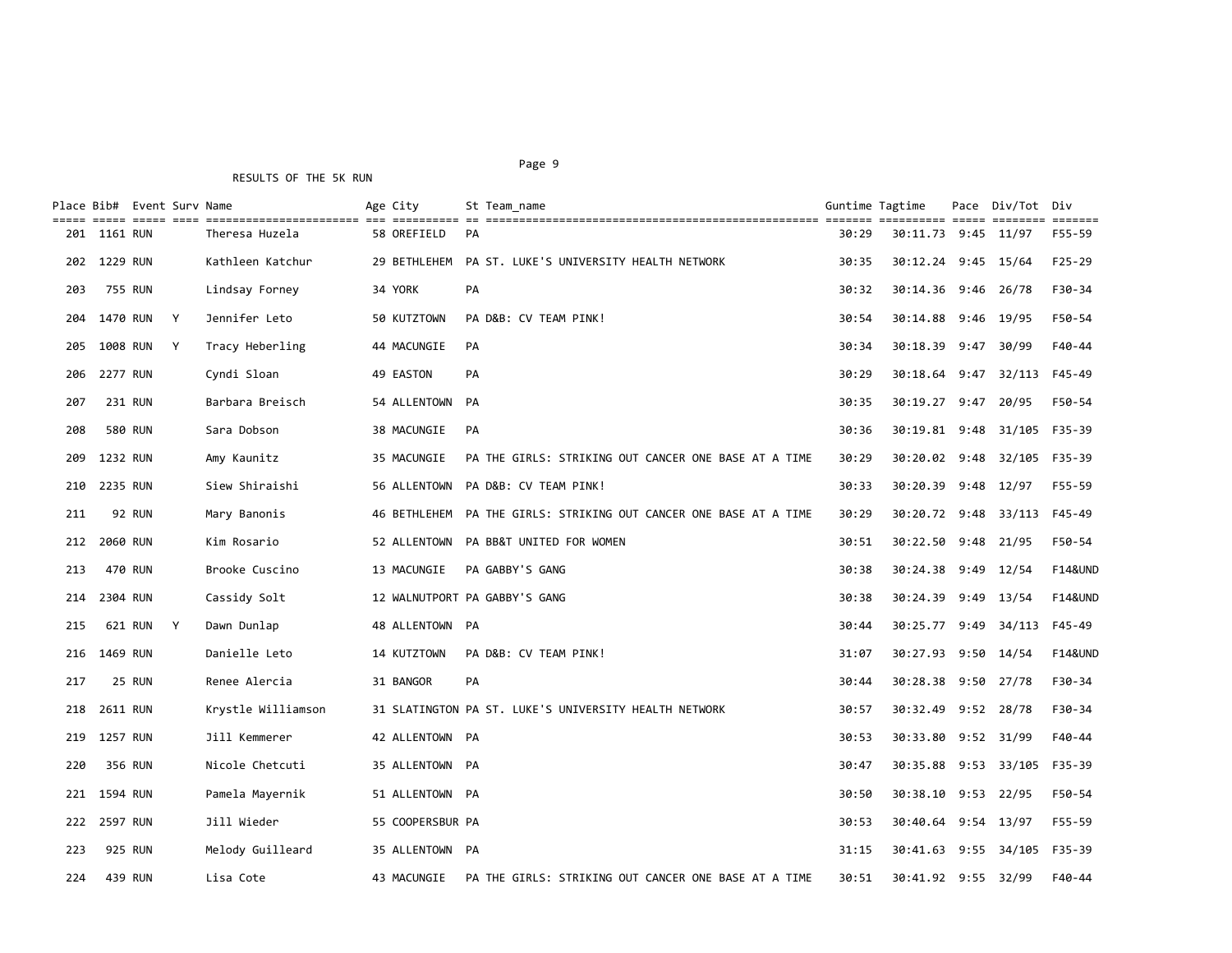|     |              | Place Bib#  Event Surv Name |                   | Age City                 |           | St Team name                                                       | Guntime Tagtime |                              | Pace Div/Tot Div |                    |
|-----|--------------|-----------------------------|-------------------|--------------------------|-----------|--------------------------------------------------------------------|-----------------|------------------------------|------------------|--------------------|
| 226 | 2110 RUN     |                             | Kelsey Sarrge     | 30 FOGELSVILL PA         |           |                                                                    | 31:03           | 30:43.86 9:55 29/78          |                  | F30-34             |
| 227 |              | <b>206 RUN</b>              | Wendy Bossons     | 57 ANDOVER               | МA        |                                                                    | 31:09           | 30:45.66 9:56 14/97          |                  | F55-59             |
| 228 | 2624 RUN     |                             | Laura Witman      |                          |           | 45 FOGELSVILL PA THE GIRLS: STRIKING OUT CANCER ONE BASE AT A TIME | 30:52           | 30:46.31 9:56 35/113 F45-49  |                  |                    |
| 229 |              | 881 RUN                     | Nickie Gonzalez   |                          |           | 42 ALLENTOWN PA LAWRENCE ROTH SALON                                | 31:36           | 30:46.34 9:56 34/99          |                  | F40-44             |
| 230 | 2254 RUN     |                             | Brooke Simock     | 25 SCHNECKSVI PA         |           |                                                                    | 31:57           | 30:46.81 9:56 16/64          |                  | F25-29             |
| 231 |              | 443 RUN                     | Amy Courter       |                          |           | 48 ALLENTOWN PA THE PINKETTES                                      | 31:10           | 30:47.73 9:57 36/113 F45-49  |                  |                    |
| 232 | 1657 RUN     |                             | Molly Merkel      | 26 ALBURTIS              |           | PA DUNNE MANNING                                                   | 31:06           | 30:47.85 9:57 17/64          |                  | $F25-29$           |
| 233 |              | 81 RUN                      | Ashley Baker      | 35 EMMAUS                | <b>PA</b> |                                                                    | 31:01           | 30:49.46 9:57 35/105 F35-39  |                  |                    |
| 234 | 1862 RUN     |                             | MacLaine Oskin    | 17 HELLERTOWN PA         |           |                                                                    | 31:38           | 30:53.49 9:58 16/35          |                  | $F15-19$           |
|     | 235 1752 RUN |                             | Sarah Mosser      |                          |           | 43 ALLENTOWN PA GABBY'S GANG                                       | 31:13           | 30:57.82 10:00 35/99         |                  | $F40 - 44$         |
| 236 | 2982 RUN     |                             | Heather Sullivan  | 42 WHITEHALL PA          |           |                                                                    | 31:29           | 30:58.33 10:00 36/99         |                  | F40-44             |
|     | 237 2122 RUN |                             | Maggie Scalzo     | 12 EASTON                |           | PA CC AND FRIENDS                                                  | 31:35           | 30:58.44 10:00 15/54         |                  | <b>F14&amp;UND</b> |
|     | 238 1530 RUN | $\mathsf{Y}$                | Betty Male        | 54 BATH                  |           | PA ST. LUKE'S UNIVERSITY HEALTH NETWORK                            | 32:18           | 31:00.04 10:01 23/95         |                  | F50-54             |
| 239 | 2320 RUN     |                             | Hannah Srock      | 34 KUTZTOWN              |           | PA TEAM APOLLO                                                     | 31:38           | 31:06.72 10:03 30/78         |                  | F30-34             |
| 240 | 2606 RUN     |                             | Chloe Williams    |                          |           | 11 ALLENTOWN PA THE GIRLS: STRIKING OUT CANCER ONE BASE AT A TIME  | 31:36           | 31:07.82 10:03 16/54         |                  | <b>F14&amp;UND</b> |
| 241 | 2605 RUN     |                             | Alexis Williams   |                          |           | 38 ALLENTOWN PA THE GIRLS: STRIKING OUT CANCER ONE BASE AT A TIME  | 31:37           | 31:08.80 10:03 36/105        |                  | F35-39             |
| 242 | 2564 RUN     |                             | Hilary Weismantel | 27 OREFIELD              |           | PA ST. LUKE'S UNIVERSITY HEALTH NETWORK                            | 31:34           | 31:10.27 10:04 18/64         |                  | $F25-29$           |
|     | 243 1017 RUN |                             | Alissa Heffner    |                          |           | 37 DANIELSVIL PA ST. LUKE'S UNIVERSITY HEALTH NETWORK              | 31:35           | 31:11.24 10:04 37/105 F35-39 |                  |                    |
| 244 |              | 453 RUN<br>Y                | Sera Cremonini    | 44 BETHLEHEM PA          |           |                                                                    | 31:34           | 31:13.06 10:05 37/99         |                  | F40-44             |
| 245 |              | 609 RUN                     | Debra Dreisbach   | 52 BATH                  | PA        |                                                                    | 31:23           | 31:13.37 10:05 24/95         |                  | F50-54             |
| 246 | 1867 RUN     | Y                           | Dot Ouellette     | 61 ALLENTOWN PA          |           |                                                                    | 31:38           | 31:15.47 10:05               | 9/69             | F60-64             |
| 247 | 2936 RUN     |                             | Madacyn Rivera    | 12 WIND GAP              | PA        |                                                                    | 31:45           | 31:16.16 10:06 17/54         |                  | <b>F14&amp;UND</b> |
| 248 | 2837 RUN     | Y                           | Gia Mora          | 52 YARDLEY               | <b>PA</b> |                                                                    | 31:43           | 31:18.21 10:06 25/95         |                  | F50-54             |
| 249 |              | 786 RUN                     | Melissa Fullerton | 55 GREEN LANE PA AM LUXE |           |                                                                    | 32:02           | 31:19.35 10:07 15/97         |                  | F55-59             |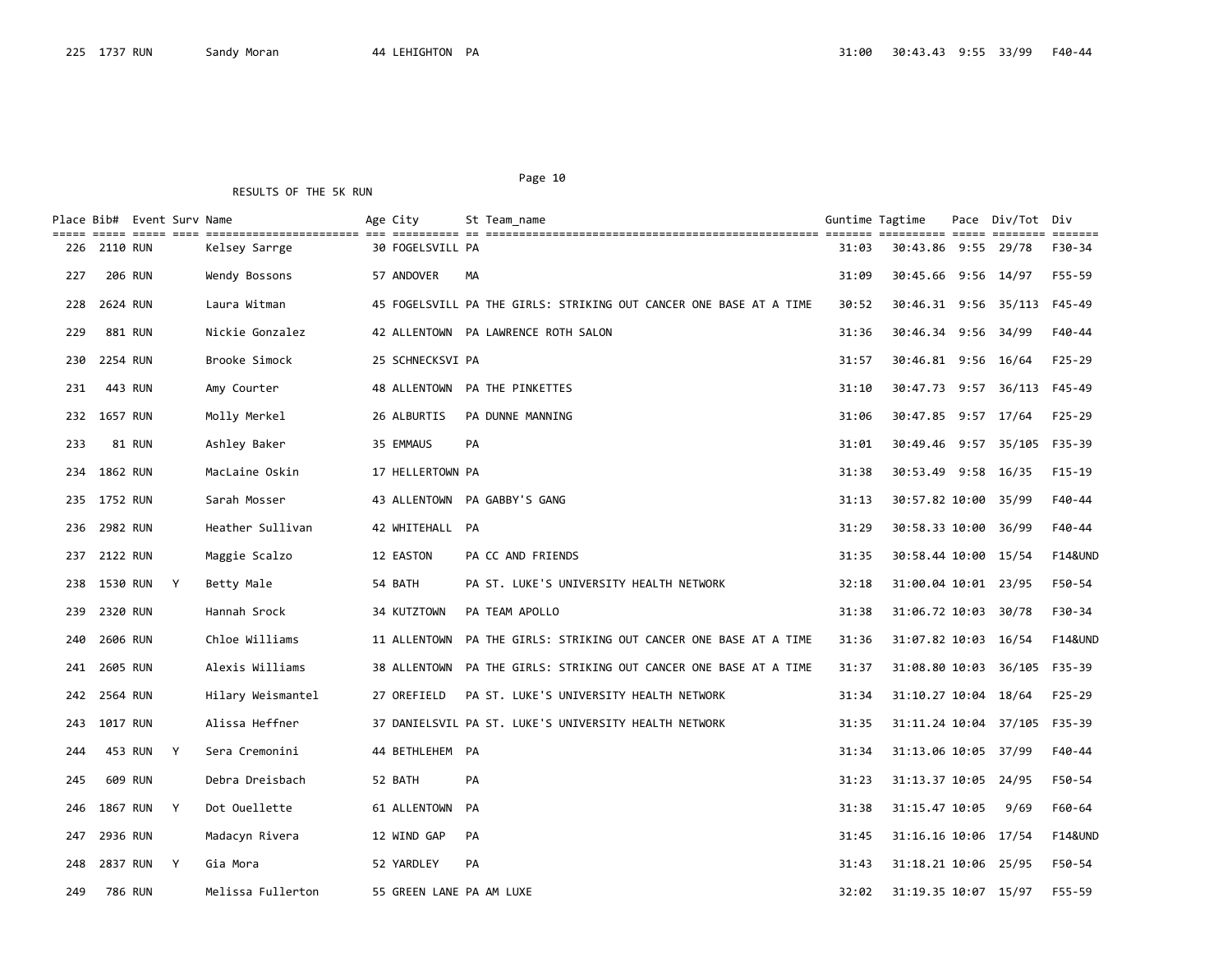| Page |
|------|
|------|

|     |              | Place Bib# Event Surv Name |   |                    | Age City                   |           | St Team name                                         | Guntime Tagtime |                              | Pace Div/Tot Div | $=$ $=$ $=$ $=$ $=$ $=$ |
|-----|--------------|----------------------------|---|--------------------|----------------------------|-----------|------------------------------------------------------|-----------------|------------------------------|------------------|-------------------------|
| 251 |              | 121 RUN                    |   | Alexandra Bauman   |                            |           | 30 PENNSBURG PA LEHIGH VALLEY CANCER INSTITUTE       | 31:37           | 31:21.27 10:07 31/78         |                  | F30-34                  |
|     | 252 1699 RUN |                            |   | Gwenn Miller       | 39 EASTON                  | PA        |                                                      | 31:46           | 31:21.64 10:07 38/105 F35-39 |                  |                         |
| 253 | 1963 RUN     |                            |   | Amanda Rae         | 41 NAZARETH                |           | PA NAZARETH BARBELL                                  | 32:36           | 31:25.08 10:09               | 38/99            | F40-44                  |
| 254 | 1246 RUN     |                            | Y | Janna Keiser       | 46 WIND GAP                |           | PA NAZARETH BARBELL                                  | 32:36           | 31:25.27 10:09               | 37/113 F45-49    |                         |
| 255 | 1659 RUN     |                            |   | Tara Merkle        |                            |           | 46 NORTHAMPTO PA NAZARETH BARBELL                    | 32:36           | 31:26.32 10:09               | 38/113 F45-49    |                         |
| 256 | 2751 RUN     |                            |   | Danielle Ewing     | 46 MACUNGIE                | PA        |                                                      | 31:43           | 31:28.60 10:10 39/113 F45-49 |                  |                         |
| 257 |              | 545 RUN                    |   | Cristie Derea      | 42 BANGOR                  | PA        |                                                      | 32:36           | 31:28.94 10:10 39/99         |                  | F40-44                  |
| 258 |              | <b>289 RUN</b>             |   | Sandra Crupi       | 48 ALLENTOWN PA            |           |                                                      | 31:45           | 31:30.08 10:10 40/113 F45-49 |                  |                         |
| 259 | 1112 RUN     |                            |   | Reema Horani       | 45 ALLENTOWN PA            |           |                                                      | 31:55           | 31:31.38 10:11 41/113 F45-49 |                  |                         |
| 260 | 2359 RUN     |                            |   | Deanna Stinner     | 28 ALLENTOWN PA            |           |                                                      | 31:49           | 31:31.94 10:11 19/64         |                  | $F25-29$                |
| 261 | 2342 RUN     |                            | Y | Kim Stengele       | 51 ALLENTOWN PA            |           |                                                      | 31:52           | 31:32.35 10:11 27/95         |                  | F50-54                  |
| 262 |              | 760 RUN                    |   | Alison Fowler      |                            |           | 35 BETHLEHEM PA ST. LUKE'S UNIVERSITY HEALTH NETWORK | 31:58           | 31:32.47 10:11 39/105        |                  | F35-39                  |
| 263 | 2141 RUN     |                            |   | Hailey Schlegel    | 14 LYNDELL                 |           | PA TEAM 3D- DOING THE DISTANCE FOR OUR DAUGHTERS     | 31:40           | 31:34.29 10:12 18/54         |                  | <b>F14&amp;UND</b>      |
| 264 |              | 635 RUN                    |   | Claire Eberhardt   | 14 ALLENTOWN PA CARE BEARS |           |                                                      | 31:56           | 31:36.88 10:12 19/54         |                  | <b>F14&amp;UND</b>      |
| 265 |              | 210 RUN                    |   | Haley Bowman       | 16 ALLENTOWN               |           | PA GABBY'S GANG                                      | 31:57           | 31:37.94 10:13 17/35         |                  | $F15-19$                |
| 266 |              | 372 RUN                    |   | Lisa Ann Cich      | 50 MACUNGIE                |           | PA VERSUM MATERIALS                                  | 32:02           | 31:38.27 10:13 28/95         |                  | F50-54                  |
| 267 | 1499 RUN     |                            |   | Erin Ludwig        | 32 MACUNGIE                |           | PA LEHIGH VALLEY CANCER INSTITUTE                    | 32:35           | 31:39.00 10:13 32/78         |                  | F30-34                  |
| 268 | 1610 RUN     |                            |   | Alexandra McDevitt | 16 ALLENTOWN PA            |           |                                                      | 32:04           | 31:41.52 10:14 18/35         |                  | $F15-19$                |
| 269 |              | 388 RUN                    |   | Amy Coccia         | 50 NAZARETH                |           | PA I PINK I CAN                                      | 32:10           | 31:44.09 10:15 29/95         |                  | F50-54                  |
| 270 | 1739 RUN     |                            |   | Angela Moreno      | 41 MACUNGIE                | PA        |                                                      | 32:42           | 31:48.09 10:16               | 40/99            | F40-44                  |
| 271 |              | 544 RUN                    |   | Susan Dequintal    | 57 NAZARETH                | PA        |                                                      | 32:17           | 31:51.33 10:17 16/97         |                  | F55-59                  |
| 272 | 2600 RUN     |                            |   | Elizabeth Wiggins  | 38 BETHLEHEM PA            |           |                                                      | 32:21           | 31:53.92 10:18               | 40/105           | F35-39                  |
| 273 |              | <b>46 RUN</b>              |   | Marianne Anestad   | 47 WAYNE                   | <b>PA</b> |                                                      | 32:23           | 31:53.96 10:18 42/113 F45-49 |                  |                         |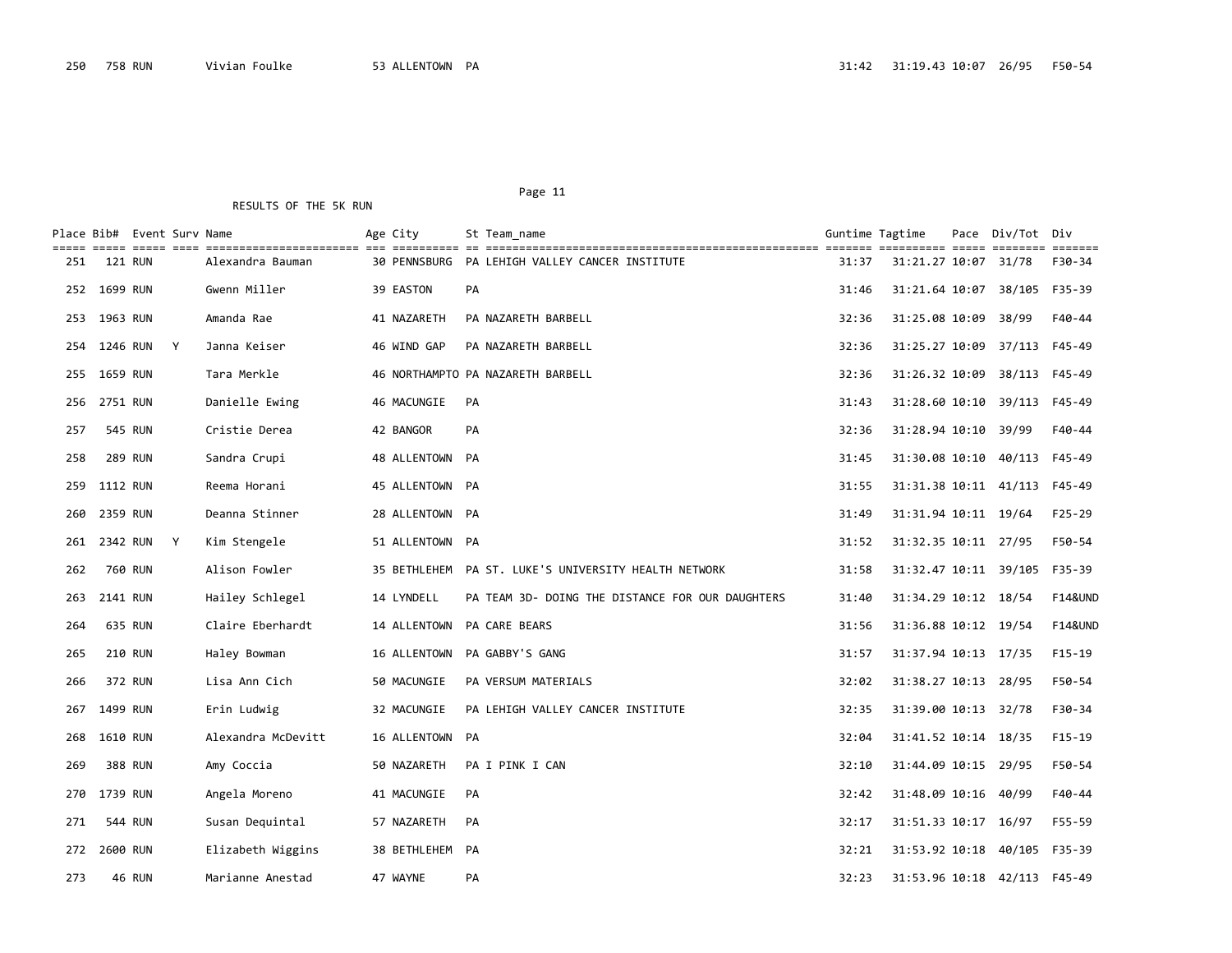| 274 2038 RUN | '.inda Roberts   | 63 NAZARETH PA |                               |  |  |
|--------------|------------------|----------------|-------------------------------|--|--|
| 275 859 RUN  | Priscilla Gigler |                | 54 MACUNGIE – PA TEAM GARRITY |  |  |

|     |              | Place Bib#  Event Surv Name<br>$=$ $=$ $=$ $=$ |                      | Age City         | St Team name                                         |               | Guntime Tagtime              | Pace     | Div/Tot Div |                                                                                               |
|-----|--------------|------------------------------------------------|----------------------|------------------|------------------------------------------------------|---------------|------------------------------|----------|-------------|-----------------------------------------------------------------------------------------------|
| 276 | 1906 RUN     |                                                | Brooke Peterson      | 12 MACUNGIE      | PA THE GIRLS: STRIKING OUT CANCER ONE BASE AT A TIME | ----<br>31:58 | ==========<br>31:54.57 10:18 | $= 2222$ | 20/54       | $\begin{array}{cccccccccc} = & = & = & = & = & = & = & = & \end{array}$<br><b>F14&amp;UND</b> |
|     | 277 1493 RUN |                                                | Holly Lotti          | 29 NORTHAMPTO PA |                                                      | 32:09         | 31:55.51 10:18 20/64         |          |             | F25-29                                                                                        |
| 278 | 2795 RUN     |                                                | Madeline Hynes       | 11 EASTON        | <b>PA</b>                                            | 32:33         | 31:56.34 10:19 21/54         |          |             | <b>F14&amp;UND</b>                                                                            |
| 279 |              | <b>69 RUN</b>                                  | Monica Bachman       | 48 WHITEHALL PA  |                                                      | 32:11         | 31:56.72 10:19 43/113 F45-49 |          |             |                                                                                               |
| 280 | 1932 RUN     |                                                | Jennifer Polzer      |                  | 40 NORTHAMPTO PA PINK-PUMPKINS COINS 4 CHEMO         | 32:30         | 31:56.93 10:19 41/99         |          |             | F40-44                                                                                        |
| 281 | 2794 RUN     |                                                | Concetta Hynes       | 45 EASTON        | PA CC AND FRIENDS                                    | 32:34         | 31:57.32 10:19 44/113        |          |             | F45-49                                                                                        |
| 282 | 2800 RUN     |                                                | Lauren Jankowski     | 33 ALLENTOWN     | PA LAWRENCE ROTH SALON                               | 32:49         | 31:57.95 10:19 33/78         |          |             | F30-34                                                                                        |
| 283 | 2123 RUN     |                                                | Theresa Scalzo       | 48 EASTON        | PA CC AND FRIENDS                                    | 32:35         | 31:58.81 10:19 45/113 F45-49 |          |             |                                                                                               |
| 284 | 1554 RUN     |                                                | Kerri Markert        | 29 NORTHAMPTO PA |                                                      | 32:23         | 31:58.92 10:19 21/64         |          |             | $F25-29$                                                                                      |
| 285 | 1602 RUN     |                                                | Michele McCann       | 44 EASTON        | PA CC AND FRIENDS                                    | 32:34         | 31:59.58 10:20               |          | 42/99       | F40-44                                                                                        |
| 286 | 2838 RUN     |                                                | Brianna Morse        | 32 COOPERSBUR PA |                                                      | 32:20         | 31:59.75 10:20               |          | 34/78       | F30-34                                                                                        |
| 287 | 2535 RUN     |                                                | Jennifer Wang        | 29 EMMAUS        | <b>PA</b>                                            | 32:27         | 32:00.07 10:20 22/64         |          |             | $F25-29$                                                                                      |
| 288 | 2915 RUN     |                                                | Ashley Zuber         | 31 ALLENTOWN PA  |                                                      | 32:22         | 32:00.34 10:20               |          | 35/78       | F30-34                                                                                        |
| 289 |              | 504 RUN                                        | Atalanta Day         | 32 BETHLEHEM PA  |                                                      | 32:13         | 32:00.36 10:20 36/78         |          |             | F30-34                                                                                        |
| 290 | 2479 RUN     |                                                | Sheena Valero        | 37 CATASAUQUA PA |                                                      | 32:29         | 32:00.68 10:20 41/105        |          |             | F35-39                                                                                        |
| 291 |              | 2921 RUN Y                                     | Sandra Zuber         | 58 SCHNECKSVI PA |                                                      | 32:23         | 32:01.50 10:20 17/97         |          |             | F55-59                                                                                        |
| 292 |              | 710 RUN                                        | Emily Fella          | 25 SCHNECKSVI PA |                                                      | 32:17         | 32:01.89 10:20               |          | 23/64       | $F25-29$                                                                                      |
| 293 | 2003 RUN     |                                                | Lauren Reiss         | 39 BETHLEHEM PA  |                                                      | 32:15         | 32:02.06 10:21 42/105        |          |             | F35-39                                                                                        |
| 294 | 2766 RUN     |                                                | Paige Gibbons        | 16 ALLENTOWN PA  |                                                      | 32:37         | 32:02.35 10:21 19/35         |          |             | F15-19                                                                                        |
| 295 | 2784 RUN     |                                                | Lyndsey Harrison     | 30 SLATINGTON PA |                                                      | 32:43         | 32:03.41 10:21 37/78         |          |             | F30-34                                                                                        |
| 296 | 2927 RUN     |                                                | Linda Harrison       | 59 NEWBURGH      | NY                                                   | 32:43         | 32:04.23 10:21 18/97         |          |             | F55-59                                                                                        |
| 297 |              | 690 RUN                                        | Jessica Fallet       | 37 EASTON        | PA CC AND FRIENDS                                    | 32:40         | 32:04.90 10:21 43/105 F35-39 |          |             |                                                                                               |
| 298 | 2160 RUN     |                                                | Rhonda Schuch-Knauss | 58 BETHLEHEM PA  |                                                      | 33:15         | 32:05.02 10:21 19/97         |          |             | F55-59                                                                                        |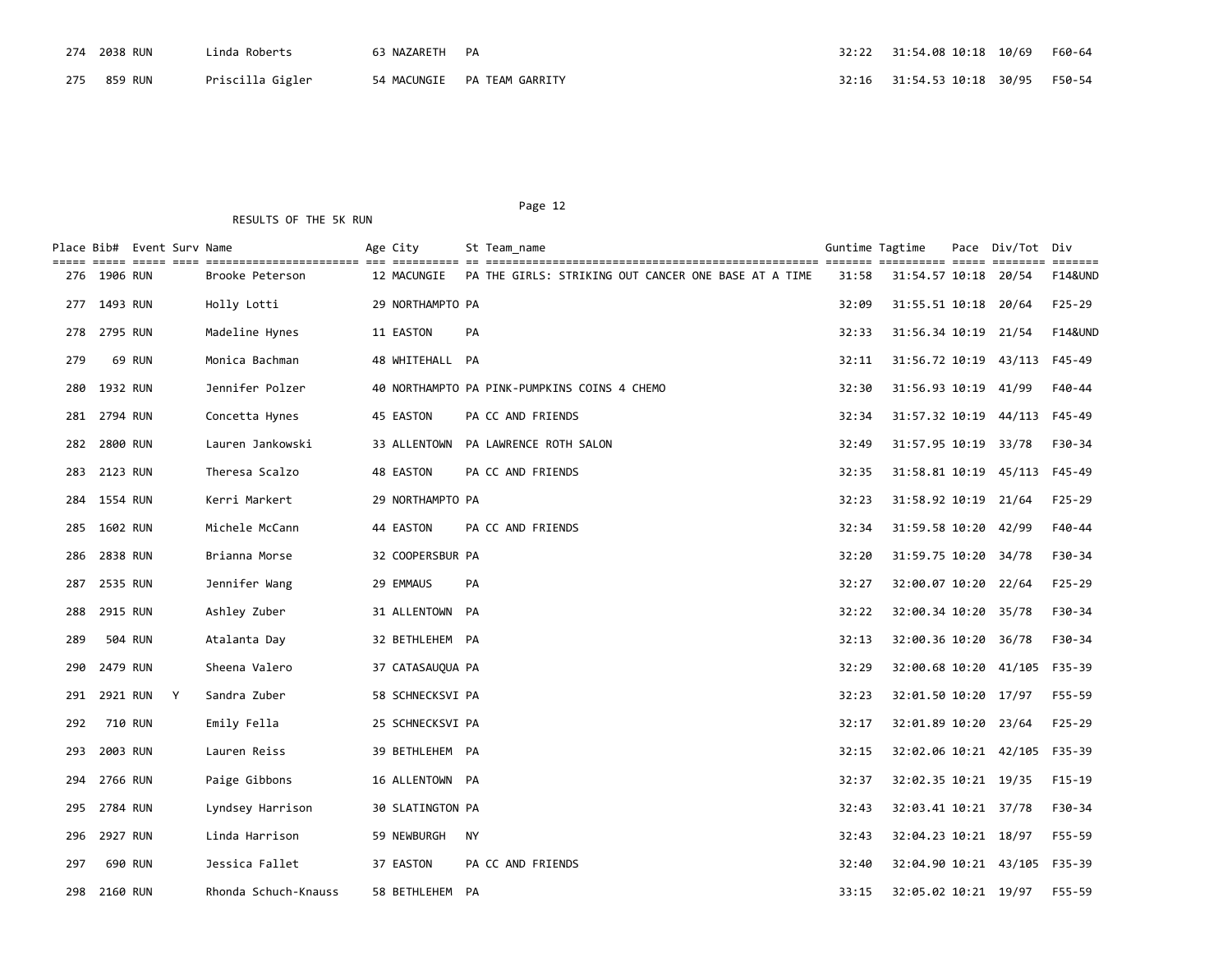| 299 2774 RUN | Jolene Greenawalt | 15 OREFIELD | PA THE GIRLS: STRIKING OUT CANCER ONE BASE AT A TIME |  |         |
|--------------|-------------------|-------------|------------------------------------------------------|--|---------|
| 300 2755 RUN | Jackie Fekula     | 14 ORFFTFID | PA THE GIRLS: STRIKING OUT CANCER ONE BASE AT A TIME |  | F14&UND |

Place Bib# Event Surv Name  $\overline{A}$  Age City St Team\_name Guntime Tagtime Tagtime Pace Div/Tot Div

#### Page 13 RESULTS OF THE 5K RUN

| 301 | 3 RUN          | Carla Abert                         | 55 EASTON        | PA CC AND FRIENDS                                    | 32:40 | 32:05.55 10:22 20/97         |      | F55-59             |
|-----|----------------|-------------------------------------|------------------|------------------------------------------------------|-------|------------------------------|------|--------------------|
|     | 302 2529 RUN Y | Sandra Walter                       | 57 WALNUTPORT PA |                                                      | 32:38 | 32:06.15 10:22 21/97         |      | F55-59             |
|     | 303 1823 RUN   | Kathleen Norton                     | 50 PALMERTON PA  |                                                      | 32:38 | 32:06.86 10:22 31/95         |      | F50-54             |
| 304 | 2089 RUN       | Kimberly Rutt                       | 49 ALLENTOWN PA  |                                                      | 33:01 | 32:08.54 10:23 46/113 F45-49 |      |                    |
| 305 | 413 RUN        | Nancy Conrad                        | 56 ALLENTOWN PA  |                                                      | 33:01 | 32:09.47 10:23 22/97         |      | F55-59             |
|     | 306 1013 RUN   | Michelle Heffelfinger               |                  | 37 PHOENIXVIL PA DUNNE MANNING                       | 32:35 | 32:09.60 10:23 44/105 F35-39 |      |                    |
| 307 | <b>184 RUN</b> | Alista Blose                        | 36 GERMANSVIL PA |                                                      | 32:25 | 32:11.20 10:23 45/105 F35-39 |      |                    |
| 308 | 2406 RUN Y     | Melissa Tagye                       | 44 MANTUA        | NJ BB&T UNITED FOR WOMEN                             | 32:28 | 32:11.20 10:23 43/99         |      | F40-44             |
|     | 309 1182 RUN   | Cindy Janny                         | 54 ALLENTOWN PA  |                                                      | 32:35 | 32:11.20 10:23 32/95         |      | F50-54             |
|     | 310 2803 RUN   | Jane Jones                          | 58 MACUNGIE      | PA                                                   | 32:34 | 32:12.30 10:24 23/97         |      | F55-59             |
| 311 | 313 RUN        | Jamie Carpenter                     | 46 EASTON        | PA NAZARETH BARBELL                                  | 33:20 | 32:12.58 10:24 47/113 F45-49 |      |                    |
| 312 | 921 RUN        | Kaylie Guerrero                     | 10 PENNSBURG     | PA GUERRERO GIRLS                                    | 32:21 | 32:15.82 10:25 23/54         |      | <b>F14&amp;UND</b> |
|     | 313 2730 RUN   | Maureen Cloonan-Greenaw 53 OREFIELD |                  | PA THE GIRLS: STRIKING OUT CANCER ONE BASE AT A TIME | 32:55 | 32:16.95 10:25 33/95         |      | F50-54             |
|     | 314 1298 RUN   | Carole Kirkham                      | 58 NORTHAMPTO PA |                                                      | 32:37 | 32:22.41 10:27 24/97         |      | F55-59             |
| 315 | 73 RUN         | Bethany Badesso                     | 36 FOGELSVILL PA |                                                      | 32:35 | 32:23.37 10:27 46/105 F35-39 |      |                    |
| 316 | 719 RUN        | Athina Filipos                      | 15 ALLENTOWN PA  |                                                      | 32:49 | 32:24.39 10:28 21/35         |      | $F15-19$           |
| 317 | 562 RUN        | Isabella Difranzo                   | 31 BETHLEHEM PA  |                                                      | 32:34 | 32:24.52 10:28 38/78         |      | F30-34             |
|     | 318 2249 RUN   | Donna D Silverberg                  |                  | 68 ALLENTOWN PA OAA PINK PAWS PACK                   | 32:38 | 32:24.89 10:28               | 4/29 | F65-69             |
|     | 319 1307 RUN   | Maria Kleintop                      | 59 DANIELSVIL PA |                                                      | 33:19 | 32:27.15 10:29 25/97         |      | F55-59             |
| 320 | <b>229 RUN</b> | Tracey Braxmeier                    | 52 BETHLEHEM PA  |                                                      | 32:52 | 32:29.07 10:29 34/95         |      | F50-54             |

 321 2379 RUN Tammy Strunk 55 BETHLEHEM PA BB&T UNITED FOR WOMEN 32:52 32:29.75 10:29 26/97 F55-59 322 1239 RUN Rachel Keen 35 ALLENTOWN PA LAWRENCE ROTH SALON 33:22 32:31.16 10:30 47/105 F35-39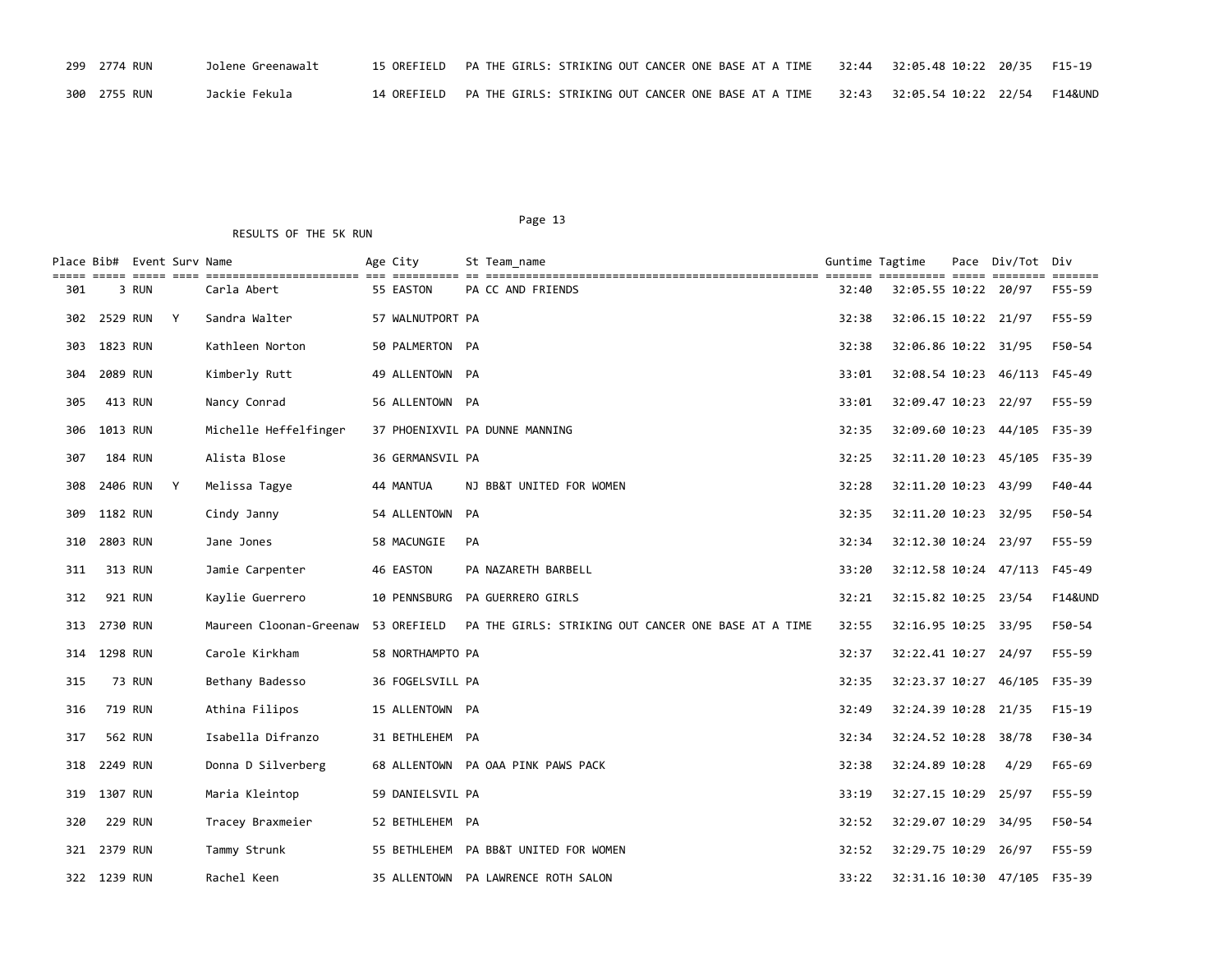| 323 | 89 RUN       | Michelle Balliet  |                 | 45 BETHLEHEM PA CRAYOLA RAZZLE DAZZLE ROSES | 32:59 | 32:38.01 10:32 48/113 F45-49                  |  |
|-----|--------------|-------------------|-----------------|---------------------------------------------|-------|-----------------------------------------------|--|
|     | 324 1896 RUN | Helene Perrucci   | 38 BETHLEHEM PA |                                             |       |                                               |  |
| 325 | 539 RUN      | Gabriella Depalmo | 18 BETHLEHEM PA |                                             |       | 32:49    32:42.53    10:34    22/35    F15-19 |  |

|     |              | Place Bib# Event Surv Name<br>----- ----- ---- |              |                     | Age City         |    | St Team name                     | Guntime Tagtime |                              | Pace | Div/Tot Div   | $\qquad \qquad \equiv \equiv \equiv \equiv \equiv \equiv \equiv$ |
|-----|--------------|------------------------------------------------|--------------|---------------------|------------------|----|----------------------------------|-----------------|------------------------------|------|---------------|------------------------------------------------------------------|
| 326 |              | 171 RUN                                        |              | Doni Binczak        |                  |    | 57 HELLERTOWN PA FIRST STRIDES   | 33:01           | 32:43.12 10:34 27/97         |      |               | F55-59                                                           |
| 327 |              | 2344 RUN Y                                     |              | Jodi Stepongzi      | 43 ALLENTOWN PA  |    |                                  | 33:18           | 32:44.34 10:34 44/99         |      |               | F40-44                                                           |
| 328 | 1360 RUN     |                                                |              | Antoinette Kratzer  | 54 BETHLEHEM PA  |    |                                  | 32:58           | 32:45.60 10:35 35/95         |      |               | F50-54                                                           |
| 329 | 2460 RUN     |                                                |              | Elaine Turner       | 53 FOGELSVILL PA |    |                                  | 33:18           | 32:47.42 10:35 36/95         |      |               | F50-54                                                           |
| 330 | 2000 RUN     |                                                |              | Lynette Reinert     | 49 MACUNGIE PA   |    |                                  | 33:20           | 32:50.43 10:36 49/113 F45-49 |      |               |                                                                  |
| 331 | 2610 RUN     |                                                |              | Kathleen Williamson | 53 FOGELSVILL PA |    |                                  | 33:33           | 32:50.69 10:36 37/95         |      |               | F50-54                                                           |
| 332 | 2319 RUN     |                                                |              | Elizabeth Srock     |                  |    | 37 BREINIGSVI PA TEAM APOLLO     | 33:26           | 32:53.89 10:37               |      | 49/105        | F35-39                                                           |
|     | 333 1009 RUN |                                                |              | Heather Hechler     | 43 ALLENTOWN PA  |    |                                  | 33:24           | 32:55.29 10:38 45/99         |      |               | F40-44                                                           |
| 334 |              | <b>77 RUN</b>                                  |              | Paige Bain          | 44 BETHLEHEM PA  |    |                                  | 33:35           | 32:55.79 10:38               |      | 46/99         | F40-44                                                           |
| 335 | 1294 RUN     |                                                |              | Deborah Kipp        | 66 ALLENTOWN PA  |    |                                  | 33:40           | 33:00.52 10:39               |      | 5/29          | $F65 - 69$                                                       |
|     | 336 1912 RUN |                                                |              | Rebecca Philbin     | 42 NEW TRIPOL PA |    |                                  | 33:22           | 33:02.05 10:40 47/99         |      |               | F40-44                                                           |
| 337 | 2565 RUN     |                                                | Y            | Lori Weiss          |                  |    | 54 BETHLEHEM PA FIRST STRIDES    | 33:26           | 33:03.87 10:40               |      | 38/95         | F50-54                                                           |
| 338 | 1100 RUN     |                                                |              | Denise Holota       |                  |    | 59 NORTHAMPTO PA FIRST STRIDES   | 33:35           | 33:07.31 10:42 28/97         |      |               | F55-59                                                           |
| 339 |              | 373 RUN                                        |              | Emily Cisek         | 41 EMMAUS        |    | PA ST.LUKE'S ALLENTOWN CAMPUS    | 33:43           | 33:08.78 10:42 48/99         |      |               | F40-44                                                           |
| 340 | 1726 RUN     |                                                |              | Lisa Mohr           | 56 MACUNGIE      | PA |                                  | 34:02           | 33:09.59 10:42 29/97         |      |               | F55-59                                                           |
| 341 |              | 722 RUN                                        | $\mathsf{Y}$ | Michelina Fink      |                  |    | 52 ALLENTOWN PA TEAM GARRITY     | 34:03           | 33:09.88 10:42 39/95         |      |               | F50-54                                                           |
| 342 |              | 697 RUN                                        |              | Whitney Farrand     |                  |    | 24 WILLIAMSPO PA DUNNE MANNING   | 33:29           | 33:10.57 10:43               |      | 7/18          | F20-24                                                           |
| 343 |              | 720 RUN                                        |              | Rebecca Filipos     | 44 ALLENTOWN PA  |    |                                  | 33:37           | 33:12.64 10:43 49/99         |      |               | F40-44                                                           |
| 344 |              | 41 RUN                                         |              | Courtney Ancker     |                  |    | 39 BETHLEHEM PA VERSUM MATERIALS | 33:38           | 33:12.91 10:43               |      | 50/105        | F35-39                                                           |
| 345 |              | 341 RUN                                        |              | Michelle Cavanaugh  | 55 BATH          |    | <b>PA</b>                        | 34:02           | 33:13.38 10:44 30/97         |      |               | F55-59                                                           |
| 346 | 1919 RUN     |                                                |              | Kiki Pillarella     | 54 CENTER VAL PA |    |                                  | 33:58           | 33:14.21 10:44 40/95         |      |               | F50-54                                                           |
| 347 | 2454 RUN     |                                                |              | Andrea Trunzo       | 36 BATH          |    | PA                               | 33:35           | 33:15.22 10:44               |      | 51/105 F35-39 |                                                                  |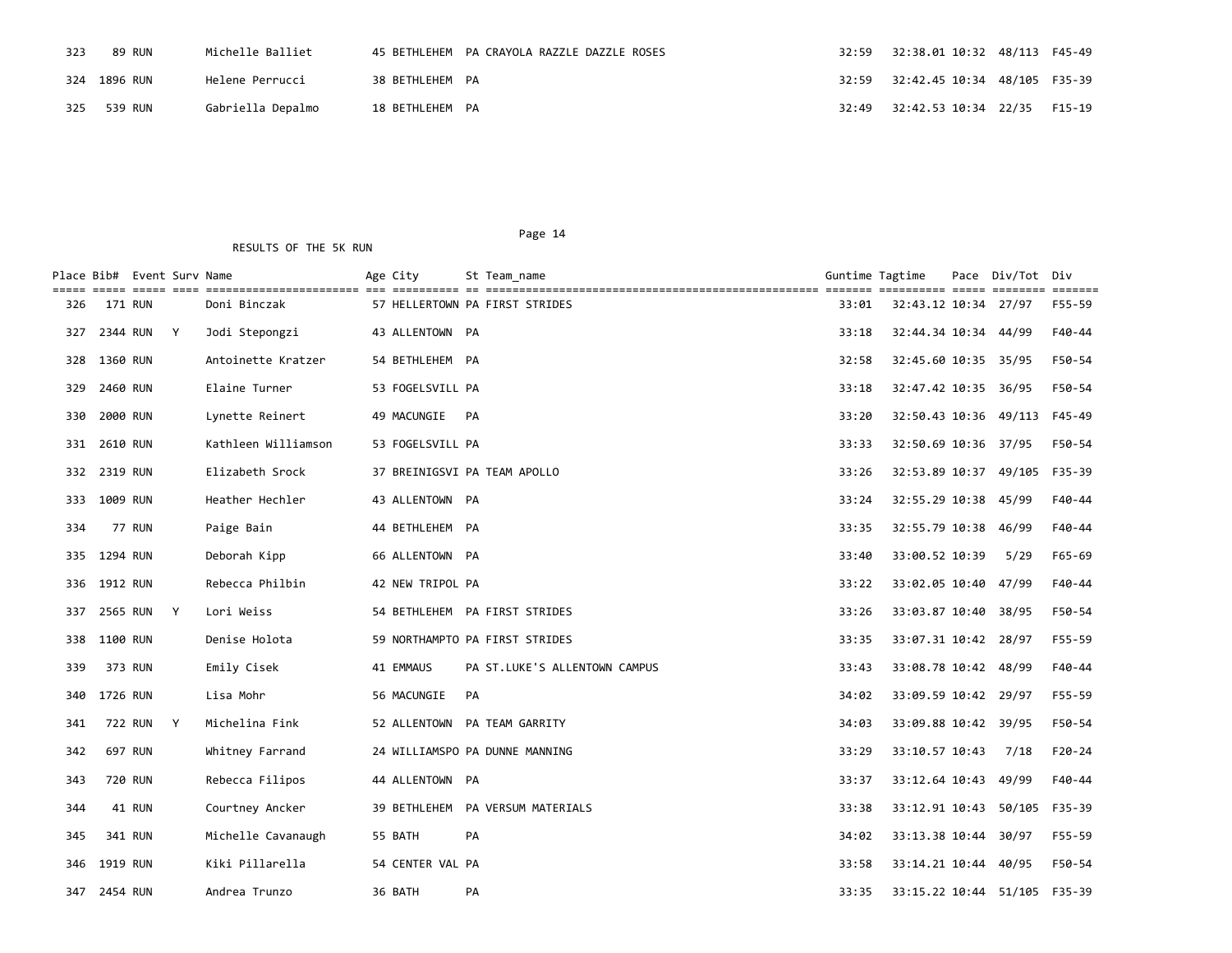| 348 2124 RUN | Donna Scanlon    | 64 KEMPTON | PA                                             | 33:42 33:15.97 10:44 11/69 | F60-64 |
|--------------|------------------|------------|------------------------------------------------|----------------------------|--------|
| 349 1199 RUN | Michele Jones    |            | 58 ALLENTOWN PA OAA PINK PAWS PACK             |                            |        |
| 350 1890 RUN | Courtney Penrose |            | 28 BETHLEHEM PA LEHIGH VALLEY CANCER INSTITUTE |                            | F25-29 |

Page 15

# Place Bib# Event Surv Name The Age City St Team name The Controller Surface Bib# Event Surv Tot Div ===== ===== ===== ==== ======================= === ========== == ================================================== ======= ========== ===== ======== ======= 351 2158 RUN Janet Schuch 58 WHITEHALL PA 33:50 33:25.69 10:47 32/97 F55-59 352 828 RUN Melissa Geist 50 MORRISVILL PA 33:43 33:27.80 10:48 41/95 F50-54 353 827 RUN Delaney Geist 14 MORRISVILL PA 33:43 33:28.30 10:48 24/54 F14&UND 354 1498 RUN Lora Luchansky 56 ALLENTOWN PA 33:40 33:29.37 10:49 33/97 F55-59 355 1673 RUN Mary Rose Michael 52 SUGARLOAF PA 33:59 33:32.41 10:50 42/95 F50-54 356 1585 RUN Debi Matthews 64 GERMANSVIL PA 34:00 33:33.09 10:50 12/69 F60-64 357 2728 RUN Amber Clark 45 ALLENTOWN PA 33:47 33:33.92 10:50 50/113 F45-49 358 2114 RUN Lisa Sauerzopf 35 BREINIGSVI PA 34:16 33:35.10 10:51 52/105 F35-39 359 274 RUN Miniya Burgess 17 CENTER VAL PA FLB RUN 34:34 33:36.50 10:51 23/35 F15-19 360 2116 RUN Kate Saunders 27 ALLENTOWN PA 34:03 33:43.78 10:53 25/64 F25-29 361 695 RUN Mallory Farnand 12 EMMAUS PA AIR PRODUCTS 34:04 33:45.80 10:54 25/54 F14&UND 362 505 RUN Jennifer Day 49 CENTER VAL PA 33:45.96 10:54 51/113 F45-49 363 696 RUN Sarah Farnand 43 EMMAUS PA AIR PRODUCTS 34:06 33:46.98 10:54 50/99 F40-44 364 1193 RUN Diane Johnson 38 EMMAUS PA 34:04 33:47.66 10:55 53/105 F35-39 365 1245 RUN Alisha Keiser 33 ALLENTOWN PA WENDY担 WILLIAM PENN WARRIORS 34:01 33:48.85 10:55 39/78 F30-34 366 96 RUN Annmarie Barilla 49 SCHNECKSVI PA 34:43 33:49.66 10:55 52/113 F45-49 367 2391 RUN Y Ann Supinski 60 BETHLEHEM PA AM LUXE 34:39 33:50.25 10:55 13/69 F60-64 368 2073 RUN Florence Rowski 58 MOUNTAIN T PA AM LUXE 34:43 33:54.01 10:57 34/97 F55-59 369 2793 RUN Y Linda Hunsicker 62 HARLEYSVIL PA 34:27 33:55.48 10:57 14/69 F60-64 370 1686 RUN Kiana Miles 10 OREFIELD PA BREAST RECONSTRUCTORS 34:43 33:57.40 10:58 26/54 F14&UND 371 2491 RUN Carol Vegerano 49 BETHLEHEM PA 34:27 33:57.71 10:58 53/113 F45-49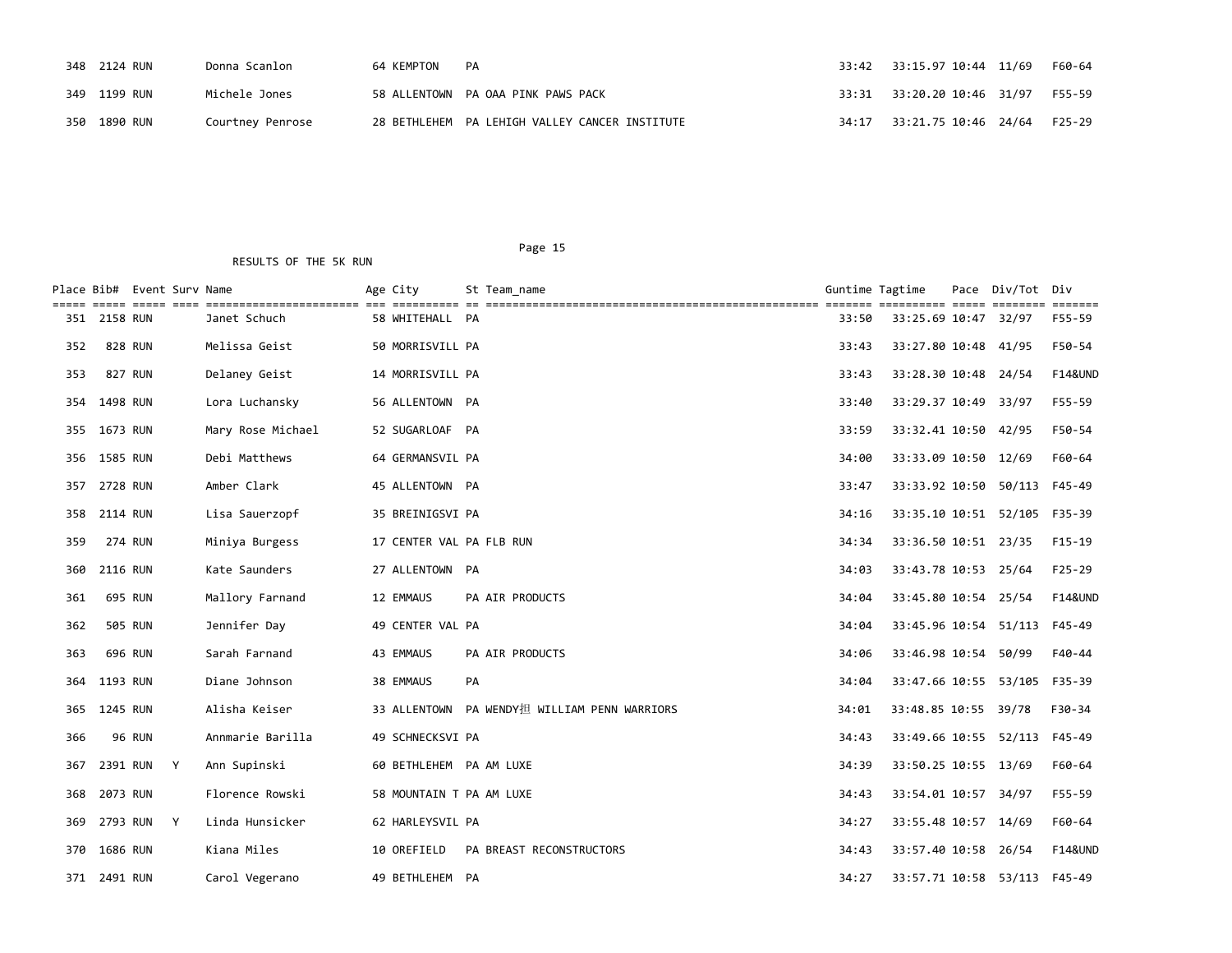|     | 372 1685 RUN | Kaila Miles         | 15 OREFIELD     | PA BREAST RECONSTRUCTORS | 34:43 | 33:58.59 10:58 24/35                       | F15-19 |
|-----|--------------|---------------------|-----------------|--------------------------|-------|--------------------------------------------|--------|
| 373 | 322 RUN      | Melis Carroll       | 38 BETHLEHEM PA |                          |       | 34:29   34:01.07   10:59   54/105   F35-39 |        |
|     | 374 1276 RUN | Kathleen Kershner   | 43 MACUNGIE     | PA 5KIM                  |       |                                            | F40-44 |
|     | 375 1640 RUN | Alexandra McPherson | 32 EASTON       | PA                       | 34:40 | 34:03.25 11:00 40/78                       | F30-34 |

|     |                | Place Bib# Event Surv Name |   |                       | Age City                | St Team name                                 | Guntime Tagtime |                              | Pace Div/Tot Div | $=$ $=$ $=$ $=$ $=$ $=$ |
|-----|----------------|----------------------------|---|-----------------------|-------------------------|----------------------------------------------|-----------------|------------------------------|------------------|-------------------------|
| 376 | 2860 RUN       |                            |   | Cheryl Reichley       | 58 EMMAUS               | <b>PA</b>                                    | 34:45           | 34:03.51 11:00               | 35/97            | F55-59                  |
| 377 | 647 RUN        |                            |   | Rosemary Eibach       |                         | 58 WHITEHALL PA AIR PRODUCTS                 | 34:36           | 34:03.91 11:00               | 36/97            | F55-59                  |
| 378 | 1019 RUN       |                            |   | Dina Heffner          | 35 FLEETWOOD PA         |                                              | 34:39           | 34:04.42 11:00 55/105 F35-39 |                  |                         |
| 379 | 1815 RUN       |                            | Y | Nicole Nichols-Gasser | 36 SLATINGTON PA        |                                              | 34:36           | 34:04.70 11:00 56/105 F35-39 |                  |                         |
| 380 | 2047 RUN       |                            |   | Michele Roehler       |                         | 47 NORTHAMPTO PA PINK-PUMPKINS COINS 4 CHEMO | 34:39           | 34:05.67 11:00 54/113 F45-49 |                  |                         |
| 381 | 2128 RUN       |                            |   | Lisa Schael           | 54 MACUNGIE             | PA                                           | 34:37           | 34:05.95 11:00 43/95         |                  | F50-54                  |
| 382 | 344 RUN        |                            |   | Jennifer Ceneviva     | 47 BETHLEHEM PA AM LUXE |                                              | 34:40           | 34:07.24 11:01 55/113 F45-49 |                  |                         |
| 383 |                | 64 RUN Y                   |   | Sonia Aurin           | 39 BETHLEHEM PA         |                                              | 34:49           | 34:09.33 11:02 57/105 F35-39 |                  |                         |
| 384 | 751 RUN        |                            |   | Amy Fontno            | 56 EASTON               | <b>PA</b>                                    | 34:53           | 34:09.59 11:02 37/97         |                  | F55-59                  |
| 385 | 2256 RUN       |                            |   | Deborah Simpson       | 63 EMMAUS               | <b>PA</b>                                    | 34:35           | 34:10.24 11:02 15/69         |                  | F60-64                  |
| 386 | 1958 RUN       |                            |   | Michelle Purcell      | 48 ALLENTOWN PA         |                                              | 34:41           | 34:11.26 11:02 56/113 F45-49 |                  |                         |
| 387 | 2154 RUN       |                            |   | Amy Schraden          | 52 LEHIGHTON PA         |                                              | 34:46           | 34:12.60 11:03 44/95         |                  | F50-54                  |
| 388 | 2335 RUN       |                            |   | Courtney Steckert     | 34 BATH                 | PA CAPITAL BLUEBIES                          | 35:11           | 34:13.01 11:03 41/78         |                  | F30-34                  |
| 389 |                | 1477 RUN Y                 |   | Jeanine Lilly         |                         | 49 BREINIGSVI PA CAPITAL BLUEBIES            | 35:11           | 34:13.21 11:03 57/113 F45-49 |                  |                         |
| 390 | <b>508 RUN</b> |                            |   | Brittany Deangelis    |                         | 30 BETHLEHEM PA TEAM APOLLO                  | 34:48           | 34:13.72 11:03 42/78         |                  | F30-34                  |
| 391 | 821 RUN        |                            |   | Colleen Gavin         |                         | 29 WHITEHALL PA CAPITAL BLUEBIES             | 35:11           | 34:13.72 11:03 26/64         |                  | $F25 - 29$              |
| 392 | 2578 RUN       |                            |   | Debbie Werkheiser     | 59 COOPERSBUR PA        |                                              | 34:41           | 34:13.79 11:03               | 38/97            | F55-59                  |
| 393 | 526 RUN        |                            |   | Emily Delaney         | 31 EASTON               | <b>PA</b>                                    | 34:49           | 34:16.18 11:04 43/78         |                  | F30-34                  |
| 394 |                | <b>967 RUN</b>             |   | Kimmy Hanna           | 30 PERKASIE             | <b>PA</b>                                    | 34:29           | 34:16.79 11:04 44/78         |                  | F30-34                  |
| 395 | 1428 RUN       |                            |   | Tatum Lawrence        | 28 ALLENTOWN PA         |                                              | 34:46           | 34:18.45 11:05 27/64         |                  | $F25 - 29$              |
| 396 | 2716 RUN       |                            |   | Jane Brady            |                         | 25 UPPER DARB PA BESTIES FOR BREASTIES       | 34:48           | 34:18.66 11:05 28/64         |                  | $F25 - 29$              |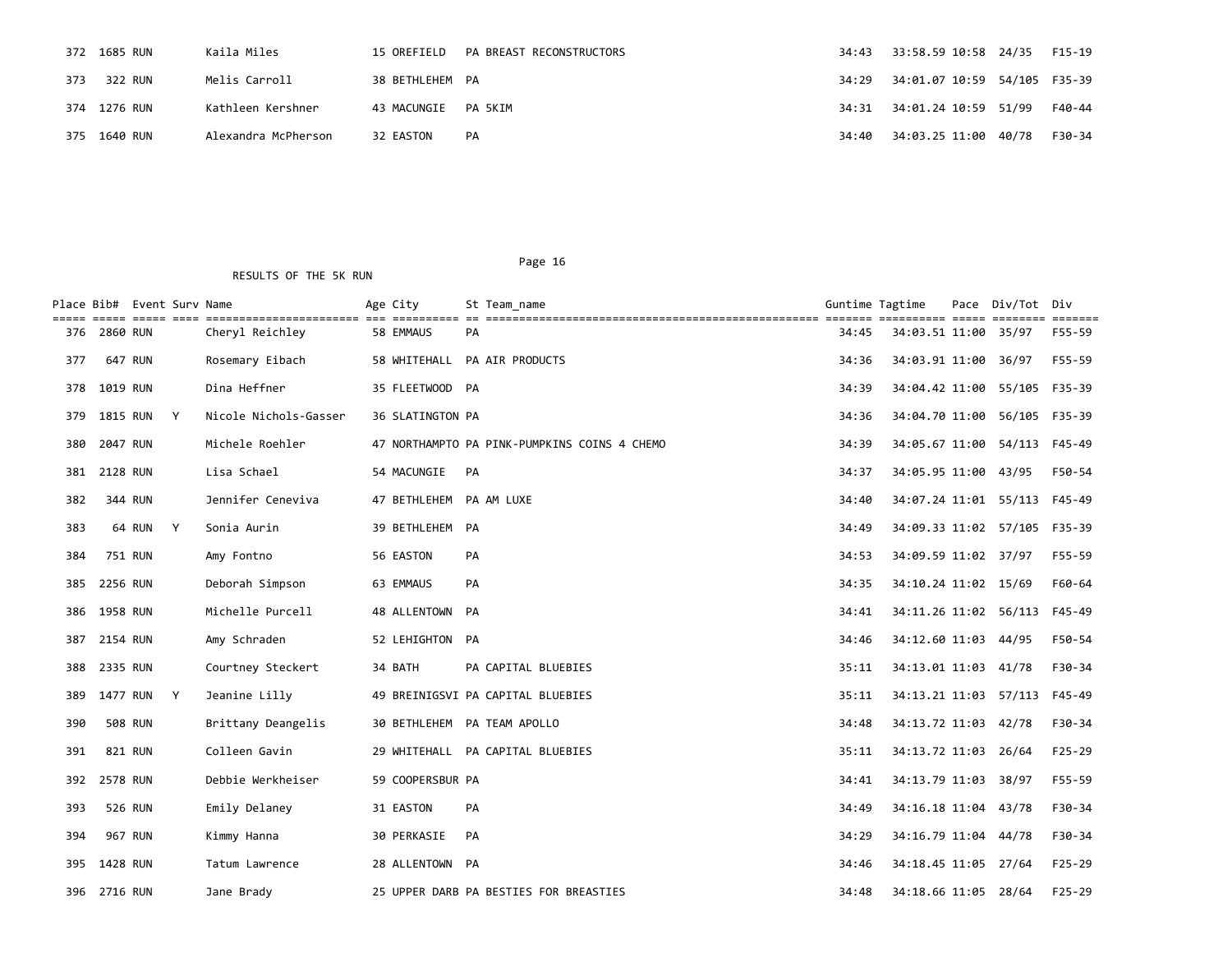| 397 1483 RUN | Stephanie Lipp | 31 EMMAUS        | PA                                                   |                            | F30-34 |
|--------------|----------------|------------------|------------------------------------------------------|----------------------------|--------|
| 398 1456 RUN | Donna Leon     |                  | 59 BETHLEHEM PA TEAM APOLLO                          | 34:55 34:21.40 11:05 39/97 | F55-59 |
| 399 2063 RUN | Susan Rose     | 54 EAST STROU PA |                                                      | 35:00 34:21.78 11:06 45/95 | F50-54 |
| 400 2575 RUN | Melinda Wentz  |                  | 29 PALMERTON PA ST. LUKE'S UNIVERSITY HEALTH NETWORK |                            | F25-29 |

|     |          | Place Bib# Event Surv Name<br>esses esses esse |                    | Age City                   | St Team name                            | Guntime Tagtime |                              | Pace Div/Tot Div |                   |
|-----|----------|------------------------------------------------|--------------------|----------------------------|-----------------------------------------|-----------------|------------------------------|------------------|-------------------|
| 401 |          | 435 RUN                                        | Shauna Cosover     | 40 EASTON                  | PA CC AND FRIENDS                       | 35:01           | 34:23.64 11:06 52/99         |                  | eessess<br>F40-44 |
| 402 |          | 391 RUN                                        | Susan Coenen       | 48 MACUNGIE                | PA OLYMPUS CORPORATION                  | 34:45           | 34:24.12 11:06 58/113 F45-49 |                  |                   |
| 403 | 2413 RUN |                                                | Maureen Teator     | 59 STROUDSBUR PA           |                                         | 35:03           | 34:24.45 11:06 40/97         |                  | F55-59            |
| 404 | 2234 RUN |                                                | Roxanne Shinsky    | 64 MACUNGIE                | PA                                      | 34:52           | 34:26.82 11:07 16/69         |                  | F60-64            |
| 405 |          | 658 RUN                                        | Kathy Englert      | 66 PALMERTON PA            |                                         | 35:23           | 34:28.82 11:08               | 6/29             | F65-69            |
| 406 | 1505 RUN |                                                | Autumn Luyben      | 29 CATASAUQUA PA EFFCANCER |                                         | 35:35           | 34:30.77 11:08 30/64         |                  | $F25-29$          |
| 407 | 1944 RUN |                                                | Andi Prestifilippo | 41 NAZARETH                | PA NAZARETH BARBELL                     | 35:46           | 34:35.00 11:10               | 53/99            | F40-44            |
| 408 | 2100 RUN |                                                | Mary Salinger      |                            | 65 ALLENTOWN PA FIRST STRIDES           | 35:07           | 34:35.42 11:10               | 7/29             | F65-69            |
| 409 |          | <b>30 RUN</b>                                  | Jordan Allen       | 24 ALLENTOWN PA            |                                         | 35:05           | 34:35.56 11:10               | 8/18             | $F20-24$          |
| 410 | 2868 RUN |                                                | Maria Santiago     | 38 BETHLEHEM PA            |                                         | 35:09           | 34:36.05 11:10 58/105 F35-39 |                  |                   |
| 411 | 2426 RUN |                                                | Rachael Timm       | 37 LEHIGHTON PA            |                                         | 35:28           | 34:37.54 11:11 59/105 F35-39 |                  |                   |
| 412 | 1222 RUN |                                                | Rebecca Karcher    | 20 MILFORD                 | NJ ST. LUKE'S UNIVERSITY HEALTH NETWORK | 34:54           | 34:37.71 11:11               | 9/18             | F20-24            |
| 413 |          | 823 RUN                                        | Sandra Gee         | 25 ALLENTOWN               | PA OAA PINK PAWS PACK                   | 35:09           | 34:38.47 11:11 31/64         |                  | $F25-29$          |
| 414 | 2574 RUN | Y                                              | Kristin Wentz      | 54 EMMAUS                  | PA FIRST STRIDES                        | 35:09           | 34:40.66 11:12 46/95         |                  | F50-54            |
| 415 |          | 464 RUN                                        | Amy Csencsits      | 42 MACUNGIE                | PA                                      | 35:28           | 34:42.02 11:12 54/99         |                  | F40-44            |
| 416 |          | 885 RUN                                        | Crystal Goodwin    |                            | 38 KINTNERSVI PA FIRST STRIDES          | 35:27           | 34:46.28 11:13 60/105 F35-39 |                  |                   |
| 417 |          | <b>29 RUN</b>                                  | Jill Allen         | 59 WHITEHALL PA            |                                         | 35:17           | 34:47.89 11:14 41/97         |                  | F55-59            |
| 418 | 1180 RUN |                                                | Ann Marie Jamieson | 61 EASTON                  | PA CORBENIC PARTNERS                    | 35:20           | 34:48.11 11:14 17/69         |                  | F60-64            |
| 419 |          | 65 RUN                                         | Kim Baba           | 52 COPLAY                  | PA                                      | 35:19           | 34:48.63 11:14 47/95         |                  | F50-54            |
| 420 | 2356 RUN |                                                | Cathy Stilo        | 59 EMMAUS                  | PA FIRST STRIDES                        | 35:17           | 34:48.82 11:14 42/97         |                  | F55-59            |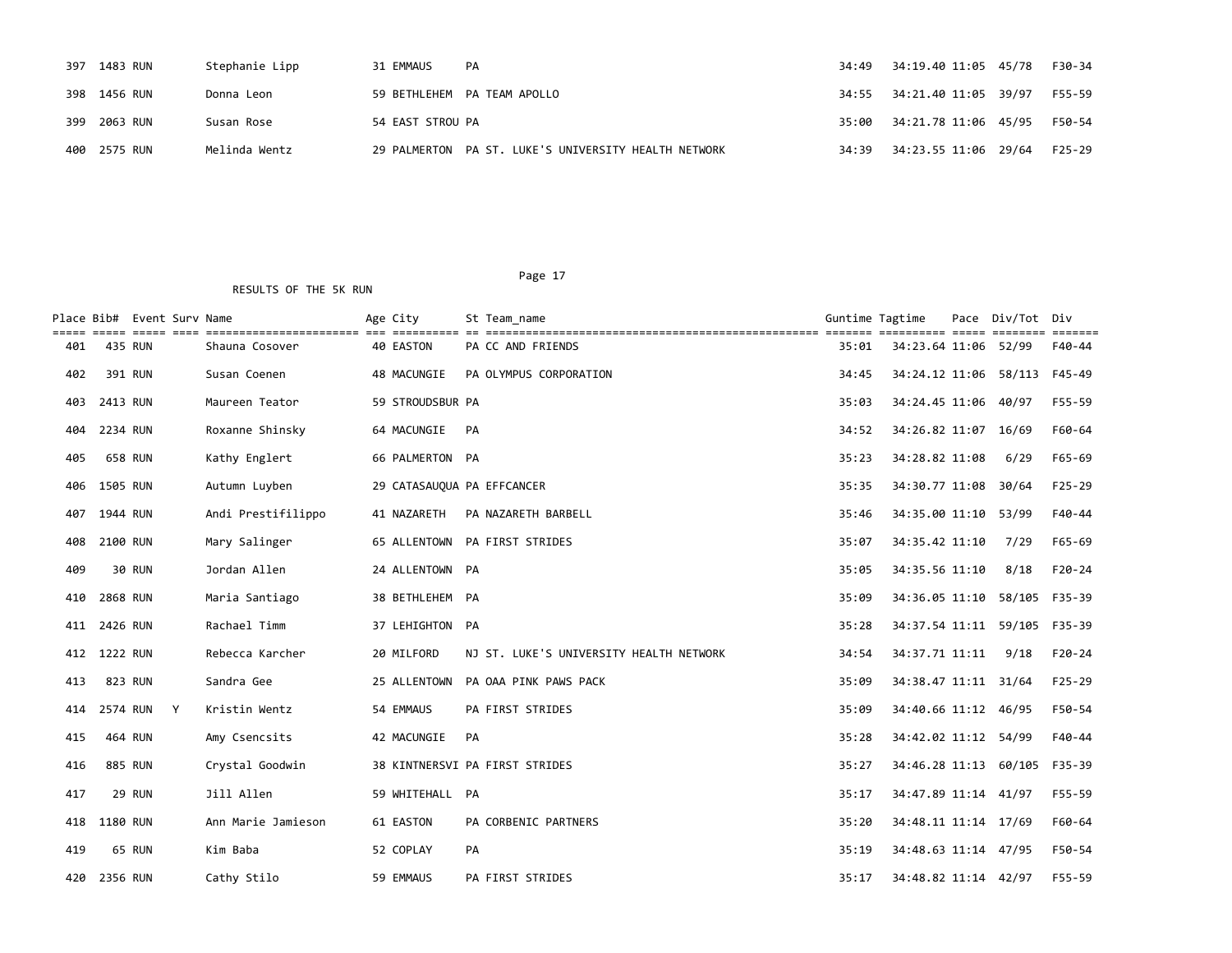| 421 | 506 RUN      | Micaela De Benedetto | 24 EASTON        | PA VERSUM MATERIALS            | 35:14 | 34:49.08 11:14 10/18                           |      | F20-24 |
|-----|--------------|----------------------|------------------|--------------------------------|-------|------------------------------------------------|------|--------|
| 422 | 586 RUN      | Linda Dombroski      |                  | 66 CHERRYVILL PA FIRST STRIDES | 35:20 | 34:52.62 11:16                                 | 8/29 | F65-69 |
|     | 423 2012 RUN | Lauren Retos         | 39 BETHLEHEM PA  |                                |       | 35:34    34:55.09    11:16    61/105    F35-39 |      |        |
|     | 424 2949 RUN | Heather Yee          | 54 NORTHAMPTO PA |                                | 35:39 | 34:55.52 11:16 48/95                           |      | F50-54 |
|     | 425 2485 RUN | Trista Vanderah      | 38 KRESGEVILL PA |                                | 35:41 | 34:55.59 11:16 62/105 F35-39                   |      |        |

|     |          | Place Bib# Event Surv Name |   |                    | Age City         | St Team name                             | Guntime Tagtime |                              | Pace Div/Tot Div |                    |
|-----|----------|----------------------------|---|--------------------|------------------|------------------------------------------|-----------------|------------------------------|------------------|--------------------|
| 426 |          | 2312 RUN Y                 |   | Leilani Souders    | 55 MACUNGIE      | PA LEHIGH VALLEY CANCER INSTITUTE        | 35:40           | 34:56.79 11:17 43/97         |                  | eessess<br>F55-59  |
| 427 |          | 944 RUN                    | Y | Kristen Hackman    | 42 MACUNGIE      | PA YOU DON探 NEED D担 TO GET IT!           | 35:52           | 34:58.57 11:17 55/99         |                  | F40-44             |
| 428 | 1422 RUN |                            |   | Dawn Lastowka      |                  | 37 BETHLEHEM PA BREAST FRIENDS           | 35:16           | 34:59.05 11:18 63/105 F35-39 |                  |                    |
| 429 |          | <b>588 RUN</b>             |   | Colleen Donahue    | 71 MARSHALLS PA  |                                          | 35:38           | 34:59.37 11:18               | 1/11             | F70-74             |
| 430 | 2987 RUN |                            |   | Jennifer Hernandez | 39 CATASAUQUA PA |                                          | 35:34           | 35:01.16 11:18 64/105 F35-39 |                  |                    |
| 431 | 1804 RUN |                            |   | Peyton Neumoyer    | 14 ALLENTOWN PA  |                                          | 35:41           | 35:05.07 11:20 27/54         |                  | <b>F14&amp;UND</b> |
| 432 | 2530 RUN |                            |   | Kacie Walters      | 15 NEW TRIPOL PA |                                          | 35:25           | 35:05.65 11:20 25/35         |                  | $F15-19$           |
| 433 | 1012 RUN |                            |   | Emilie Heesen      | 62 BETHLEHEM PA  |                                          | 35:15           | 35:06.36 11:20 18/69         |                  | F60-64             |
| 434 | 2855 RUN |                            |   | Pamela Puskas      | 61 SLATINGTON PA |                                          | 35:31           | 35:06.51 11:20 19/69         |                  | F60-64             |
| 435 |          | 531 RUN                    |   | Gena Delong        | 39 KUTZTOWN      | PA D&B: CV TEAM PINK!                    | 35:47           | 35:07.06 11:20 65/105 F35-39 |                  |                    |
| 436 | 2428 RUN |                            |   | Denise Todd        | 49 ALLENTOWN PA  |                                          | 35:58           | 35:09.75 11:21 59/113 F45-49 |                  |                    |
| 437 |          | 726 RUN                    |   | Angel Firmstone    | 53 NORTHAMPTO PA |                                          | 35:33           | 35:10.24 11:21 49/95         |                  | F50-54             |
| 438 |          | <b>787 RUN</b>             |   | Dena Gabel         |                  | 49 NEW TRIPOL PA HAKUNA MA TATAS -DODI H | 35:30           | 35:10.73 11:21 60/113 F45-49 |                  |                    |
| 439 | 2315 RUN |                            |   | Heidi Spangler     | 48 MACUNGIE      | PA DUNNE MANNING                         | 35:40           | 35:13.39 11:22 61/113 F45-49 |                  |                    |
| 440 |          | 622 RUN                    |   | Crystal Dunn       | 44 MACUNGIE      | PA DUNNE MANNING                         | 35:40           | 35:13.62 11:22 56/99         |                  | F40-44             |
| 441 | 2683 RUN |                            |   | Victoria Ziatyk    | 42 ALLENTOWN PA  |                                          | 36:02           | 35:15.01 11:23 57/99         |                  | F40-44             |
| 442 | 1584 RUN |                            |   | Cristina Matos     | 43 EAST STROU PA |                                          | 36:14           | 35:17.68 11:24 58/99         |                  | F40-44             |
| 443 | 1481 RUN |                            |   | Melissa Link       | 38 ALLENTOWN PA  |                                          | 35:32           | 35:18.92 11:24 66/105 F35-39 |                  |                    |
| 444 | 2029 RUN |                            |   | Jamie Rivera       | 38 COPLAY        | <b>PA</b>                                | 35:55           | 35:19.95 11:24 67/105 F35-39 |                  |                    |
| 445 | 1187 RUN |                            |   | Milagros Jennings  | 40 MACUNGIE      | <b>PA GENERATIONS</b>                    | 35:45           | 35:20.03 11:24 59/99         |                  | F40-44             |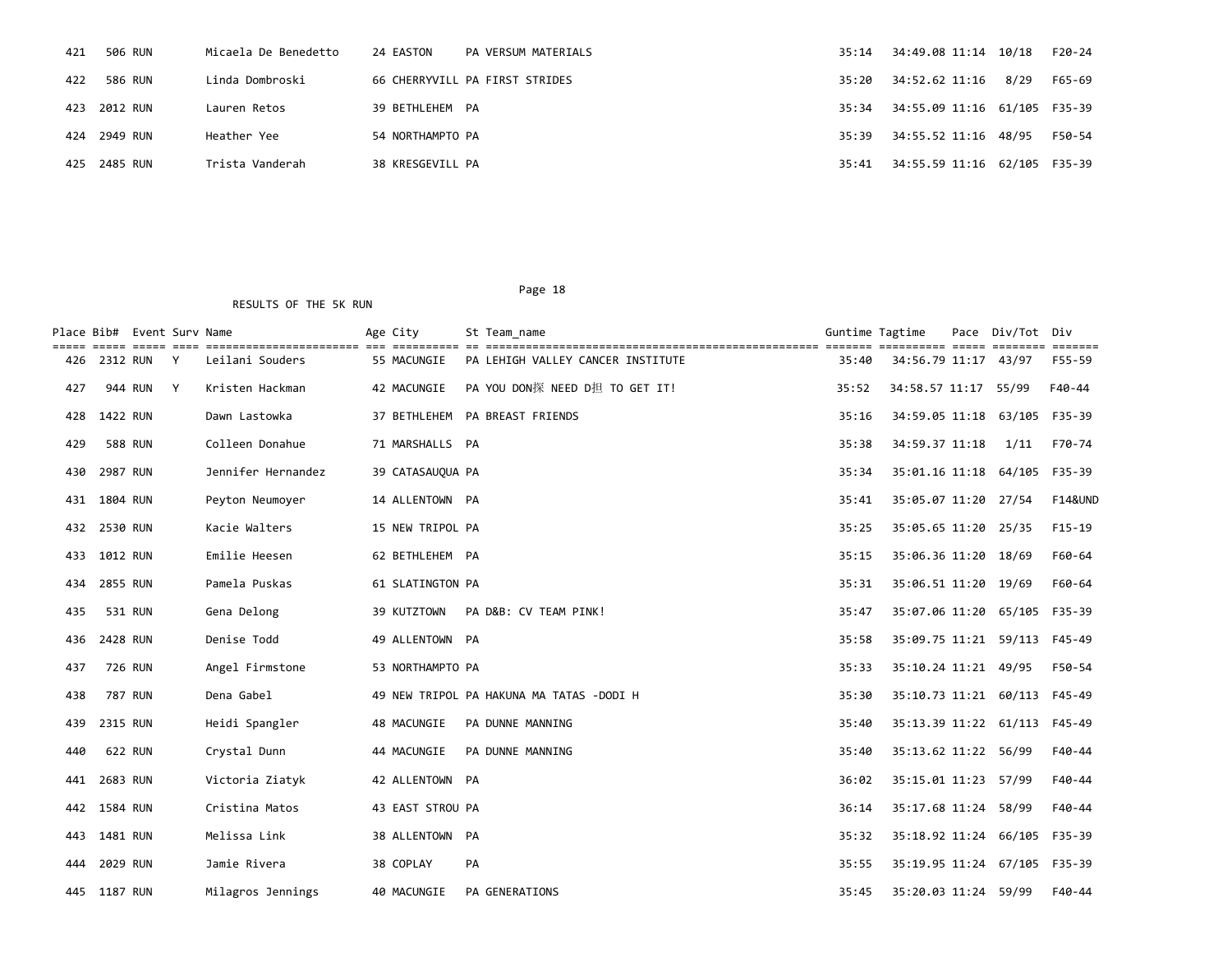|     | 446 2635 RUN | Kim Woodling     | PA THE GIRLS: STRIKING OUT CANCER ONE BASE AT A TIME<br>44 MACUNGIE | 36:19 | 35:21.07 11:25 60/99 |      | F40-44 |
|-----|--------------|------------------|---------------------------------------------------------------------|-------|----------------------|------|--------|
|     | 447 1135 RUN | Carol Huennekens | 68 BETHLEHEM PA                                                     | 36:09 | 35:25.38 11:26       | 9/29 | F65-69 |
| 448 | 843 RUN      | Eileen Gerhard   | 57 DANIELSVIL PA                                                    | 36:05 | 35:27.69 11:27 44/97 |      | F55-59 |
|     | 449 1714 RUN | Diana Millman    | 61 CENTER VAL PA FIRST STRIDES                                      | 35:57 | 35:29.56 11:27 20/69 |      | F60-64 |
|     | 450 1285 RUN | Mary Kibler      | 43 NEW TRIPOL PA AIR PRODUCTS                                       | 35:49 | 35:32.99 11:29 61/99 |      | F40-44 |

|     |              | Place Bib# Event Surv Name |                        | Age City                     |    | St Team name                                                       | Guntime Tagtime |                              | Pace Div/Tot | Div                |
|-----|--------------|----------------------------|------------------------|------------------------------|----|--------------------------------------------------------------------|-----------------|------------------------------|--------------|--------------------|
|     | 451 2125 RUN |                            | Karen Scanlon          | 57 BREWERTON NY              |    |                                                                    | 36:02           | 35:35.69 11:29 45/97         |              | F55-59             |
|     | 452 2536 RUN |                            | Janine Ward            | 49 MACUNGIE                  |    | PA YOU DON探 NEED D担 TO GET IT!                                     | 36:29           | 35:36.26 11:30 62/113 F45-49 |              |                    |
| 453 | 1968 RUN     |                            | Annie Ramsey           | 49 OREFIELD                  |    | PA AIR PRODUCTS                                                    | 35:52           | 35:36.33 11:30 63/113 F45-49 |              |                    |
|     | 454 1850 RUN |                            | Allison O'Neale        | 35 OREFIELD                  |    | PA BREAST RECONSTRUCTORS                                           | 36:24           | 35:36.61 11:30 68/105 F35-39 |              |                    |
| 455 | 2244 RUN     |                            | Kathy Siegfried        | 63 BATH                      |    | PA HOPE BRIGADE                                                    | 36:17           | 35:37.01 11:30 21/69         |              | F60-64             |
|     | 456 1884 RUN |                            | Maria Alexandra Payano | 36 MACUNGIE                  | PA |                                                                    | 36:23           | 35:37.97 11:30 69/105        |              | F35-39             |
| 457 | 1687 RUN     |                            | Kiera Miles            | 12 OREFIELD                  |    | PA BREAST RECONSTRUCTORS                                           | 36:24           | 35:39.09 11:31 28/54         |              | <b>F14&amp;UND</b> |
| 458 | 2674 RUN     |                            | Joanne Zairo           |                              |    | 63 ALLENTOWN PA FLSMIDTH-LYNDA'S LADIES                            | 36:14           | 35:41.52 11:31 22/69         |              | F60-64             |
| 459 | 1698 RUN     |                            | Gail Miller            |                              |    | 41 COOPERSBUR PA THE GIRLS: STRIKING OUT CANCER ONE BASE AT A TIME | 35:55           | 35:43.01 11:32 62/99         |              | F40-44             |
| 460 | 1689 RUN     |                            | Allyson Miller         |                              |    | 7 COOPERSBUR PA THE GIRLS: STRIKING OUT CANCER ONE BASE AT A TIME  | 35:55           | 35:43.03 11:32 29/54         |              | <b>F14&amp;UND</b> |
|     | 461 1434 RUN |                            | Kiley Leary            | 13 EMMAUS                    | PA |                                                                    | 35:58           | 35:43.45 11:32 30/54         |              | <b>F14&amp;UND</b> |
|     | 462 2397 RUN |                            | Liz Swanson            | 50 ZIONSVILLE PA FOXY LADIES |    |                                                                    | 36:30           | 35:45.17 11:32 50/95         |              | F50-54             |
|     | 463 1433 RUN |                            | Danielle Leary         | 45 EMMAUS                    | PA |                                                                    | 36:00           | 35:45.75 11:33 64/113 F45-49 |              |                    |
|     | 464 1731 RUN |                            | Christina Monahan      | 48 KUTZTOWN                  |    | PA ST. LUKE'S UNIVERSITY HEALTH NETWORK                            | 36:28           | 35:47.06 11:33 65/113 F45-49 |              |                    |
| 465 | 1035 RUN     |                            | Sarah Heller           |                              |    | 31 PHILADELPH PA KAY'S KRUSADERS                                   | 36:02           | 35:47.17 11:33 46/78         |              | F30-34             |
|     | 466 1340 RUN |                            | Camryn Kornfeind       |                              |    | 13 ROYERSFORD PA DUNNE MANNING                                     | 35:49           | 35:47.68 11:33 31/54         |              | <b>F14&amp;UND</b> |
| 467 | 1638 RUN     |                            | Isabella McMullen      | 12 ASTON                     |    | PA DUNNE MANNING                                                   | 35:49           | 35:47.70 11:33 32/54         |              | <b>F14&amp;UND</b> |
| 468 | 1876 RUN     |                            | Liz Parise             | 72 BETHLEHEM PA              |    |                                                                    | 36:39           | 35:49.54 11:34               | 2/11         | F70-74             |
| 469 | 2341 RUN     |                            | Joanie Stem            | 55 EASTON                    |    | PA CC AND FRIENDS                                                  | 36:26           | 35:50.46 11:34 46/97         |              | F55-59             |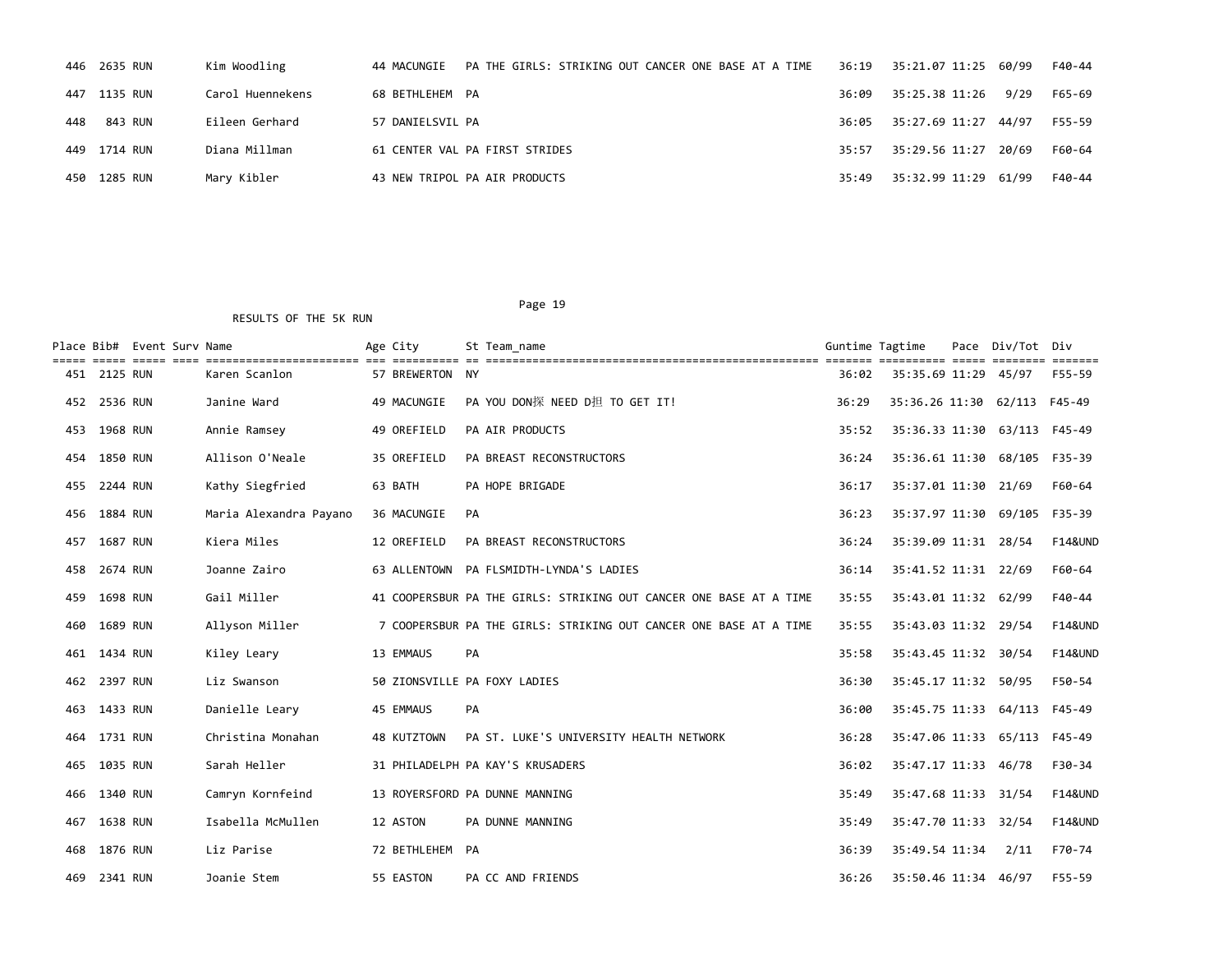|     | 470 2093 RUN | Nancy Saake     | 53 MOUNTAIN T PA               | 36:27 | 35:52.26 11:35 51/95 | F50-54 |
|-----|--------------|-----------------|--------------------------------|-------|----------------------|--------|
|     | 471 2044 RUN | Karen Rodgers   | 51 ALLENTOWN PA                | 36:09 | 35:52.31 11:35 52/95 | F50-54 |
| 472 | 38 RUN       | Miranda Alvarez | 22 EASTON<br>PA                | 36:43 | 35:54.89 11:36 11/18 | F20-24 |
| 473 | 2902 RUN     | Yashera Veras   | 30 EMMAUS<br>PA                | 36:44 | 35:56.03 11:36 47/78 | F30-34 |
|     | 474 2420 RUN | Jeanne Thoeny   | 40 KING OF PR PA DUNNE MANNING | 36:23 | 35:56.93 11:36 63/99 | F40-44 |
| 475 | 72 RUN       | Sierra Bachman  | 24 WHITEHALL PA                | 36:11 | 35:57.30 11:36 12/18 | F20-24 |

|     |          | Place Bib# Event Surv Name |                     | Age City         | St Team name                                 | Guntime Tagtime |                              | Pace Div/Tot Div |            |
|-----|----------|----------------------------|---------------------|------------------|----------------------------------------------|-----------------|------------------------------|------------------|------------|
| 476 | 745 RUN  |                            | Kerry Foley         | 48 ALLENTOWN PA  |                                              | 36:53           | 35:59.80 11:37 66/113 F45-49 |                  |            |
| 477 | 2322 RUN |                            | Jessica Stahlberg   |                  | 30 ALLENTOWN PA DUNNE MANNING                | 36:18           | 36:00.11 11:37               | 48/78            | F30-34     |
| 478 | 1537 RUN |                            | Maria Malloy        |                  | 29 ALLENTOWN PA DUNNE MANNING                | 36:18           | 36:00.32 11:37               | 32/64            | $F25 - 29$ |
| 479 | 1662 RUN |                            | Brigid Messa        | 35 BETHLEHEM PA  |                                              | 36:39           | 36:01.26 11:38 70/105 F35-39 |                  |            |
| 480 | 1951 RUN |                            | Judith Pryblick     | 57 ALLENTOWN PA  |                                              | 36:44           | 36:02.18 11:38 47/97         |                  | F55-59     |
| 481 |          | 684 RUN                    | Catherine Facchiano | 57 ALLENTOWN PA  |                                              | 36:45           | 36:02.24 11:38 48/97         |                  | F55-59     |
| 482 |          | 625 RUN                    | Vi Duong            | 35 ALLENTOWN PA  |                                              | 36:39           | 36:03.67 11:38 71/105 F35-39 |                  |            |
| 483 |          | 759 RUN                    | Patricia Foux       | 58 MACUNGIE      | PA                                           | 36:29           | 36:03.85 11:39 49/97         |                  | F55-59     |
| 484 |          | 291 RUN                    | Jessica Cacho       | 29 MACUNGIE      | PA                                           | 36:30           | 36:04.27 11:39 33/64         |                  | $F25-29$   |
| 485 | 1811 RUN |                            | Lisa Nguyen         | 30 LANSDALE      | PA                                           | 36:41           | 36:05.06 11:39 49/78         |                  | F30-34     |
| 486 | 1018 RUN |                            | Bryne Heffner       | 26 COPLAY        | PA                                           | 36:42           | 36:07.37 11:40 34/64         |                  | $F25 - 29$ |
| 487 |          | 699 RUN                    | Ann Fatzinger       | 56 MACUNGIE      | PA LEHIGH VALLEY CANCER INSTITUTE            | 37:08           | 36:12.44 11:41 50/97         |                  | F55-59     |
| 488 | 1978 RUN |                            | Melissa Reccek      |                  | 52 ALLENTOWN PA WENDY担 WILLIAM PENN WARRIORS | 36:39           | 36:13.96 11:42 53/95         |                  | F50-54     |
| 489 |          | 911 RUN                    | Anne Grimshaw       | 49 NORTHAMPTO PA |                                              | 36:59           | 36:18.13 11:43 67/113 F45-49 |                  |            |
| 490 | 2852 RUN |                            | Samantha Prentice   | 25 EASTON        | PA                                           | 36:40           | 36:20.79 11:44 35/64         |                  | F25-29     |
| 491 | 2009 RUN | Y                          | Sarah Rentz         | 35 COOPERSBUR PA |                                              | 36:41           | 36:21.05 11:44 72/105 F35-39 |                  |            |
| 492 | 1159 RUN |                            | Alexa Huzela        | 27 OREFIELD      | PA                                           | 36:43           | 36:25.59 11:46               | 36/64            | $F25-29$   |
| 493 |          | 363 RUN                    | Angela Christman    | 29 COPLAY        | <b>PA AIR PRODUCTS</b>                       | 36:58           | 36:26.13 11:46               | 37/64            | $F25-29$   |
| 494 | 1652 RUN |                            | Susan Melso         | 46 NORRISTOWN PA |                                              | 37:13           | 36:28.79 11:47 68/113 F45-49 |                  |            |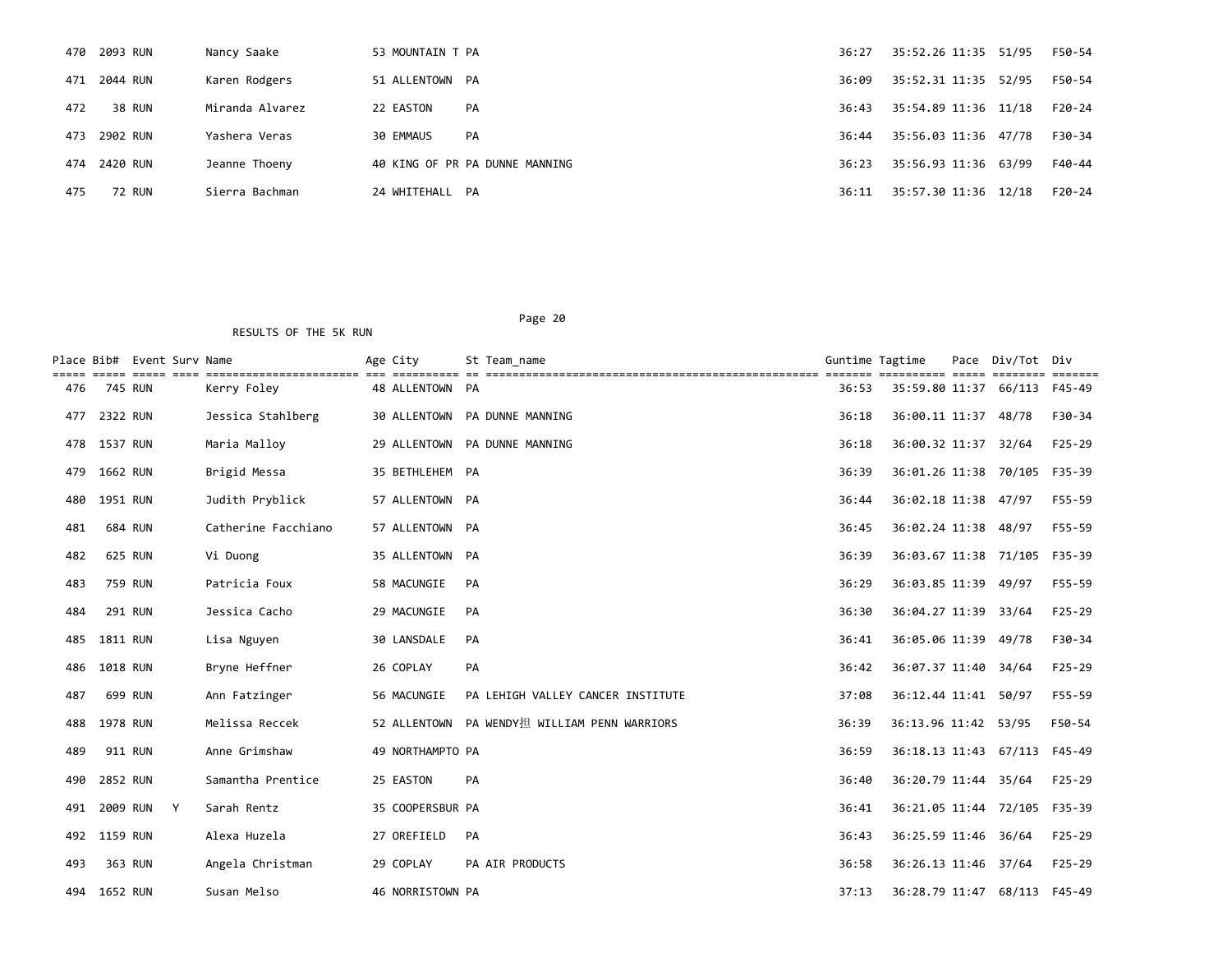|     | 495 1352 RUN            | Carolyn Kramer   | 55 HAMBURG       | PA TEAM 3D- DOING THE DISTANCE FOR OUR DAUGHTERS     | 37:17 | 36:44.11 11:51 51/97 | F55-59 |
|-----|-------------------------|------------------|------------------|------------------------------------------------------|-------|----------------------|--------|
|     | 496 1256 RUN            | Desiree Kemmerer |                  | 34 PALMERTON PA ST. LUKE'S UNIVERSITY HEALTH NETWORK | 36:45 | 36:44.50 11:52 50/78 | F30-34 |
|     | 497 1956 RUN            | Patricia Pryor   | 64 ALLENTOWN PA  |                                                      | 37:19 | 36:46.22 11:52 23/69 | F60-64 |
| 498 | 399 RUN<br>$\mathsf{v}$ | Ginger Coleman   | 65 NORTH CHAR SC |                                                      | 36:49 | 36:48.16 11:53 10/29 | F65-69 |
|     | 499 1520 RUN            | Jennifer MacKay  |                  | 32 BETHLEHEM PA FIRST STRIDES                        | 37:37 | 36:51.74 11:54 51/78 | F30-34 |
| 500 | 1766 RUN                | Lisa Murolo      | 43 ALLENTOWN PA  |                                                      | 37:41 | 37:06.44 11:59 64/99 | F40-44 |

|     |              | Place Bib# Event Surv Name |              |                      | Age City  |                  |    | St Team name                                         | Guntime Tagtime |                              | Pace | Div/Tot Div |                    |
|-----|--------------|----------------------------|--------------|----------------------|-----------|------------------|----|------------------------------------------------------|-----------------|------------------------------|------|-------------|--------------------|
|     | 501 2410 RUN |                            |              | Calley Taylor        |           |                  |    | 38 CENTER VAL PA CEDAR CREST COLLEGE                 | 37:50           | 37:13.74 12:01 73/105 F35-39 |      |             |                    |
| 502 | 2566 RUN     |                            |              | Lindsey Welch Montis |           |                  |    | 35 CENTER VAL PA CEDAR CREST COLLEGE                 | 37:51           | 37:14.11 12:01 74/105 F35-39 |      |             |                    |
| 503 |              | 2014 RUN Y                 |              | Kim Rex              |           | 47 SLATINGTON PA |    |                                                      | 37:52           | 37:16.74 12:02 69/113 F45-49 |      |             |                    |
| 504 | 1458 RUN     |                            |              | Brooke Leonardi      |           |                  |    | 12 STEWARTSVI NJ TEAM RENEE LEO                      | 38:08           | 37:17.43 12:02 33/54         |      |             | <b>F14&amp;UND</b> |
| 505 |              | 869 RUN                    |              | Roberta Gladstone    | 50 BANGOR |                  | PA |                                                      | 38:12           | 37:17.65 12:02 54/95         |      |             | F50-54             |
| 506 | 2045 RUN     |                            |              | Ana Rodriguez        |           |                  |    | 31 BETHLEHEM PA ST. LUKE'S UNIVERSITY HEALTH NETWORK | 37:50           | 37:22.27 12:04 52/78         |      |             | F30-34             |
| 507 | 1183 RUN     |                            |              | Dorothy Jarosik      |           | 55 SLATINGTON PA |    |                                                      | 37:50           | 37:23.40 12:04 52/97         |      |             | F55-59             |
|     | 508 1565 RUN |                            |              | Candy Martin         | 56 BANGOR |                  | PA |                                                      | 38:15           | 37:23.49 12:04 53/97         |      |             | F55-59             |
|     | 509 1974 RUN |                            |              | Kim Rauenzahn        |           | 42 READING       |    | PA AMY JOE'S PINK LADIES                             | 37:56           | 37:23.64 12:04 65/99         |      |             | F40-44             |
|     | 510 2772 RUN |                            |              | Nicolle Graaf        |           | 47 OREFIELD      | PA |                                                      | 38:03           | 37:26.27 12:05 70/113 F45-49 |      |             |                    |
| 511 |              | 382 RUN                    |              | Beth Clark-Gareca    |           | 49 ALLENTOWN PA  |    |                                                      | 38:14           | 37:28.99 12:06 71/113 F45-49 |      |             |                    |
| 512 | 1001 RUN     |                            |              | Linda Hausman        |           |                  |    | 51 WHITEHALL PA FIRST STRIDES                        | 38:12           | 37:31.32 12:07               |      | 55/95       | F50-54             |
| 513 |              | 426 RUN                    |              | Linda Cope           |           | 57 FOGELSVILL PA |    |                                                      | 38:16           | 37:32.61 12:07               |      | 54/97       | F55-59             |
| 514 | 2443 RUN     |                            |              | Mary Townsend        |           | 63 WHITEHALL PA  |    |                                                      | 38:16           | 37:33.92 12:08               |      | 24/69       | F60-64             |
| 515 | 1459 RUN     |                            | $\mathsf{Y}$ | Renee Leonardi       |           |                  |    | 41 STEWARTSVI NJ TEAM RENEE LEO                      | 38:26           | 37:35.74 12:08               |      | 66/99       | F40-44             |
| 516 | 2417 RUN     |                            |              | Katie Terry          | 32 EASTON |                  |    | PA TEAM RENEE LEO                                    | 38:26           | 37:36.32 12:08               |      | 53/78       | F30-34             |
| 517 | 1463 RUN     |                            |              | Sara Leschinsky      |           | 14 MACUNGIE      |    | PA THE GIRLS: STRIKING OUT CANCER ONE BASE AT A TIME | 37:59           | 37:38.00 12:09               |      | 34/54       | <b>F14&amp;UND</b> |
|     | 518 1599 RUN |                            |              | Marie Mazzetti       |           | 48 MACUNGIE      | PA |                                                      | 38:27           | 37:38.23 12:09 72/113 F45-49 |      |             |                    |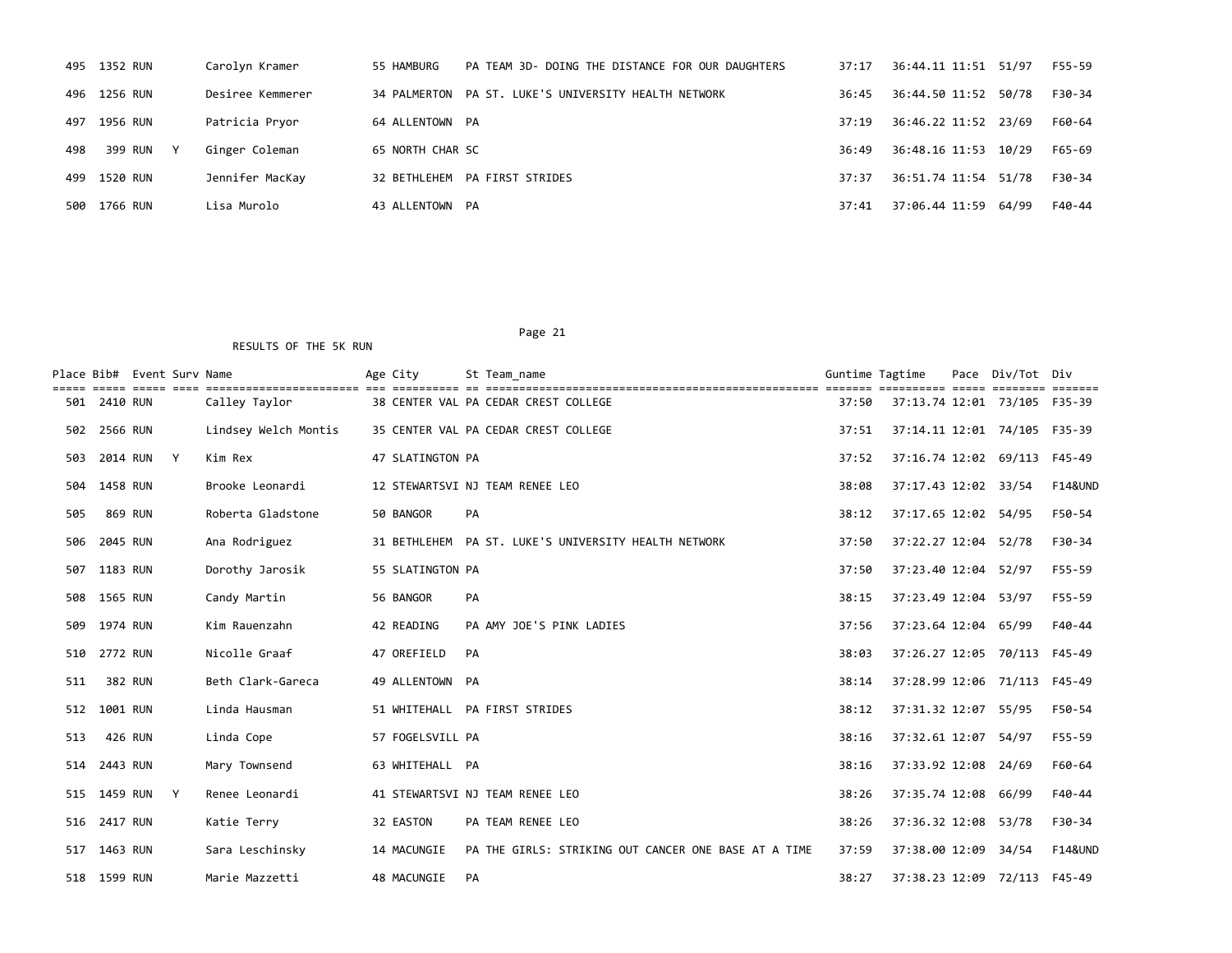|     | 519 1462 RUN                 | Julia Leschinsky | 20 MACUNGIE      | PA THE GIRLS: STRIKING OUT CANCER ONE BASE AT A TIME | 38:01 | 37:38.65 12:09 13/18         |       | F20-24 |
|-----|------------------------------|------------------|------------------|------------------------------------------------------|-------|------------------------------|-------|--------|
|     | 520 2495 RUN                 | Annie Verghese   | 54 EMMAUS        | PA                                                   | 38:21 | 37:39.92 12:09               | 56/95 | F50-54 |
| 521 | 404 RUN                      | Rachael Compos   | 42 BETHLEHEM PA  |                                                      | 38:41 | 37:42.00 12:10 67/99         |       | F40-44 |
|     | 522 829 RUN                  | Jodeen Gemmel    | 47 NORTHAMPTO PA |                                                      | 38:40 | 37:42.21 12:10 73/113 F45-49 |       |        |
|     | 523 2773 RUN<br>$\mathsf{v}$ | Marsha Green     | 65 SELLERSVIL PA |                                                      | 38:14 | 37:47.57 12:12 11/29         |       | F65-69 |
|     | 524 2111 RUN                 | Tarnissha Sass   | 44 MACUNGIE      | PA                                                   | 38:42 | 37:48.33 12:12 68/99         |       | F40-44 |
| 525 | 1707 RUN                     | Melanie Miller   | 52 MACUNGIE      | PA YOU DON探 NEED D担 TO GET IT!                       | 38:43 | 37:49.56 12:13 57/95         |       | F50-54 |

|     |              | Place Bib# Event Surv Name | =============================== | Age City |                  |    | St Team name                             | Guntime Tagtime | ==========                   | Pace | Div/Tot Div |        |
|-----|--------------|----------------------------|---------------------------------|----------|------------------|----|------------------------------------------|-----------------|------------------------------|------|-------------|--------|
| 526 | 2908 RUN     |                            | Tesha Wheeler                   |          |                  |    | 47 CONESTOGA PA FIRST STRIDES            | 38:24           | 37:53.26 12:14 74/113 F45-49 |      |             |        |
| 527 | 2408 RUN     |                            | Tiffany Tarleton                |          |                  |    | 41 BETHLEHEM PA CALYPSO CANCER CRUSADERS | 38:53           | 37:55.81 12:15 69/99         |      |             | F40-44 |
| 528 | 2819 RUN     |                            | Ellen Link                      |          | 48 BETHLEHEM PA  |    |                                          | 38:28           | 37:57.55 12:15 75/113 F45-49 |      |             |        |
| 529 |              | 462 RUN                    | Taysha Cruz                     |          | 30 ALLENTOWN PA  |    |                                          | 38:35           | 38:01.47 12:16 54/78         |      |             | F30-34 |
|     | 530 1501 RUN |                            | Elke Luff                       |          | 50 NEW HOPE      | PA |                                          | 39:08           | 38:07.22 12:18               |      | 58/95       | F50-54 |
|     |              | 531 1329 RUN Y             | Rosalia Kohan                   |          | 59 MACUNGIE      | PA |                                          | 38:30           | 38:07.43 12:18 55/97         |      |             | F55-59 |
|     | 532 1341 RUN |                            | Megan Kornfeind                 |          |                  |    | 35 ROYERSFORD PA DUNNE MANNING           | 38:34           | 38:09.01 12:19 75/105 F35-39 |      |             |        |
| 533 | 2669 RUN     |                            | Mary Young                      |          | 64 PHILADELPH PA |    |                                          | 39:25           | 38:10.58 12:19 25/69         |      |             | F60-64 |
| 534 |              | 1950 RUN Y                 | Fonda Pry                       |          |                  |    | 68 ALLENTOWN PA FIRST STRIDES            | 38:54           | 38:11.78 12:20 12/29         |      |             | F65-69 |
| 535 |              | 340 RUN                    | Janice Catona                   |          | 70 MACUNGIE      | PA |                                          | 38:54           | 38:12.77 12:20               |      | 3/11        | F70-74 |
|     |              | 536 1557 RUN Y             | Ann Marie Markowitz             |          | 64 ALLENTOWN PA  |    |                                          | 38:50           | 38:13.01 12:20 26/69         |      |             | F60-64 |
| 537 |              | 512 RUN                    | Holly Decker                    |          | 39 MACUNGIE      | PA |                                          | 38:29           | 38:16.77 12:21 76/105 F35-39 |      |             |        |
| 538 | 2478 RUN     |                            | Elaine Valdez                   |          | 35 EASTON        |    | PA CRAYOLA RAZZLE DAZZLE ROSES           | 39:04           | 38:16.95 12:21 77/105 F35-39 |      |             |        |
| 539 | 2444 RUN     |                            | Hollie Tran                     |          | 35 EMMAUS        | PA |                                          | 38:29           | 38:17.28 12:22 78/105 F35-39 |      |             |        |
| 540 | 2364 RUN     |                            | Meg Storm                       |          | 56 BETHLEHEM PA  |    |                                          | 39:08           | 38:18.16 12:22 56/97         |      |             | F55-59 |
|     | 541 1645 RUN |                            | Leigh Meckes                    |          | 42 WALNUTPORT PA |    |                                          | 38:56           | 38:20.07 12:22 70/99         |      |             | F40-44 |
|     | 542 2135 RUN |                            | Sara Schepp Christ              |          | 41 ALLENTOWN PA  |    |                                          | 39:02           | 38:24.29 12:24 71/99         |      |             | F40-44 |
| 543 |              | <b>86 RUN</b>              | Mary Ann Balascki               |          | 73 ALLENTOWN PA  |    |                                          | 39:00           | 38:24.41 12:24               |      | 4/11        | F70-74 |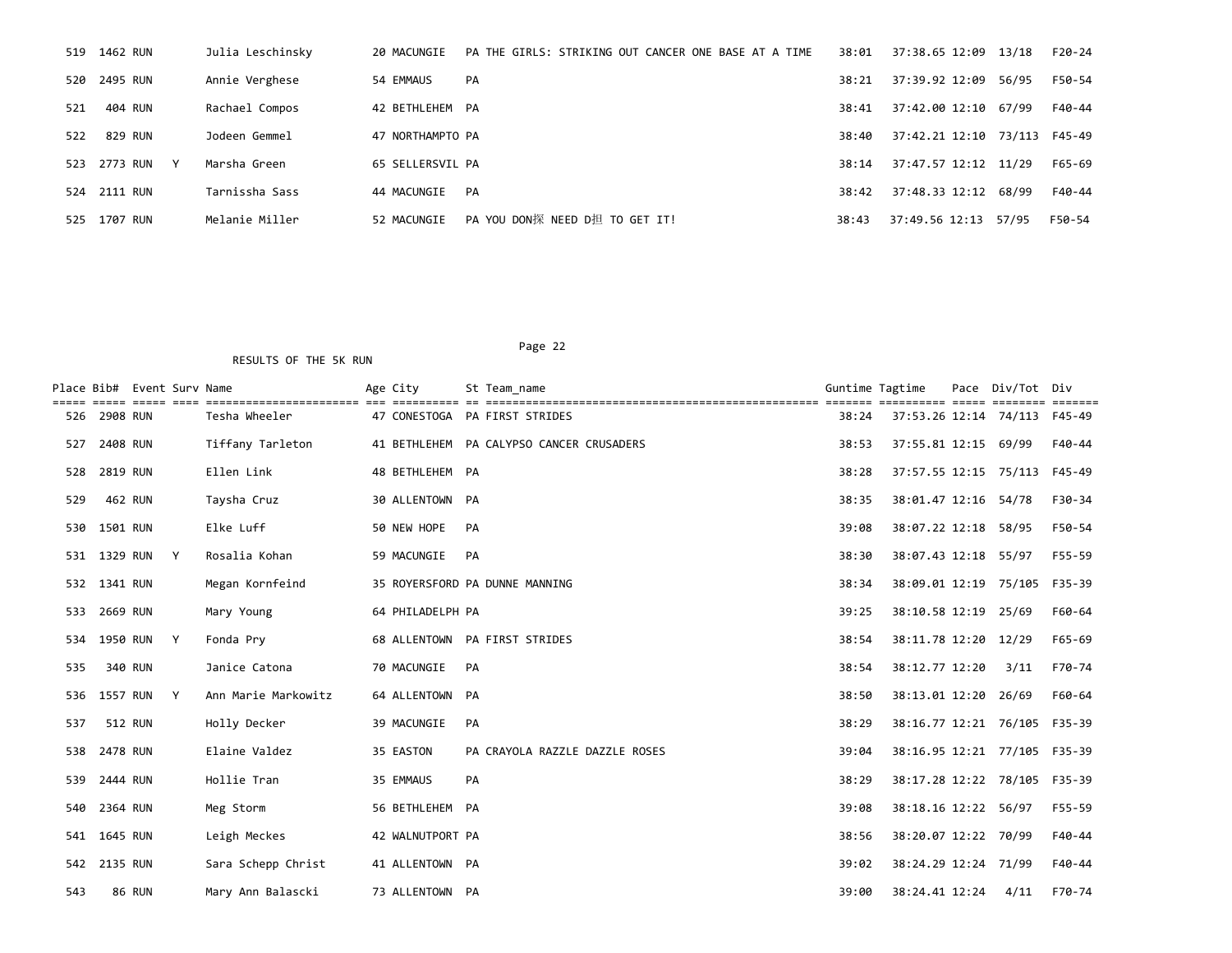|     | 544 2390 RUN | Theresa Sullivan    | 54 ALLENTOWN PA |                                         | 39:26 | 38:24.64 12:24       | 59/95         | F50-54   |
|-----|--------------|---------------------|-----------------|-----------------------------------------|-------|----------------------|---------------|----------|
| 545 | 315 RUN      | Eileen Carr         | 64 ALLENTOWN PA |                                         | 39:01 | 38:24.69 12:24 27/69 |               | F60-64   |
|     | 546 1358 RUN | Stefanie Krasnopera | 36 WIND GAP     | PA                                      | 38:56 | 38:27.23 12:25       | 79/105 F35-39 |          |
| 547 | 1029 RUN     | Sienna Heist        | 24 FLEETWOOD    | PA COLDWELL BANKER HERITAGE REAL ESTATE | 39:31 | 38:28.03 12:25 14/18 |               | $F20-24$ |
| 548 | 337 RUN      | Madeline Catalano   | 62 ALLENTOWN    | PA FIRST STRIDES                        | 39:12 | 38:28.92 12:25       | 28/69         | F60-64   |
| 549 | 1466 RUN     | Kathryn Leslie      | 58 EMMAUS       | PA FOXY LADIES                          | 39:15 | 38:29.34 12:25 57/97 |               | F55-59   |
|     | 550 2776 RUN | Susan Grella        | 52 ALLENTOWN    | PA FOXY LADIES                          | 39:16 | 38:30.14 12:26 60/95 |               | F50-54   |

|     |                | Place Bib# Event Surv Name |              |                       | Age City   |                  | St Team name                  | Guntime Tagtime | ==========                   | Pace | Div/Tot Div |                    |
|-----|----------------|----------------------------|--------------|-----------------------|------------|------------------|-------------------------------|-----------------|------------------------------|------|-------------|--------------------|
|     | 551 1603 RUN   |                            |              | Leah McClure          |            | 9 BETHLEHEM PA   |                               | 38:54           | 38:30.69 12:26 35/54         |      |             | <b>F14&amp;UND</b> |
| 552 | 1604 RUN       |                            | Y            | Lori McClure          |            | 42 BETHLEHEM PA  |                               | 38:56           | 38:32.35 12:26 72/99         |      |             | F40-44             |
| 553 | 2473 RUN       |                            |              | Steph Unruh           |            | 47 OUAKERTOWN PA |                               | 39:23           | 38:39.88 12:29 76/113 F45-49 |      |             |                    |
|     | 554 1864 RUN   |                            |              | Joanne Oswald         |            | 47 ALLENTOWN PA  |                               | 39:23           | 38:40.02 12:29 77/113 F45-49 |      |             |                    |
| 555 | 2151 RUN       |                            |              | Kathleen Schneider    |            | 63 MACUNGIE      | PA                            | 39:05           | 38:42.55 12:30 29/69         |      |             | F60-64             |
| 556 |                | 603 RUN                    |              | Lisa Dotter           |            | 57 NORTHAMPTO PA |                               | 39:14           | 38:42.66 12:30               |      | 58/97       | F55-59             |
| 557 | 2782 RUN       |                            |              | Trish Hanna           |            | 52 FOGELSVILL PA |                               | 39:40           | 38:49.52 12:32 61/95         |      |             | F50-54             |
| 558 | 2483 RUN       |                            |              | Rachel Van Horn       | 37 EASTON  |                  | PA FIRST STRIDES              | 39:45           | 38:50.84 12:32 80/105 F35-39 |      |             |                    |
| 559 | 2159 RUN       |                            |              | Maggie Schuch         |            | 50 NORTHAMPTO PA |                               | 39:36           | 38:52.03 12:33 62/95         |      |             | F50-54             |
| 560 | 1146 RUN       |                            |              | Marda Humes           |            |                  | 62 ALLENTOWN PA FIRST STRIDES | 39:42           | 38:54.16 12:33 30/69         |      |             | F60-64             |
| 561 |                | <b>112 RUN</b>             |              | Jacquelyn Bassett     |            | 19 MACUNGIE      | PA                            | 39:34           | 38:54.28 12:33               |      | 26/35       | $F15-19$           |
| 562 |                | 124 RUN                    | $\mathsf{Y}$ | Kelly Beadle          |            | 42 MACUNGIE      | PA                            | 39:34           | 38:54.39 12:34 73/99         |      |             | F40-44             |
| 563 | <b>113 RUN</b> |                            |              | Jaime Bassett         |            | 43 MACUNGIE      | PA                            | 39:34           | 38:54.71 12:34 74/99         |      |             | F40-44             |
| 564 | 1539 RUN       |                            |              | Mary Mancino          |            | 62 BETHLEHEM PA  |                               | 39:53           | 38:56.09 12:34 31/69         |      |             | F60-64             |
| 565 | 2826 RUN       |                            |              | Dorothy McFadden      |            |                  | 56 ALLENTOWN PA FOXY LADIES   | 39:43           | 38:56.73 12:34 59/97         |      |             | F55-59             |
| 566 |                | 557 RUN                    |              | Michel Lori Diehl     | 55 BARTO   |                  | PA ALVIN H. BUTZ              | 40:03           | 38:57.95 12:35 60/97         |      |             | F55-59             |
| 567 | 1026 RUN       |                            |              | Christine Heintzelman | 43 KEMPTON |                  | PA                            | 39:54           | 39:02.63 12:36 75/99         |      |             | F40-44             |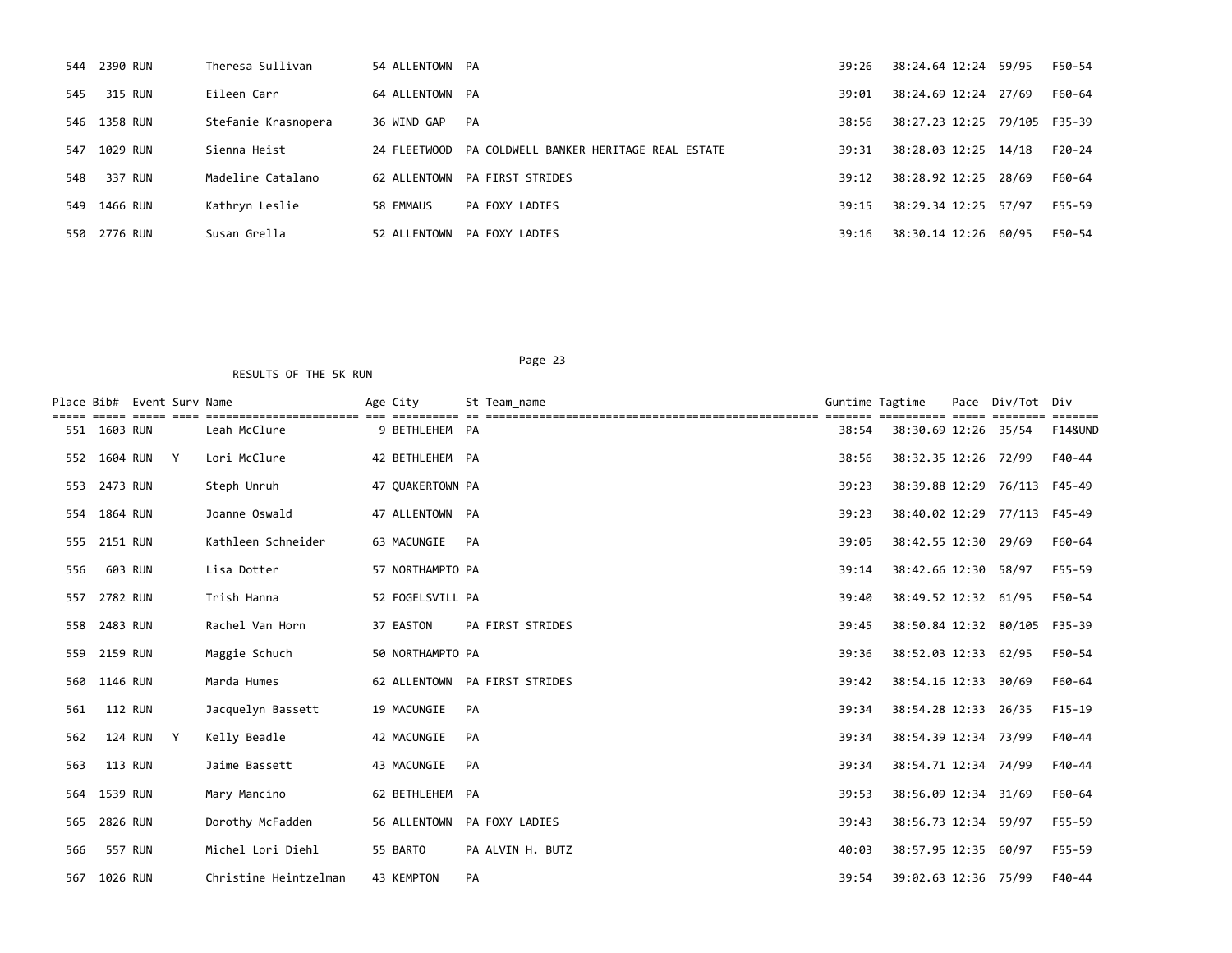| 568 | 279 RUN      | Chloe Burnand   |                  | 11 ZIONSVILLE PA GABBY'S GANG                       | 40:01 | 39:08.52 12:38 36/54 |       | F14&UND            |
|-----|--------------|-----------------|------------------|-----------------------------------------------------|-------|----------------------|-------|--------------------|
|     | 569 1175 RUN | Michelle Jacobs | 51 LANSDALE      | PA                                                  | 40:14 | 39:08.68 12:38 63/95 |       | F50-54             |
| 570 | 368 RUN      | Gwen Chung      | 42 ALLENTOWN     | PA KEVITCH CHUNG & JAN AESTHETIC SURGERY ASSOCIATES | 40:01 | 39:09.14 12:38 76/99 |       | F40-44             |
|     | 571 1235 RUN | Sadie Kayser    | 12 ALLENTOWN     | PA FIRST STRIDES                                    | 39:54 | 39:11.23 12:39 37/54 |       | <b>F14&amp;UND</b> |
|     | 572 2709 RUN | Vicki Bertka    | 62 COOPERSBUR PA |                                                     | 39:49 | 39:11.27 12:39       | 32/69 | F60-64             |
| 573 | 1234 RUN     | Melissa Kayser  |                  | 42 ALLENTOWN PA FIRST STRIDES                       | 39:54 | 39:12.38 12:39 77/99 |       | F40-44             |
|     | 574 2395 RUN | Mar褜 Surita     | 52 BETHLEHEM PA  |                                                     | 39:57 | 39:12.91 12:39       | 64/95 | F50-54             |
| 575 | 2706 RUN     | Melissa Berman  | 33 PALMERTON PA  |                                                     | 40:08 | 39:16.43 12:41 55/78 |       | F30-34             |

RESULTS OF THE 5K RUN

Place Bib# Event Surv Name  $\overline{a}$  Age City St Team\_name Guntime Tagtime Tagtime Pace Div/Tot Div ===== ===== ===== ==== ======================= === ========== == ================================================== ======= ========== ===== ======== ======= 576 1045 RUN Taylor Henninger 11 MACUNGIE PA 40:47 39:25.76 12:44 38/54 F14&UND 577 2302 RUN Nikita Solanki 26 BETHLEHEM PA DUNNE MANNING 39:45 39:26.27 12:44 38/64 F25-29 578 2202 RUN Stacy Serba 61 WHITEHALL PA 40:23 39:26.33 12:44 33/69 F60-64 579 355 RUN Jenny Chen 28 BAYSIDE NY 39:50 39:26.72 12:44 39/64 F25-29 580 1510 RUN Y Robin Lysek 55 MACUNGIE PA 40:20 39:27.24 12:44 61/97 F55-59 581 131 RUN Sharon Becks 45 WHITEHALL PA 39:53 39:28.64 12:45 78/113 F45-49 582 135 RUN Y Ann Behler 65 PALMERTON PA 40:26 39:30.30 12:45 13/29 F65-69 583 2466 RUN Connie Uff 54 OREFIELD PA 40:35 39:31.33 12:45 65/95 F50-54 584 1390 RUN Aleda Kurczewski 53 CATASAUQUA PA 40:18 40:18 40:18 39:35.28 12:47 66/95 F50-54 585 2102 RUN Y Debbie Salvatore 61 NEW TRIPOL PA 40:25 39:38.84 12:48 34/69 F60-64 586 402 RUN Cindy Collins D'angelo 60 PHILLIPSBU NJ 40:26 39:39.49 12:48 35/69 F60-64 587 850 RUN Keri Gerstenberg 32 BETHLEHEM PA 40:28 39:40.58 12:48 56/78 F30-34 588 1613 RUN Bridget McDonnell 10 MACUNGIE PA GENERATIONS 39:53 39:52.05 12:52 39/54 F14&UND 589 2859 RUN Dottie Reeves 49 BREINIGSVI PA 40:31 39:56.15 12:53 79/113 F45-49 590 2765 RUN Y Jill Gibbons 51 ALLENTOWN PA 40:32 39:56.97 12:54 67/95 F50-54 591 532 RUN Olivia Delong 20 KUTZTOWN PA D&B: CV TEAM PINK! 40:37 39:57.04 12:54 15/18 F20-24

592 926 RUN Kate Gulick 41 EASTON PA 40:49 40:05.67 12:57 78/99 F40-44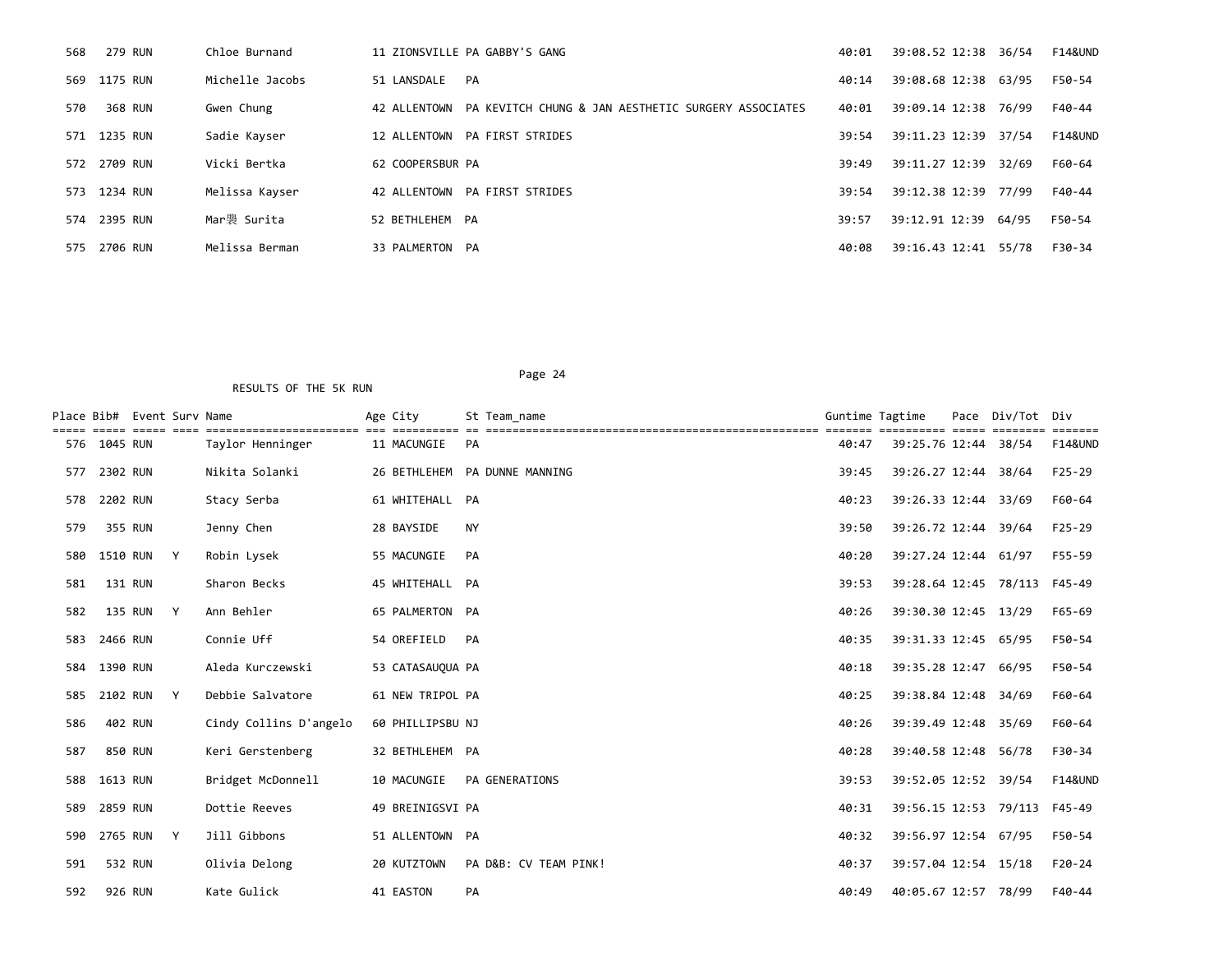|     | 593 2492 RUN | Andrea Velarde                          | 35 SCHNECKSVI PA |                                       | 40:22 | 40:05.74 12:57 81/105 F35-39 |       |          |
|-----|--------------|-----------------------------------------|------------------|---------------------------------------|-------|------------------------------|-------|----------|
|     | 594 1044 RUN | Christina Henninger                     | 43 MACUNGIE      | PA                                    | 41:28 | 40:07.12 12:57               | 79/99 | F40-44   |
|     | 595 2054 RUN | Gina Romano                             |                  | 40 ROYERSFORD PA DUNNE MANNING        | 40:40 | 40:14.00 12:59               | 80/99 | F40-44   |
|     | 596 2046 RUN | Carola Rodriguez Chumbi 42 ALLENTOWN PA |                  |                                       | 41:16 | 40:15.48 13:00 81/99         |       | F40-44   |
| 597 | 2062 RUN     | Marisol Rosario                         |                  | 47 ALLENTOWN PA BB&T UNITED FOR WOMEN | 40:44 | 40:16.66 13:00 80/113 F45-49 |       |          |
|     | 598 1751 RUN | Allyson Mosser                          |                  | 15 ALLENTOWN PA GABBY'S GANG          | 40:38 | 40:16.94 13:00 27/35         |       | $F15-19$ |
| 599 | 2811 RUN     | Sydney Kofroth                          | 15 MACUNGIE      | PA GABBY'S GANG                       | 40:39 | 40:17.26 13:00               | 28/35 | $F15-19$ |
|     | 600 2801 RUN | Katie2152 Jansen                        | 15 MACUNGIE      | PA GABBY'S GANG                       | 40:39 | 40:17.28 13:00               | 29/35 | F15-19   |

|     |              | Place Bib# Event Surv Name | ================== | Age City         | St Team name                                         | Guntime Tagtime |                              | Pace | Div/Tot | Div                |
|-----|--------------|----------------------------|--------------------|------------------|------------------------------------------------------|-----------------|------------------------------|------|---------|--------------------|
|     | 601 1559 RUN |                            | Olivia Marler      | 15 EMMAUS        | PA GABBY'S GANG                                      | 40:38           | 40:17.71 13:00               |      | 30/35   | F15-19             |
| 602 | 1516 RUN     |                            | Vanessa MacHik     | 40 MACUNGIE      | PA GABBY'S GANG                                      | 41:24           | 40:28.74 13:04               |      | 82/99   | F40-44             |
| 603 | 471 RUN      |                            | Paige Cuscino      | 15 MACUNGIE      | PA GABBY'S GANG                                      | 41:25           | 40:30.09 13:04 31/35         |      |         | $F15-19$           |
| 604 | 1651 RUN     |                            | Maya Melnick       | 8 BREINIGSVI PA  |                                                      | 41:33           | 40:31.27 13:05 40/54         |      |         | <b>F14&amp;UND</b> |
| 605 | 1406 RUN     |                            | Jamie Lambert      | 31 EASTON        | PA                                                   | 41:08           | 40:31.85 13:05               |      | 57/78   | F30-34             |
| 606 | 1905 RUN     |                            | Amy Peterson       | 44 MACUNGIE      | PA THE GIRLS: STRIKING OUT CANCER ONE BASE AT A TIME | 40:43           | 40:33.50 13:05               |      | 83/99   | F40-44             |
| 607 | 1650 RUN     |                            | Hallie Melnick     | 43 BREINIGSVI PA |                                                      | 41:35           | 40:33.90 13:06 84/99         |      |         | F40-44             |
| 608 | 1295 RUN     |                            | Erin Kirchner      | 28 ABINGTON      | PA CHANGIN' FATE WITH FEET                           | 41:50           | 40:35.90 13:06 40/64         |      |         | $F25-29$           |
| 609 | 1024 RUN     |                            | Morgan Heim        | 12 MACUNGIE      | PA GABBY'S GANG                                      | 40:51           | 40:37.79 13:07               |      | 41/54   | <b>F14&amp;UND</b> |
| 610 | 1515 RUN     |                            | Adrianna MacHik    | 13 MACUNGIE      | PA GABBY'S GANG                                      | 40:52           | 40:37.84 13:07               |      | 42/54   | <b>F14&amp;UND</b> |
| 611 | 2246 RUN     |                            | Callie Silsbee     | 12 OREFIELD      | PA GABBY'S GANG                                      | 40:53           | 40:38.79 13:07               |      | 43/54   | <b>F14&amp;UND</b> |
| 612 | 1820 RUN     |                            | Diann Nonnemacher  | 61 EMMAUS        | PA                                                   | 41:54           | 40:42.47 13:08               |      | 36/69   | F60-64             |
| 613 | 842 RUN      |                            | Charlotte Gerhard  | 63 WEATHERLY     | PA                                                   | 41:38           | 40:47.31 13:10               |      | 37/69   | F60-64             |
| 614 | 1231 RUN     |                            | Sharon Kaufman     | 45 MOHNTON       | PA AMY JOE'S PINK LADIES                             | 41:22           | 40:48.73 13:10               |      | 81/113  | F45-49             |
| 615 |              | 661 RUN                    | Kimberly Erceg     | 48 MACUNGIE      | PA                                                   | 41:30           | 40:49.09 13:11 82/113 F45-49 |      |         |                    |
|     | 616 1321 RUN |                            | Susan Knoll        | 62 EMMAUS        | PA                                                   | 41:52           | 40:49.90 13:11               |      | 38/69   | F60-64             |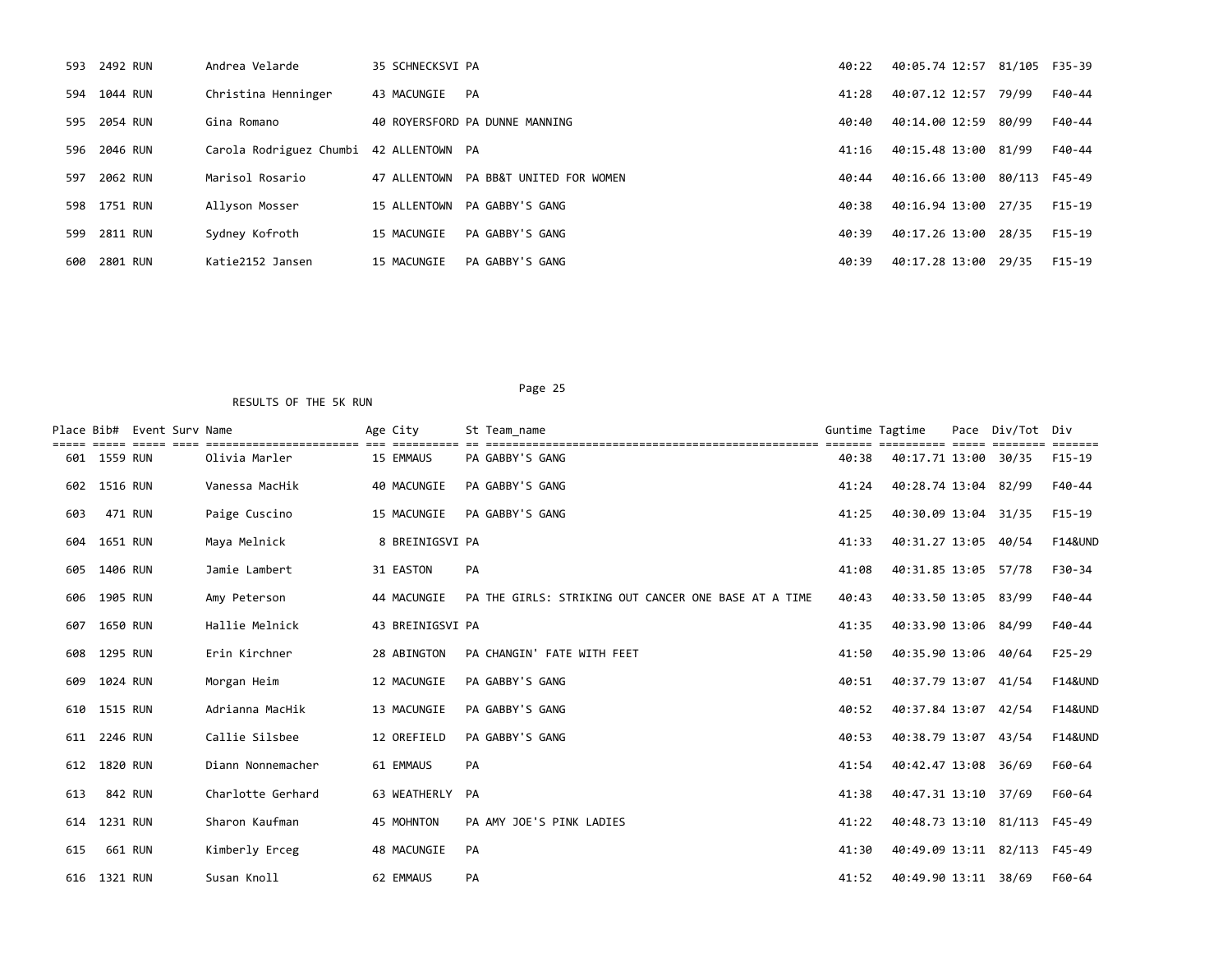|     | 617 1965 RUN | Chrissy Raguckas    | 38 BIRDSBORO PA |                                                       | 41:42 | 40:53.14 13:12 82/105        |        | F35-39   |
|-----|--------------|---------------------|-----------------|-------------------------------------------------------|-------|------------------------------|--------|----------|
| 618 | 2005 RUN     | Gloria Reiter       |                 | 62 FOGELSVILL PA ST.LUKE'S ALLENTOWN CAMPUS           | 41:22 | 40:53.78 13:12               | 39/69  | F60-64   |
| 619 | 913 RUN      | Melissa Grohotolsky | 39 COPLAY       | PA                                                    | 41:29 | 40:58.57 13:14 83/105 F35-39 |        |          |
|     | 620 2233 RUN | Michele Shimer      | 58 NAZARETH     | PA                                                    | 41:37 | 41:00.29 13:14               | 62/97  | F55-59   |
|     | 621 2687 RUN | Jacqueline Zobb     | 76 ALLENTOWN PA |                                                       | 41:38 | 41:01.09 13:14               | 1/5    | F75-79   |
| 622 | 428 RUN      | Kelly Cornwell      | 40 BETHLEHEM PA |                                                       | 41:32 | 41:01.40 13:14 85/99         |        | F40-44   |
| 623 | 1807 RUN     | Heather Newman      | 46 NAZARETH     | PA ST. LUKE'S UNIVERSITY HEALTH NETWORK               | 41:34 | 41:02.96 13:15               | 83/113 | F45-49   |
|     | 624 2019 RUN | Theresa Rice        |                 | 28 NORTHAMPTO PA ST. LUKE'S UNIVERSITY HEALTH NETWORK | 42:22 | 41:04.77 13:16               | 41/64  | $F25-29$ |
| 625 | 1531 RUN     | Valerie Male        |                 | 26 NORTHAMPTO PA ST. LUKE'S UNIVERSITY HEALTH NETWORK | 42:23 | 41:05.26 13:16               | 42/64  | $F25-29$ |

|     |                | Place Bib# Event Sury Name |                                             | Age City         |    | St Team name                           | Guntime Tagtime |                       | Pace | Div/Tot Div |          |
|-----|----------------|----------------------------|---------------------------------------------|------------------|----|----------------------------------------|-----------------|-----------------------|------|-------------|----------|
| 626 |                | 704 RUN                    | , _______________________<br>Tricia Fehrman | 50 OUAKERTOWN PA |    |                                        | 41:54           | 41:13.43 13:18 68/95  |      |             | F50-54   |
| 627 | 1684 RUN       |                            | Jillian Mikovich                            |                  |    | 40 BETHLEHEM PA AMY JOE'S PINK LADIES  | 41:49           | 41:15.22 13:19        |      | 86/99       | F40-44   |
| 628 |                | 16 RUN                     | Lisa Aderhold                               |                  |    | 55 ALLENTOWN PA FIRST STRIDES          | 42:31           | 41:16.15 13:19        |      | 63/97       | F55-59   |
| 629 | 2511 RUN       |                            | Deanna Wagner                               | 38 HELLERTOWN PA |    |                                        | 42:18           | 41:24.21 13:22 84/105 |      |             | F35-39   |
| 630 |                | 790 RUN                    | Carolyn Gaffney                             | 52 HELLERTOWN PA |    |                                        | 42:31           | 41:24.32 13:22        |      | 69/95       | F50-54   |
| 631 | 2299 RUN       |                            | Sharon Snyder                               | 72 ALLENTOWN PA  |    |                                        | 42:03           | 41:26.91 13:23        |      | 5/11        | F70-74   |
| 632 |                | 367 RUN                    | Jeannie Chukoskie                           | 49 KEMPTON       | PA |                                        | 42:08           | 41:30.42 13:24 84/113 |      |             | F45-49   |
| 633 | <b>155 RUN</b> |                            | Karen Bernhard                              | 64 NEW TRIPOL PA |    |                                        | 42:52           | 41:34.07 13:25 40/69  |      |             | F60-64   |
| 634 | 2079 RUN       |                            | Ilean Ruhe                                  | 60 NEW TRIPOL PA |    |                                        | 41:55           | 41:38.21 13:26 41/69  |      |             | F60-64   |
| 635 |                | 963 RUN                    | Maura Hanf                                  | 60 ALLENTOWN PA  |    |                                        | 42:28           | 41:40.50 13:27        |      | 42/69       | F60-64   |
| 636 | 2309 RUN       |                            | Kelly Sommers                               | 45 SUMMIT HIL PA |    |                                        | 42:34           | 41:40.90 13:27        |      | 85/113      | F45-49   |
| 637 | 2255 RUN       |                            | Donna Simock                                | 53 SCHNECKSVI PA |    |                                        | 42:52           | 41:41.85 13:28 70/95  |      |             | F50-54   |
| 638 | 2560 RUN       |                            | Lindsay Wehr                                | 28 MACUNGIE      | PA |                                        | 42:53           | 41:43.70 13:28        |      | 43/64       | $F25-29$ |
| 639 | 1089 RUN       |                            | Christine Hofmeister                        | 59 BETHLEHEM PA  |    |                                        | 42:27           | 41:45.05 13:29        |      | 64/97       | F55-59   |
| 640 | 1952 RUN       |                            | Sharon Prymock                              |                  |    | 61 TREXLERTOW PA BB&T UNITED FOR WOMEN | 42:43           | 41:45.29 13:29        |      | 43/69       | F60-64   |
| 641 | 1223 RUN       |                            | Cynthia Karchner                            | 62 EMMAUS        | PA |                                        | 42:29           | 41:48.67 13:30        |      | 44/69       | F60-64   |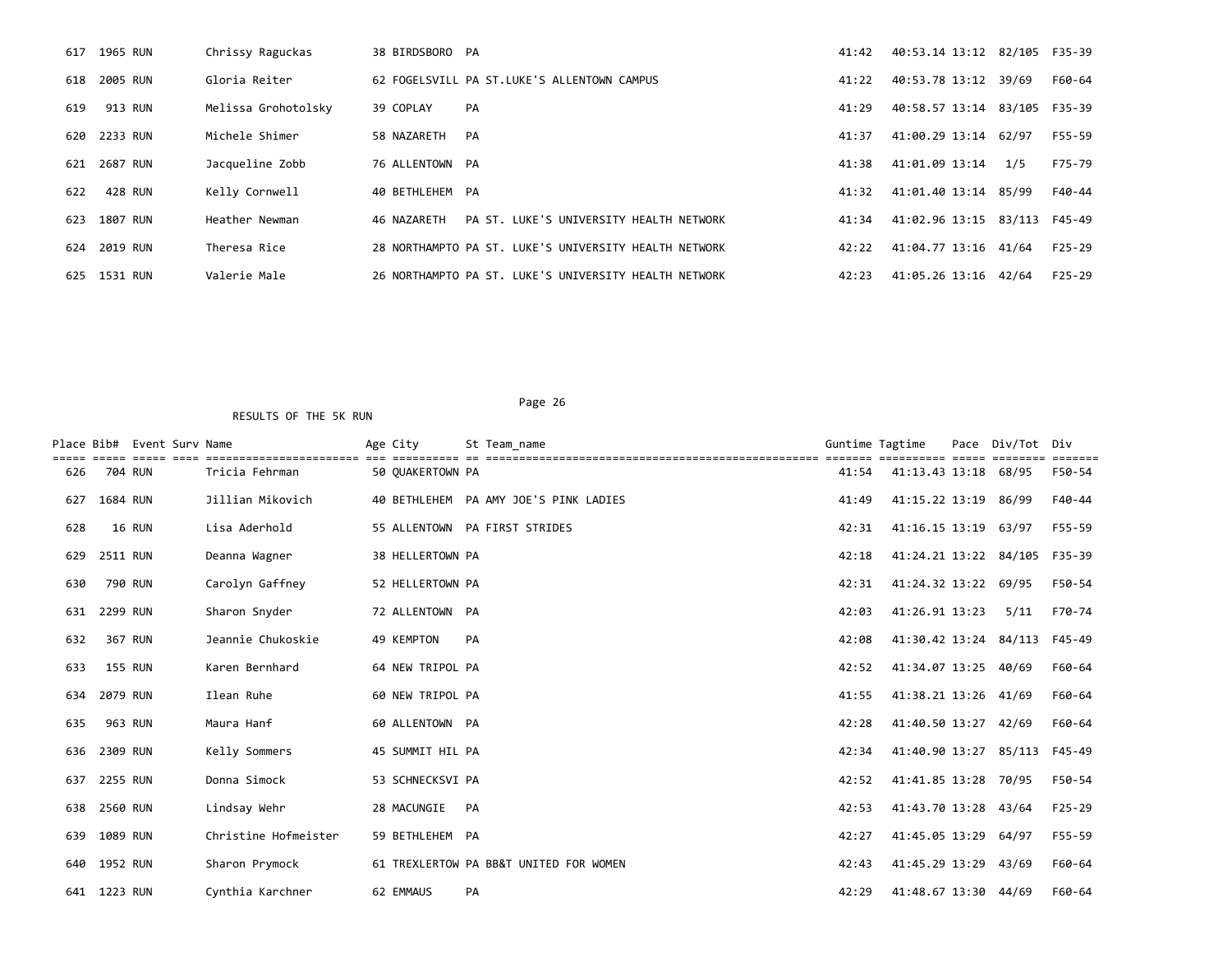|     | 642 1989 RUN | Heidi Reid        | 34 MACUNGIE<br>PA DUNNE MANNING        | 42:59 | 41:55.86 13:32 58/78         |               | F30-34 |
|-----|--------------|-------------------|----------------------------------------|-------|------------------------------|---------------|--------|
|     | 643 1197 RUN | Diane Jones       | 64 ALLENTOWN PA BB&T UNITED FOR WOMEN  | 42:57 | 41:59.35 13:33 45/69         |               | F60-64 |
| 644 | 129 RUN      | Joanne Beck       | 59 STROUDSBUR PA                       | 42:58 | 42:01.07 13:34 65/97         |               | F55-59 |
|     | 645 2467 RUN | Heather Uff       | 34 SLATINGTON PA DUNNE MANNING         | 43:07 | 42:04.22 13:35               | 59/78         | F30-34 |
|     | 646 2472 RUN | Helena Unger      | 67 DANIELSVIL PA FIRST STRIDES         | 43:01 | 42:07.16 13:36 14/29         |               | F65-69 |
|     | 647 2856 RUN | Alexandra Racines | 35 EMMAUS<br><b>PA</b>                 | 43:18 | 42:07.16 13:36 85/105 F35-39 |               |        |
|     | 648 2891 RUN | F. Naiomi Tapia   | 38 BREINIGSVI PA                       | 43:09 | 42:12.50 13:37 86/105 F35-39 |               |        |
| 649 | 293 RUN      | Lindsey Cahill    | 38 KING OF PR PA BB&T UNITED FOR WOMEN | 43:05 | 42:14.04 13:38 87/105 F35-39 |               |        |
|     | 650 2883 RUN | Michelle Snyder   | 47 ALLENTOWN PA                        | 42:18 | 42:17.23 13:39               | 86/113 F45-49 |        |

|     |          | Place Bib# Event Surv Name |   |                   | Age City    |                  | St Team name                            | Guntime Tagtime |                              | Pace Div/Tot Div |                    |
|-----|----------|----------------------------|---|-------------------|-------------|------------------|-----------------------------------------|-----------------|------------------------------|------------------|--------------------|
| 651 |          | 876 RUN                    | Y | Angela Goida      |             | 38 LEHIGHTON PA  |                                         | 42:36           | 42:19.22 13:40 88/105 F35-39 |                  |                    |
| 652 |          | 371 RUN                    |   | Melissa Cicchella |             | 35 BETHLEHEM PA  |                                         | 43:08           | 42:21.20 13:40               | 89/105 F35-39    |                    |
| 653 |          | 788 RUN                    |   | Carol Gacesa      | 30 KUTZTOWN |                  | PA PETERS ELEMENTARY                    | 42:37           | 42:21.89 13:40 60/78         |                  | F30-34             |
| 654 | 2592 RUN |                            |   | Ashley White      |             | 33 BETHLEHEM PA  |                                         | 43:10           | 42:23.04 13:41 61/78         |                  | F30-34             |
| 655 |          | 549 RUN                    |   | Jenna Derr        |             | 33 JIM THORPE PA |                                         | 42:45           | 42:23.33 13:41 62/78         |                  | F30-34             |
| 656 |          | 548 RUN                    | Y | Connie Derr       |             | 61 LEHIGHTON PA  |                                         | 42:47           | 42:25.20 13:42 46/69         |                  | F60-64             |
| 657 | 1863 RUN |                            |   | Virginia Oskin    |             | 53 HELLERTOWN PA |                                         | 43:12           | 42:26.06 13:42 71/95         |                  | F50-54             |
| 658 | 2051 RUN |                            |   | Theresa Romain    |             |                  | 53 ALLENTOWN PA THE PINKETTES           | 43:27           | 42:26.47 13:42 72/95         |                  | F50-54             |
| 659 |          | 923 RUN                    |   | Victoria Guerrero |             |                  | 9 PENNSBURG PA GUERRERO GIRLS           | 42:39           | 42:33.39 13:44 44/54         |                  | <b>F14&amp;UND</b> |
| 660 |          | <b>256 RUN</b>             |   | Lindy Brown       |             | 28 CATASAUQUA PA |                                         | 43:08           | 42:34.27 13:44 44/64         |                  | $F25-29$           |
| 661 |          | 780 RUN                    |   | Anne Fritchman    | 16 NAZARETH |                  | PA                                      | 47:15           | 42:41.33 13:47               | 32/35            | $F15-19$           |
| 662 |          | 646 RUN                    |   | Melissa Eibach    | 30 COPLAY   |                  | PA                                      | 43:19           | 42:46.92 13:49               | 63/78            | F30-34             |
| 663 | 2290 RUN |                            |   | Sara Smith        |             |                  | 39 SAYLORSBUR PA WE ARE DESTINY'S DIVAS | 43:43           | 42:47.05 13:49 90/105 F35-39 |                  |                    |
| 664 | 1809 RUN |                            | Y | Laurie Newsome    | 50 CLINTON  |                  | <b>NJ</b>                               | 43:13           | 42:48.44 13:49 73/95         |                  | F50-54             |
| 665 |          | 730 RUN                    |   | Jill E. Fitch     | 65 BARTO    |                  | PA                                      | 43:48           | 42:49.00 13:49 15/29         |                  | F65-69             |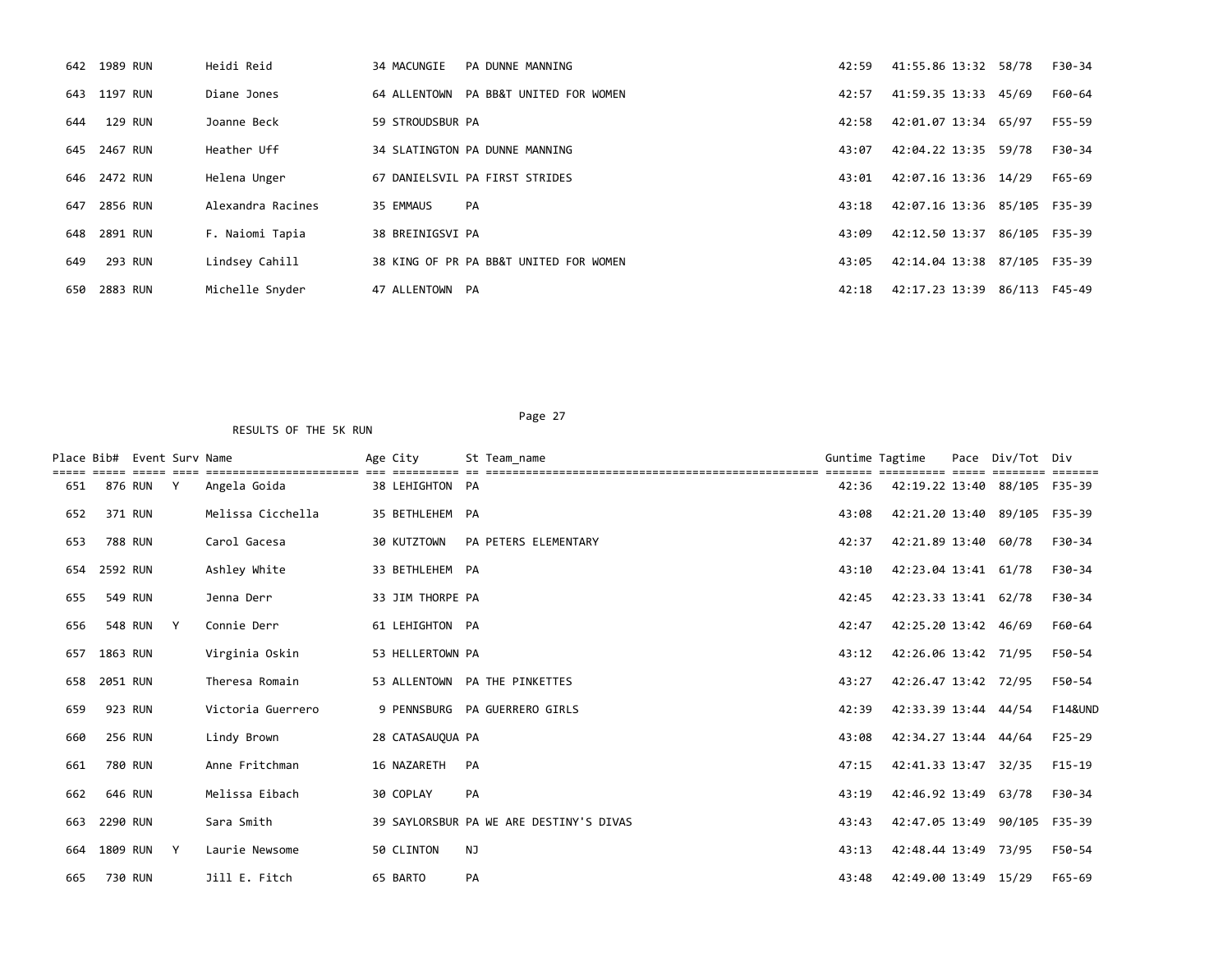|     | 666 1572 RUN                 | Jada Martinez    | 17 WALNUTPORT PA                         | 42:51 | 42:50.95 13:50 33/35         |       | F15-19             |
|-----|------------------------------|------------------|------------------------------------------|-------|------------------------------|-------|--------------------|
|     | 667 1573 RUN<br>$\mathsf{Y}$ | Sherri Martinez  | 44 WALNUTPORT PA                         | 42:53 | 42:52.48 13:50 87/99         |       | F40-44             |
|     | 668 1164 RUN                 | Therese Iacocca  | 55 EMMAUS<br>PA                          | 43:54 | 43:02.11 13:53 66/97         |       | F55-59             |
|     | 669 1641 RUN                 | Samantha McQuaid | 13 BREINIGSVI PA FLSMIDTH-LYNDA'S LADIES | 44:13 | 43:03.71 13:54 45/54         |       | <b>F14&amp;UND</b> |
|     | 670 1441 RUN                 | Wendy Lee        | 49 BREINIGSVI PA FLSMIDTH-LYNDA'S LADIES | 44:14 | 43:03.84 13:54 87/113        |       | F45-49             |
|     | 671 2377 RUN                 | Anneliese Strout | FL.<br>57 NOKOMIS                        | 43:58 | 43:08.19 13:55 67/97         |       | F55-59             |
|     | 672 2808 RUN                 | Cecilia Klager   | 57 ALLENTOWN PA WE ARE DESTINY'S DIVAS   | 43:58 | 43:09.28 13:56 68/97         |       | F55-59             |
| 673 | 2861 RUN                     | Doris Remaley    | 62 SLATINGTON PA                         | 43:59 | 43:09.54 13:56 47/69         |       | F60-64             |
| 674 | <b>94 RUN</b>                | Kim Baratelli    | 39 UPPER BLAC PA CROSS AMERICA PARTNERS  | 43:45 | 43:10.99 13:56 91/105 F35-39 |       |                    |
| 675 | 498 RUN                      | Maria David      | 56 ALLENTOWN PA                          | 43:22 | 43:21.85 14:00               | 69/97 | F55-59             |

| Place Bib# |                | Event Sury Name | -------------------- | Age City         | St Team name                     | Guntime Tagtime |                              | Pace | Div/Tot | Div    |
|------------|----------------|-----------------|----------------------|------------------|----------------------------------|-----------------|------------------------------|------|---------|--------|
| 676        |                | <b>78 RUN</b>   | Susanne Bain         | 72 BATH          | PA                               | 44:01           | 43:22.58 14:00               |      | 6/11    | F70-74 |
| 677        |                | <b>70 RUN</b>   | Morgan Bachman       | 21 WHITEHALL PA  |                                  | 43:43           | 43:28.58 14:02 16/18         |      |         | F20-24 |
| 678        | 2214 RUN       |                 | Gwen Shea            |                  | 47 ALLENTOWN PA FIRST STRIDES    | 44:33           | 43:34.44 14:04 88/113        |      |         | F45-49 |
| 679        | 2157 RUN       |                 | Liz Schreier         | 51 GREEN LANE PA |                                  | 44:40           | 43:40.99 14:06 74/95         |      |         | F50-54 |
| 680        | 1236 RUN       |                 | Melissa Kearney      | 47 BANGOR        | PA                               | 44:41           | 43:42.08 14:06 89/113        |      |         | F45-49 |
|            | 681 1588 RUN   |                 | Caroline Maurer      | 61 CENTER VAL PA |                                  | 44:25           | 43:42.40 14:06 48/69         |      |         | F60-64 |
| 682        |                | 952 RUN Y       | Betty Haley          |                  | 72 MONROEVILL PA VALERIE & BETTY | 44:56           | 43:54.84 14:10               |      | 7/11    | F70-74 |
| 683        | 1972 RUN       |                 | Dora Rasely          | 52 EASTON        | PA                               | 44:48           | 44:23.09 14:20 75/95         |      |         | F50-54 |
| 684        | <b>122 RUN</b> |                 | Sylvia Bayer         | 67 BETHLEHEM PA  |                                  | 44:54           | 44:24.70 14:20 16/29         |      |         | F65-69 |
| 685        | 455 RUN        |                 | Suzanne Cressman     | 42 ALLENTOWN PA  |                                  | 45:28           | 44:25.97 14:20 88/99         |      |         | F40-44 |
| 686        | 1391 RUN       |                 | Jill Kuritz          |                  | 52 ALLENTOWN PA THE PINKETTES    | 45:26           | 44:33.92 14:23 76/95         |      |         | F50-54 |
| 687        |                | 524 RUN         | Eileen Deitrich      | 64 ALLENTOWN PA  |                                  | 45:42           | 44:34.98 14:23 49/69         |      |         | F60-64 |
| 688        | 1442 RUN       |                 | Marilyn Legaspi      | 49 BETHLEHEM PA  |                                  | 45:50           | 44:36.22 14:24 90/113 F45-49 |      |         |        |
| 689        |                | <b>280 RUN</b>  | Pam Burns            | 65 NORTHAMPTO PA |                                  | 45:49           | 44:36.27 14:24 17/29         |      |         | F65-69 |
| 690        |                | <b>88 RUN</b>   | Christine Balliet    |                  | 48 NORTHAMPTO PA THE PINKETTES   | 45:53           | 44:45.92 14:27 91/113 F45-49 |      |         |        |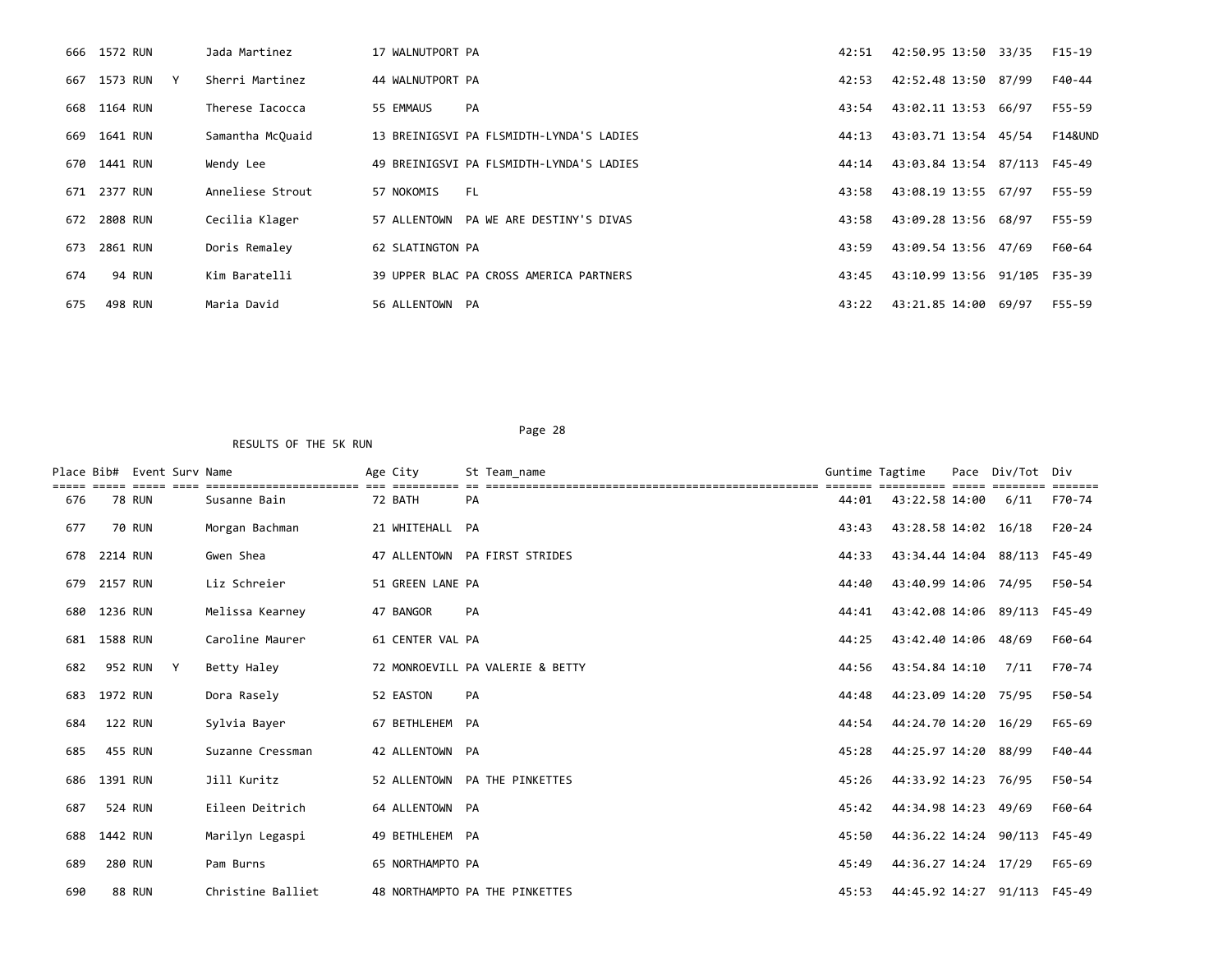| 691 | 741 RUN        |              | Stacy Flyte             | 49 BATH          | PA                  | 44:48 | 44:47.92 14:28 92/113 F45-49 |       |          |
|-----|----------------|--------------|-------------------------|------------------|---------------------|-------|------------------------------|-------|----------|
|     | 692 2438 RUN   | $\mathsf{Y}$ | Christiane Torchia      | 76 CENTER VAL PA |                     | 45:52 | 44:50.17 14:28               | 2/5   | F75-79   |
|     | 693 2394 RUN   |              | Carol Surdoval          | 55 MACUNGIE      | PA                  | 45:27 | 44:55.36 14:30               | 70/97 | F55-59   |
| 694 | 100 RUN Y      |              | Lisa Barnhardt          | 47 EASTON        | PA                  | 45:55 | 44:57.23 14:31 93/113 F45-49 |       |          |
|     | 695 1550 RUN   |              | Elizabeth Marcus-Wenger | 36 ARNOLD        | <b>MD</b>           | 45:54 | 44:57.78 14:31 92/105 F35-39 |       |          |
|     | 696 1549 RUN   |              | Joan Marcus             | 65 ALLENTOWN PA  |                     | 45:54 | 44:57.90 14:31               | 18/29 | F65-69   |
| 697 | <b>288 RUN</b> |              | Alison Buzzard          | 27 COLUMBUS      | OH                  | 45:55 | 44:58.27 14:31               | 45/64 | $F25-29$ |
|     | 698 2771 RUN   |              | Edilia Gonzalez         | 69 ALLENTOWN PA  |                     | 45:34 | 45:10.92 14:35 19/29         |       | F65-69   |
|     | 699 1130 RUN   | Y            | Meghan Hubert           | 34 BANGOR        | PA EFFCANCER        | 45:12 | 45:11.44 14:35               | 64/78 | F30-34   |
|     | 700 1668 RUN   |              | Susie Metz              | 71 TATAMY        | PA NAZARETH BARBELL | 46:26 | 45:17.57 14:37               | 8/11  | F70-74   |

Page 29 and the contract of the contract of the contract of the contract of the contract of the contract of the contract of the contract of the contract of the contract of the contract of the contract of the contract of th RESULTS OF THE 5K RUN

Place Bib# Event Surv Name  $\overline{a}$  Age City St Team\_name Guntime Tagtime Pace Div/Tot Div ===== ===== ===== ==== ======================= === ========== == ================================================== ======= ========== ===== ======== ======= Kimberly Stasko 48 GERMANSVIL PA HAKUNA MA TATAS -DODI H 702 756 RUN Bonnie Foulk 67 SLATINGTON PA HAKUNA MA TATAS -DODI H 46:24 45:21.47 14:38 20/29 F65-69 703 1869 RUN Jamifel Pacheco 26 NORTH WALE PA BB&T UNITED FOR WOMEN 46:35 45:29.76 14:41 46/64 F25-29 704 1868 RUN Jamelfrey Pacheco 30 NORTH WALE PA BB&T UNITED FOR WOMEN 46:36 45:31.36 14:42 65/78 F30-34 705 2645 RUN Jennifer Wyland 37 READING PA 46:23 45:36.16 14:43 93/105 F35-39 706 2002 RUN Cindy Reis 57 ALLENTOWN PA 46:24 45:36.38 14:43 71/97 F55-59 707 2286 RUN Kathy Smith 48 DAYTON OH 46:34 45:38.45 14:44 95/113 F45-49 708 783 RUN Katie Fritchman 25 NAZARETH PA 46:28 45:41.64 14:45 47/64 F25-29 709 461 RUN Joan Crowley 60 WHITEHALL PA 46:53 45:42.09 14:45 50/69 F60-64 710 83 RUN Beverly Baker 61 KUTZTOWN PA LEHIGH VALLEY CANCER INSTITUTE 46:18 45:46.06 14:46 51/69 F60-64 711 1948 RUN Y Sharon Prockup 59 EMMAUS PA 47:09 45:46.42 14:46 72/97 F55-59 712 27 RUN Lori Alfonse 52 ZIONSVILLE PA 46:19 45:46.69 14:47 77/95 F50-54 713 2612 RUN Karen Wills 63 BETHLEHEM PA 46:47 45:58.52 14:50 52/69 F60-64 714 1793 RUN Hailey Neiman 14 BOYERTOWN PA LEHIGH VALLEY CANCER INSTITUTE 47:13 46:09.24 14:54 46/54 F14&UND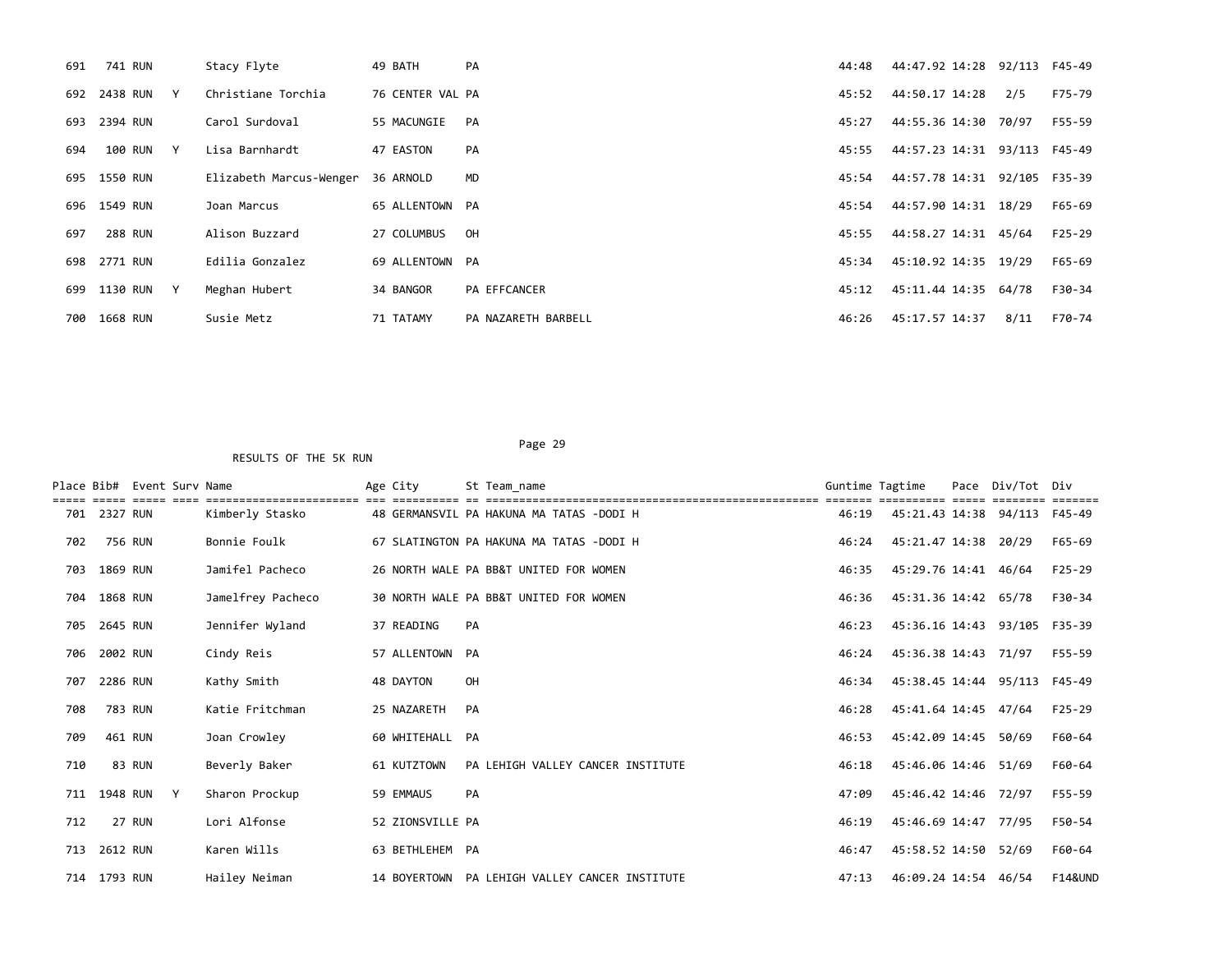|     | 715 1681 RUN | Carole Mikanowicz | 69 WHITEHALL PA  |                                                      | 46:53 | 46:40.30 15:04 21/29         |       | F65-69   |
|-----|--------------|-------------------|------------------|------------------------------------------------------|-------|------------------------------|-------|----------|
|     | 716 2194 RUN | Dawn Seland       |                  | 45 ALLENTOWN PA THE PINKETTES                        | 47:49 | 46:56.12 15:09 96/113        |       | F45-49   |
|     | 717 2196 RUN | Jolie Seland      |                  | 16 ALLENTOWN PA THE PINKETTES                        | 47:49 | 46:56.85 15:09               | 34/35 | F15-19   |
| 718 | 317 RUN      | Melissa Carr      | 31 ALLENTOWN PA  |                                                      | 48:03 | 46:57.75 15:09 66/78         |       | F30-34   |
| 719 | 314 RUN      | Cindy Carr        | 53 ALLENTOWN PA  |                                                      | 48:03 | 46:57.88 15:09               | 78/95 | F50-54   |
|     | 720 2742 RUN | Tara Desiderio    | 42 MACUNGIE      | PA THE GIRLS: STRIKING OUT CANCER ONE BASE AT A TIME | 47:00 | 46:59.79 15:10 89/99         |       | F40-44   |
|     | 721 2347 RUN | Victoria Stevens  | 60 PHILLIPSBU NJ |                                                      | 48:17 | 47:11.73 15:14               | 53/69 | F60-64   |
|     | 722 2699 RUN | Katie Barnes      | 45 MACUNGIE      | PA THE GIRLS: STRIKING OUT CANCER ONE BASE AT A TIME | 47:13 | 47:12.40 15:14 97/113 F45-49 |       |          |
| 723 | 2080 RUN     | Janice Ruland     | 54 NAZARETH      | PA WE ARE DESTINY'S DIVAS                            | 48:28 | 47:17.41 15:16 79/95         |       | F50-54   |
| 724 | 868 RUN      | Kayla Girton      | 28 COOPERSBUR PA |                                                      | 47:19 | 47:18.39 15:16 48/64         |       | $F25-29$ |
| 725 | 467 RUN      | Tammy Curcio      | 57 BETHLEHEM PA  |                                                      | 48:27 | 47:18.95 15:16 73/97         |       | F55-59   |

| Place Bib# |                | Event Sury Name |   |                    | Age City                 |           | St Team name                     | Guntime Tagtime |                              | Pace | Div/Tot | Div      |
|------------|----------------|-----------------|---|--------------------|--------------------------|-----------|----------------------------------|-----------------|------------------------------|------|---------|----------|
| 726        | <b>211 RUN</b> |                 |   | Jessica Bowman     |                          |           | 44 ALLENTOWN PA VERSUM MATERIALS | 47:39           | 47:21.77 15:17               |      | 90/99   | F40-44   |
| 727        | 1785 RUN       |                 |   | Lisa Napolitano    | 55 ALLENTOWN PA          |           |                                  | 47:25           | 47:24.10 15:18 74/97         |      |         | F55-59   |
| 728        |                | 837 RUN         |   | Mariz Georgie      | 37 ALLENTOWN PA          |           |                                  | 47:26           | 47:25.38 15:18               |      | 94/105  | F35-39   |
| 729        |                | 785 RUN         | Y | Sharon Fritchman   | 63 NAZARETH              | PA        |                                  | 47:32           | 47:31.99 15:20 54/69         |      |         | F60-64   |
| 730        | 1828 RUN       |                 |   | Deborah Nowicki    | 58 HELLERTOWN PA         |           |                                  | 47:33           | 47:32.97 15:21 75/97         |      |         | F55-59   |
| 731        | 1623 RUN       |                 |   | Nancy McGuire      | 65 FURLONG               | PA        |                                  | 47:36           | 47:35.85 15:22 22/29         |      |         | F65-69   |
| 732        | <b>275 RUN</b> |                 |   | Valerie Burgess    | 57 CENTER VAL PA FLB RUN |           |                                  | 49:03           | 48:04.59 15:31 76/97         |      |         | F55-59   |
| 733        | 1265 RUN       |                 |   | Fay Kennedy        | 77 NEW YORK              | <b>NY</b> |                                  | 48:14           | 48:07.60 15:32               |      | 3/5     | F75-79   |
| 734        |                | 45 RUN          |   | Gard Anestad       | 76 SUFFERN               | <b>NY</b> |                                  | 49:20           | 48:07.94 15:32               |      | 4/5     | F75-79   |
| 735        | 134 RUN        |                 |   | Jasmine Bedoya     | 26 EASTON                | PA        |                                  | 48:34           | 48:09.87 15:33               |      | 49/64   | $F25-29$ |
| 736        |                | 136 RUN         |   | Jennifer Behn      | 35 NORTHAMPTO PA         |           |                                  | 48:35           | 48:10.65 15:33 95/105 F35-39 |      |         |          |
| 737        |                | 668 RUN         |   | Marie Estrada      |                          |           | 59 ALLENTOWN PA FIRST STRIDES    | 49:30           | 48:17.80 15:35 77/97         |      |         | F55-59   |
| 738        | 2490 RUN       |                 |   | Tracy Vasko        | 53 BANGOR                |           | PA EFFCANCER                     | 48:25           | 48:24.69 15:37               |      | 80/95   | F50-54   |
| 739        | 1569 RUN       |                 |   | Elizabeth Martinez | 49 ALLENTOWN             |           | PA FIRST STRIDES                 | 49:27           | 48:27.36 15:38 98/113 F45-49 |      |         |          |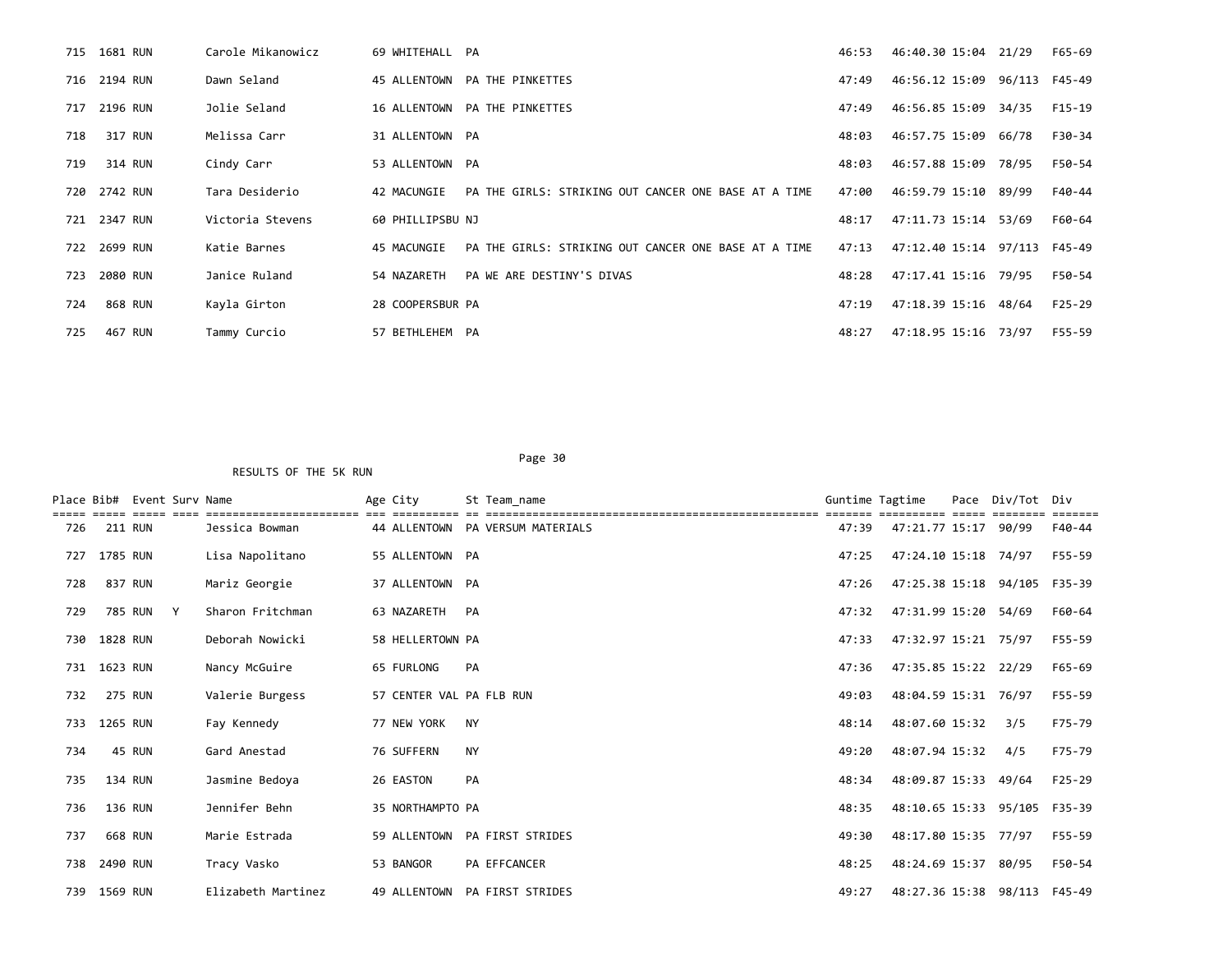| 740 | 989 RUN      | Michelle Hartzell | 44 TREXLERTOW PA |                                          | 48:28 | 48:27.64 15:38 91/99          | F40-44 |
|-----|--------------|-------------------|------------------|------------------------------------------|-------|-------------------------------|--------|
| 741 | 255 RUN      | Lillian Brown     |                  | 48 ALLENTOWN PA FIRST STRIDES            | 49:27 | 48:27.65 15:38 99/113 F45-49  |        |
|     | 742 1691 RUN | Barb Miller       | 60 LENHARTSVI PA |                                          | 48:43 | 48:42.69 15:43 55/69          | F60-64 |
|     | 743 1660 RUN | Michele Mertz     | 54 KUTZTOWN      | PA                                       | 48:44 | 48:43.08 15:43 81/95          | F50-54 |
|     | 744 1300 RUN | Lisa Kirschman    | 46 ALLENTOWN PA  |                                          | 49:58 | 48:46.90 15:45 100/113 F45-49 |        |
|     | 745 2506 RUN | Donna Volkert     | 62 ALLENTOWN PA  |                                          | 50:05 | 48:47.43 15:45 56/69          | F60-64 |
|     | 746 2305 RUN | Katie Solt        |                  | 45 WHITEHALL PA CROSS AMERICA PARTNERS   | 48:50 | 48:49.54 15:46 101/113 F45-49 |        |
| 747 | 747 RUN      | Trina Folev       |                  | 29 LEHIGHTON PA FIRST STRIDES            | 49:27 | 48:51.33 15:46 50/64          | F25-29 |
|     | 748 2008 RUN | Karen Rennie      |                  | 59 SCHNECKSVI PA FIRST STRIDES           | 49:28 | 48:51.66 15:46 78/97          | F55-59 |
|     | 749 2293 RUN | Angela Smolenyak  |                  | 45 LAURYS STA PA BARBARA'S BEAMING BUNCH | 49:02 | 49:01.43 15:49 102/113 F45-49 |        |
|     | 750 2695 RUN | Sofia Bahteva     | 54 BATH          | PA CRAYOLA RAZZLE DAZZLE ROSES           | 49:08 | 49:07.97 15:51 82/95          | F50-54 |

| Place Bib# |              | Event Sury Name |                                    | Age City         | St Team_name                                          |       | Guntime Tagtime        | Pace Div/Tot | Div    |
|------------|--------------|-----------------|------------------------------------|------------------|-------------------------------------------------------|-------|------------------------|--------------|--------|
|            | 751 1882 RUN |                 | ===================<br>Lisa Paulus | 64 BATH          | PA                                                    | 50:25 | 49:14.17 15:53 57/69   |              | F60-64 |
| 752        | 2517 RUN     |                 | Meagan Wagner                      | 33 NORTHAMPTO PA |                                                       | 50:10 | 49:22.74 15:56 67/78   |              | F30-34 |
| 753        |              | 727 RUN         | Taylor Firmstone                   | 25 NORTHAMPTO PA |                                                       | 50:11 | 49:23.14 15:56 51/64   |              | F25-29 |
| 754        |              | 721 RUN         | Denise Fink                        | 56 LEHIGHTON PA  |                                                       | 50:19 | 49:29.10 15:58 79/97   |              | F55-59 |
|            | 755 1306 RUN |                 | Bambi Kleintop                     | 59 PALMERTON PA  |                                                       | 50:20 | 49:30.07 15:59 80/97   |              | F55-59 |
| 756        | 1028 RUN     |                 | Lynn Heist                         | 52 FLEETWOOD     | PA COLDWELL BANKER HERITAGE REAL ESTATE               | 50:41 | 49:37.51 16:01 83/95   |              | F50-54 |
| 757        | 2507 RUN     |                 | Kathie Vresics                     |                  | 62 DANIELSVIL PA COLDWELL BANKER HERITAGE REAL ESTATE | 50:41 | 49:38.59 16:01 58/69   |              | F60-64 |
|            | 758 2750 RUN |                 | Terri Ertle                        | 48 NORTHAMPTO PA |                                                       | 50:42 | 49:43.24 16:03 103/113 |              | F45-49 |
|            |              | 759 1377 RUN Y  | Ann Krynock                        | 65 ALLENTOWN PA  |                                                       | 49:47 | 49:46.81 16:04 23/29   |              | F65-69 |
| 760        | 1025 RUN     |                 | Christen Heinly                    | 32 POTTSVILLE PA |                                                       | 49:57 | 49:56.09 16:07         | 68/78        | F30-34 |
|            | 761 1976 RUN |                 | Sheri Reazor                       | 53 POTTSTOWN PA  |                                                       | 50:51 | 50:02.29 16:09         | 84/95        | F50-54 |
| 762        | 2215 RUN     |                 | Maureen Shea                       | 55 OUAKERTOWN PA |                                                       | 51:12 | 50:28.73 16:17         | 81/97        | F55-59 |
|            | 763 1973 RUN |                 | Petra Rash                         | 60 ALLENTOWN PA  |                                                       | 51:14 | 50:30.28 16:18 59/69   |              | F60-64 |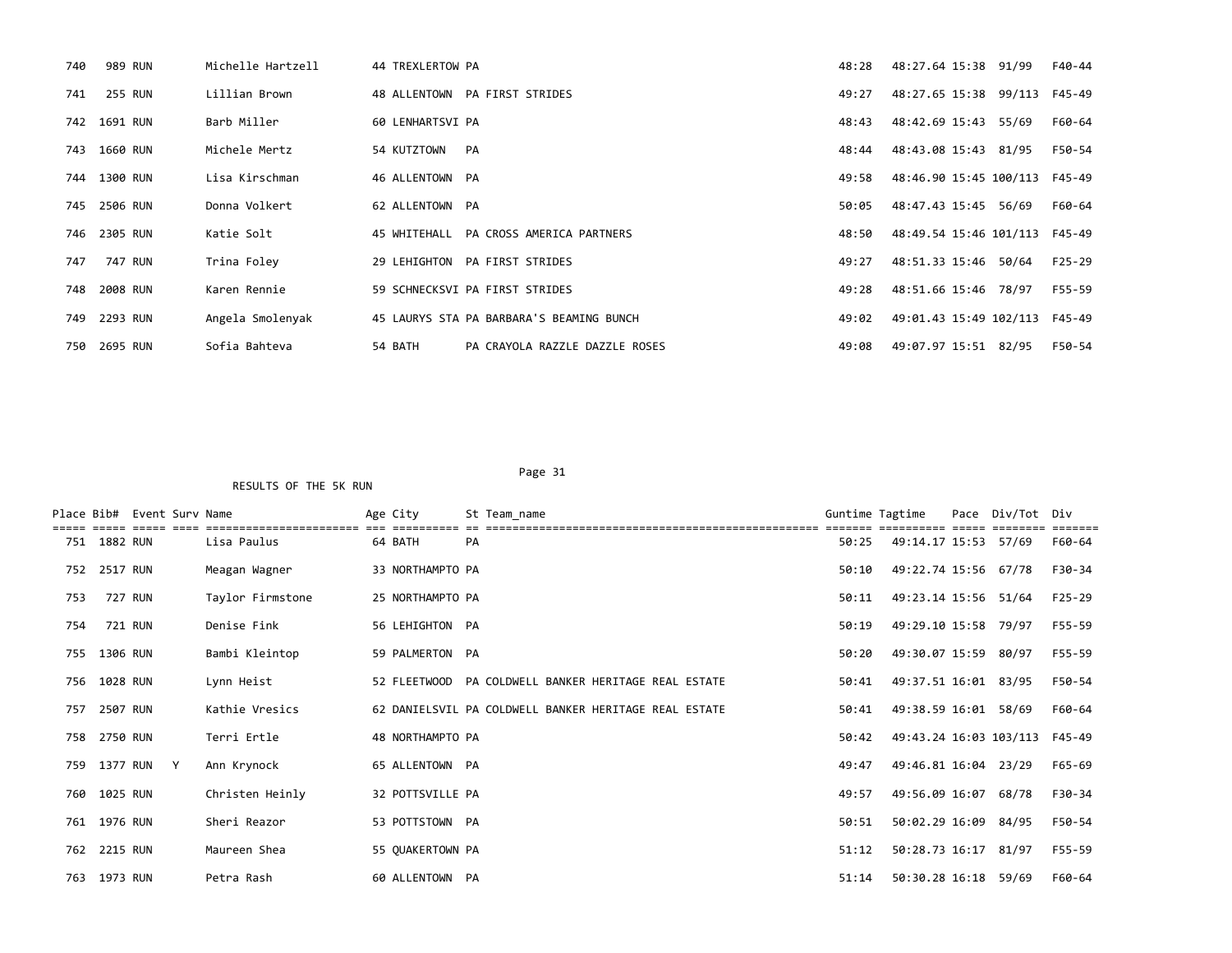| 764 | 993 RUN      | Sarah Hasker     | 36 NAZARETH     | PA                                     | 50:35 | 50:34.48 16:19 96/105 F35-39 |         |
|-----|--------------|------------------|-----------------|----------------------------------------|-------|------------------------------|---------|
|     | 765 2661 RUN | Melissa Yergey   | 35 MACUNGIE     | PA                                     | 50:38 | 50:37.53 16:20 97/105 F35-39 |         |
|     | 766 1362 RUN | Rachael Krause   | 21 DAYTON       | OH                                     | 51:46 | 50:50.70 16:25 17/18         | F20-24  |
|     | 767 2489 RUN | Maryann Vanya    | 65 BETHLEHEM PA |                                        | 51:33 | 51:04.07 16:29 24/29         | F65-69  |
|     | 768 2313 RUN | Mikie Souilliard |                 | 65 ALLENTOWN PA RAINY担 REBELS          | 51:33 | 51:04.15 16:29 25/29         | F65-69  |
| 769 | 917 RUN      | Rebecca Grover   |                 | 61 ALLENTOWN PA WE ARE DESTINY'S DIVAS | 52:28 | 51:19.22 16:34 60/69         | F60-64  |
|     | 770 2227 RUN | Nicole Sherman   | 38 NAZARETH     | PA DIRTY BLONDES                       | 52:36 | 51:33.77 16:38 98/105        | F35-39  |
|     | 771 2672 RUN | Tiffany Yurasits |                 | 41 SLATINGTON PA DIRTY BLONDES         | 52:37 | 51:34.03 16:39 92/99         | F40-44  |
|     | 772 2458 RUN | Katie Tully      |                 | 37 BREINIGSVI PA #MOMSTRONG            | 51:41 | 51:40.70 16:41 99/105 F35-39 |         |
|     | 773 2846 RUN | Karen Panik      |                 | 59 ALLENTOWN PA JOSH EARLY             | 51:42 | 51:41.14 16:41 82/97         | F55-59  |
|     | 774 1138 RUN | Addison Hughes   |                 | 11 BREINIGSVI PA #MOMSTRONG            | 51:43 | 51:42.16 16:41 47/54         | F14&UND |
| 775 | 803 RUN      | Patricia Garin   |                 | 66 WHITEHALL PA WE ARE DESTINY'S DIVAS | 53:14 | 52:04.69 16:48 26/29         | F65-69  |

|     |              | Place Bib# Event Surv Name |   |                   | Age City         |    | St Team name                            | Guntime Tagtime |                      | Pace Div/Tot Div |                    |
|-----|--------------|----------------------------|---|-------------------|------------------|----|-----------------------------------------|-----------------|----------------------|------------------|--------------------|
| 776 | 682 RUN      |                            |   | Mary Fabian       | 55 ALBURTIS      | PA |                                         | 53:11           | 52:10.70 16:50 83/97 |                  | F55-59             |
|     | 777 1670 RUN |                            |   | Lori-Ann Meyers   |                  |    | 57 PERKIOMENV PA AMANDA担 ARMY           | 53:16           | 52:29.89 16:57 84/97 |                  | F55-59             |
|     | 778 2525 RUN |                            |   | Jennifer Walmsley |                  |    | 25 COLLEGEVIL PA AMANDA担 ARMY           | 53:17           | 52:31.21 16:57 52/64 |                  | $F25 - 29$         |
|     | 779 1509 RUN |                            |   | Teresa Lynch      | 56 SCOTRUN       |    | PA COLDWELL BANKER HERITAGE REAL ESTATE | 53:49           | 52:35.30 16:58 85/97 |                  | F55-59             |
| 780 | 2858 RUN     |                            |   | Mya Rascoe        |                  |    | 6 NORTH WALE PA BB&T UNITED FOR WOMEN   | 53:51           | 52:46.00 17:02 48/54 |                  | <b>F14&amp;UND</b> |
|     | 781 1918 RUN |                            |   | Sara Pike         | 54 EMMAUS        | PA |                                         | 52:56           | 52:55.85 17:05 85/95 |                  | F50-54             |
| 782 | 474 RUN      |                            |   | Susan Cutlip      | 62 NAZARETH      | PA |                                         | 54:31           | 53:15.86 17:11 61/69 |                  | F60-64             |
|     | 783 1843 RUN |                            | Y | Becy Olesky       | 41 EASTON        | PA |                                         | 54:32           | 53:16.46 17:12 93/99 |                  | F40-44             |
|     | 784 2693 RUN |                            |   | Nancy Artley      | 67 ORWIGSBURG PA |    |                                         | 53:54           | 53:53.69 17:24 27/29 |                  | F65-69             |
|     | 785 2666 RUN |                            |   | Carrie Yocum      |                  |    | 51 ALLENTOWN PA THE PINKETTES           | 53:57           | 53:56.23 17:24 86/95 |                  | F50-54             |
| 786 |              | <b>278 RUN</b>             | Y | Amanda Burnand    |                  |    | 41 ZIONSVILLE PA GABBY'S GANG           | 56:23           | 54:07.08 17:28 94/99 |                  | F40-44             |
|     | 787 1114 RUN |                            | Y | Natalie Horn      | 58 MACUNGIE      |    | PA GABBY'S GANG                         | 55:37           | 54:09.59 17:29 86/97 |                  | F55-59             |
|     | 788 1558 RUN |                            |   | Bobbi Marler      | 51 EMMAUS        |    | PA GABBY'S GANG                         | 55:38           | 54:10.34 17:29 87/95 |                  | F50-54             |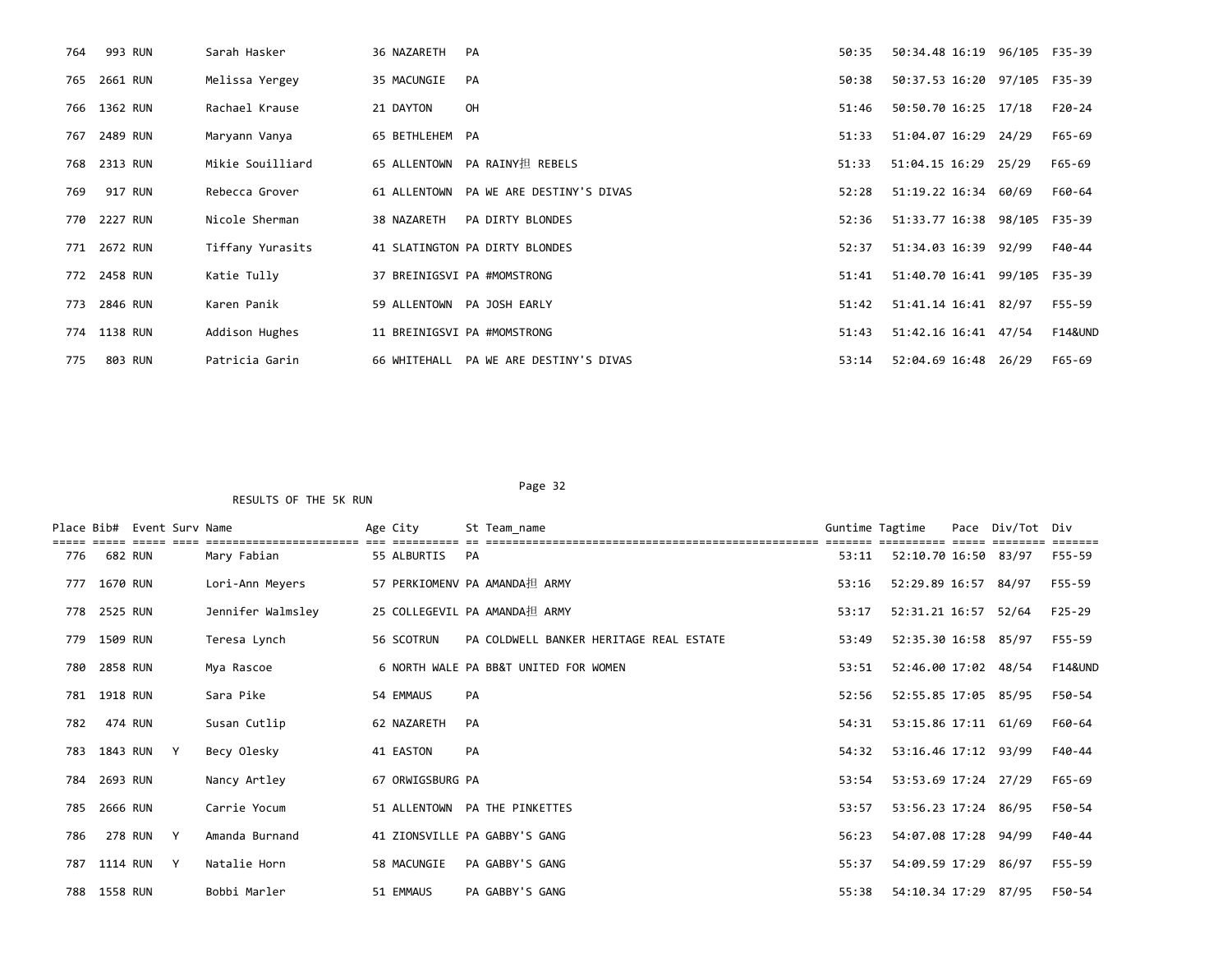| 789 | 2748 RUN     | Karen Elward       | 57 KEMPTON<br>PA                                      | 54:21 | 54:20.66 17:32 87/97          | F55-59             |
|-----|--------------|--------------------|-------------------------------------------------------|-------|-------------------------------|--------------------|
|     | 790 1590 RUN | Rebecca Mauser     | 30 NORTHAMPTO PA ST. LUKE'S UNIVERSITY HEALTH NETWORK | 55:44 | 54:26.08 17:34 69/78          | F30-34             |
| 791 | 691 RUN      | Carol Falteich     | 55 BETHLEHEM PA ST. LUKE'S UNIVERSITY HEALTH NETWORK  | 55:44 | 54:27.80 17:35 88/97          | F55-59             |
| 792 | 883 RUN      | Leslie Goodman     | PA<br>48 EASTON                                       | 55:44 | 54:29.75 17:35 104/113 F45-49 |                    |
|     | 793 2150 RUN | Courtney Schneider | 27 NORTHAMPTO PA                                      | 54:48 | 54:47.48 17:41 53/64          | F25-29             |
|     | 794 1738 RUN | Joanie Morana      | 52 SUMMIT HIL PA                                      | 54:50 | 54:49.14 17:42 88/95          | F50-54             |
|     | 795 2247 RUN | Emme Silsbee       | 9 OREFIELD<br>PA GABBY'S GANG                         | 57:08 | 54:49.34 17:42 49/54          | <b>F14&amp;UND</b> |
| 796 | 595 RUN      | Risa Donegan       | 63 MACUNGIE<br>PA                                     | 56:24 | 54:59.89 17:45 62/69          | F60-64             |
| 797 | 151 RUN      | Kris Bergey        | 49 LEHIGHTON PA                                       | 56:20 | 55:03.78 17:46 105/113 F45-49 |                    |
|     | 798 1580 RUN | Hollie Matejcek    | 30 WHITEHALL PA AMY'S ARMY                            | 55:05 | 55:04.49 17:46 70/78          | F30-34             |
|     | 799 1253 RUN | Morgan Kelly       | 28 WHITEHALL PA AMY'S ARMY                            | 55:05 | 55:04.70 17:47<br>54/64       | $F25-29$           |
|     | 800 2282 RUN | Beth Smith         | 41 NORTHAMPTO PA ST. LUKE'S UNIVERSITY HEALTH NETWORK | 56:20 | 55:04.71 17:47 95/99          | F40-44             |

|     |              | Place Bib# Event Surv Name |                  | Age City        | St Team name                                         | Guntime Tagtime |                               | Pace Div/Tot Div |                    |
|-----|--------------|----------------------------|------------------|-----------------|------------------------------------------------------|-----------------|-------------------------------|------------------|--------------------|
|     | 801 1723 RUN |                            | Laura Mitchell   | 31 BLANDON      | PA AMY'S ARMY                                        | 55:06           | 55:05.32 17:47 71/78          |                  | F30-34             |
| 802 | 419 RUN      |                            | Anne Constant    | 54 BETHLEHEM PA |                                                      | 56:20           | 55:05.79 17:47 89/95          |                  | F50-54             |
| 803 | 1792 RUN     |                            | Candace Neiman   |                 | 35 BOYERTOWN PA LEHIGH VALLEY CANCER INSTITUTE       | 56:26           | 55:20.82 17:52 100/105 F35-39 |                  |                    |
|     | 804 1794 RUN |                            | Samantha Neiman  |                 | 8 BOYERTOWN PA LEHIGH VALLEY CANCER INSTITUTE        | 56:28           | 55:23.05 17:52 50/54          |                  | <b>F14&amp;UND</b> |
| 805 | 2121 RUN     |                            | Ava Saylor       |                 | 14 NORRISTOWN PA DUNNE MANNING                       | 55:27           | 55:25.54 17:53 51/54          |                  | <b>F14&amp;UND</b> |
| 806 | 174 RUN      |                            | Kayla Birkmire   |                 | 12 LAFAYETTE PA DUNNE MANNING                        | 55:26           | 55:25.56 17:53 52/54          |                  | <b>F14&amp;UND</b> |
| 807 | 102 RUN      |                            | Susan Barrett    |                 | 33 BETHLEHEM PA CRAYOLA RAZZLE DAZZLE ROSES          | 55:32           | 55:31.30 17:55 72/78          |                  | F30-34             |
| 808 | 285 RUN      |                            | Nanette Busolits |                 | 59 ALLENTOWN PA ST. LUKE'S UNIVERSITY HEALTH NETWORK | 57:18           | 56:16.23 18:10 89/97          |                  | F55-59             |
| 809 | 284 RUN      |                            | Jill Busolits    |                 | 27 ALLENTOWN PA ST. LUKE'S UNIVERSITY HEALTH NETWORK | 57:19           | 56:16.99 18:10 55/64          |                  | $F25-29$           |
| 810 | 1489 RUN     |                            | Tammy Lonardo    |                 | 49 ALLENTOWN PA FIRST STRIDES                        | 57:34           | 56:22.58 18:12 106/113        |                  | F45-49             |
|     | 811 1055 RUN |                            | Tina Hertel      | 54 WHITEHALL    | <b>PA FIRST STRIDES</b>                              | 57:34           | 56:22.98 18:12 90/95          |                  | F50-54             |
| 812 | 156 RUN      |                            | Chrissy Beshaw   | 32 ALLENTOWN PA |                                                      | 56:24           | 56:23.42 18:12 73/78          |                  | F30-34             |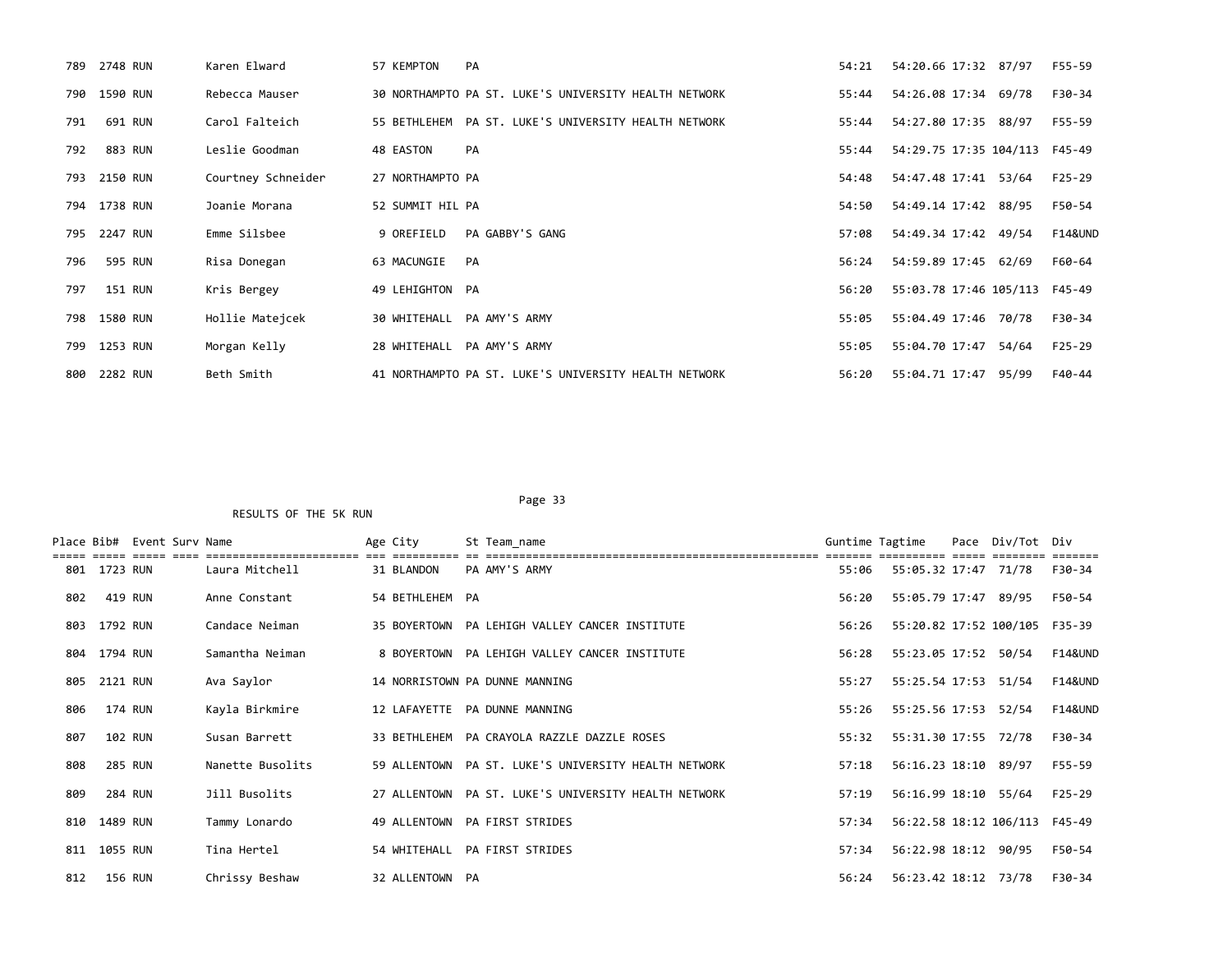|     | 813 2153 RUN   | Maria Scholler         | 78 ALLENTOWN PA FIRST STRIDES                                      | 57:35 | 56:23.71 18:12<br>5/5         | F75-79  |
|-----|----------------|------------------------|--------------------------------------------------------------------|-------|-------------------------------|---------|
|     | 814 927 RUN    | Elizabeth Gulla        | 26 COOPERSBUR PA TEAM FEARLESS                                     | 56:24 | 56:23.92 18:12 56/64          | F25-29  |
| 815 | 14 RUN         | Robin Adams            | 47 BETHLEHEM PA TEAM FEARLESS                                      | 56:25 | 56:24.15 18:12 107/113 F45-49 |         |
|     | 816 1015 RUN Y | Beth Heffernan         | 46 BETHLEHEM PA TEAM FEARLESS                                      | 56:25 | 56:24.60 18:12 108/113 F45-49 |         |
| 817 | 928 RUN        | Kristine Gulla         | 29 NICEVILLE FL TEAM FEARLESS                                      | 56:25 | 56:24.61 18:12 57/64 F25-29   |         |
| 818 | 929 RUN        | Theresa Gulla          | 22 COOPERSBUR PA DUNNE MANNING                                     | 56:25 | 56:24.76 18:12 18/18          | F20-24  |
| 819 | 856 RUN        | Jen Gibbs              | 44 ALLENTOWN PA CANCER SUPPORT COMMUNITY OF THE GREATER LEHIGH VAL | 56:26 | 56:25.09 18:12 96/99          | F40-44  |
|     | 820 1389 RUN   | Stacey Kuntzman        | 34 COOPERSBUR PA                                                   | 56:26 | 56:25.55 18:13 74/78          | F30-34  |
|     | 821 1387 RUN   | Adeline Kuntzman       | 10 CENTER VAL PA                                                   | 56:27 | 56:26.51 18:13 53/54          | F14&UND |
|     | 822 1981 RUN   | Melissa Reed           | 55 ALLENTOWN PA PLANNED PARENTHOOD KEYSTONE                        | 56:47 | 56:46.53 18:19 90/97          | F55-59  |
|     | 823 2134 RUN   | Colleen Schenkenberger | 55 BREINIGSVI PA GABBY'S GANG                                      | 59:08 | 56:50.95 18:21 91/97          | F55-59  |
|     | 824 1474 RUN   | Christine Lewis        | 45 MACUNGIE<br>PA GABBY'S GANG                                     | 59:05 | 57:27.18 18:32 109/113 F45-49 |         |
|     | 825 2306 RUN   | Melissa Solt           | 48 WALNUTPORT PA GABBY'S GANG                                      | 59:05 | 57:27.29 18:33 110/113 F45-49 |         |

| Place Bib# |              | Event Surv Name |              |                  | Age City        |    | St Team name                                    | Guntime Tagtime |                      | Pace Div/Tot Div              |          |
|------------|--------------|-----------------|--------------|------------------|-----------------|----|-------------------------------------------------|-----------------|----------------------|-------------------------------|----------|
|            | 826 1172 RUN |                 | Y            | Yvonne Jackowski | 72 MACUNGIE     |    | PA GABBY'S GANG                                 | 59:04           | 57:33.47 18:35       | 9/11                          | F70-74   |
| 827        | 2943 RUN     |                 |              | Alyssa Evers     | 29 MACUNGIE     | PA |                                                 | 59:07           | 57:35.90 18:35 58/64 |                               | $F25-29$ |
| 828        | 1023 RUN     |                 |              | Debbie Heim      | 49 MACUNGIE     |    | PA GABBY'S GANG                                 | 59:07           |                      | 57:36.19 18:35 111/113 F45-49 |          |
| 829        | 2929 RUN     |                 |              | Eleanor McAfee   |                 |    | 56 BREINIGSVI PA DOTTIE'S BUTTERFLIES           | 59:27           | 58:19.52 18:49 92/97 |                               | F55-59   |
| 830        | 879 RUN      |                 |              | Evelyn Gonzaga   | 70 MACUNGIE     | PA |                                                 | 1:00:01         | 58:36.20 18:55 10/11 |                               | F70-74   |
| 831        |              | 614 RUN         |              | Dorie Drummer    | 85 MACUNGIE     |    | PA DOTTIE'S BUTTERFLIES                         | 59:44           | 58:36.52 18:55       | 1/1                           | F80+     |
| 832        | 2644 RUN     |                 |              | Michele Wydock   | 58 COPLAY       |    | PA AMY'S ARMY                                   | 59:00           | 58:59.09 19:02 93/97 |                               | F55-59   |
| 833        | 1690 RUN     |                 | $\mathsf{Y}$ | Amy Miller       |                 |    | 30 NORTHAMPTO PA AMY'S ARMY                     | 59:00           | 58:59.94 19:02 75/78 |                               | F30-34   |
|            | 834 2193 RUN |                 |              | Meghan Seifert   | 27 BETHLEHEM PA |    |                                                 | 59:01           | 59:00.07 19:02 59/64 |                               | $F25-29$ |
| 835        | 2818 RUN     |                 |              | Jeanne Liedtka   | 50 BERWYN       | PA |                                                 | 1:00:16         | 59:11.22 19:06 91/95 |                               | F50-54   |
| 836        | 2892 RUN     |                 |              | Yvonne Taylor    | 51 BERWYN       | PA |                                                 | 1:00:22         | 59:20.06 19:09       | 92/95                         | F50-54   |
| 837        | 1577 RUN     |                 |              | Elizabeth Masich |                 |    | 51 BLOOMSBURG PA LEHIGH VALLEY CANCER INSTITUTE | 1:00:43         | 59:20.61 19:09 93/95 |                               | F50-54   |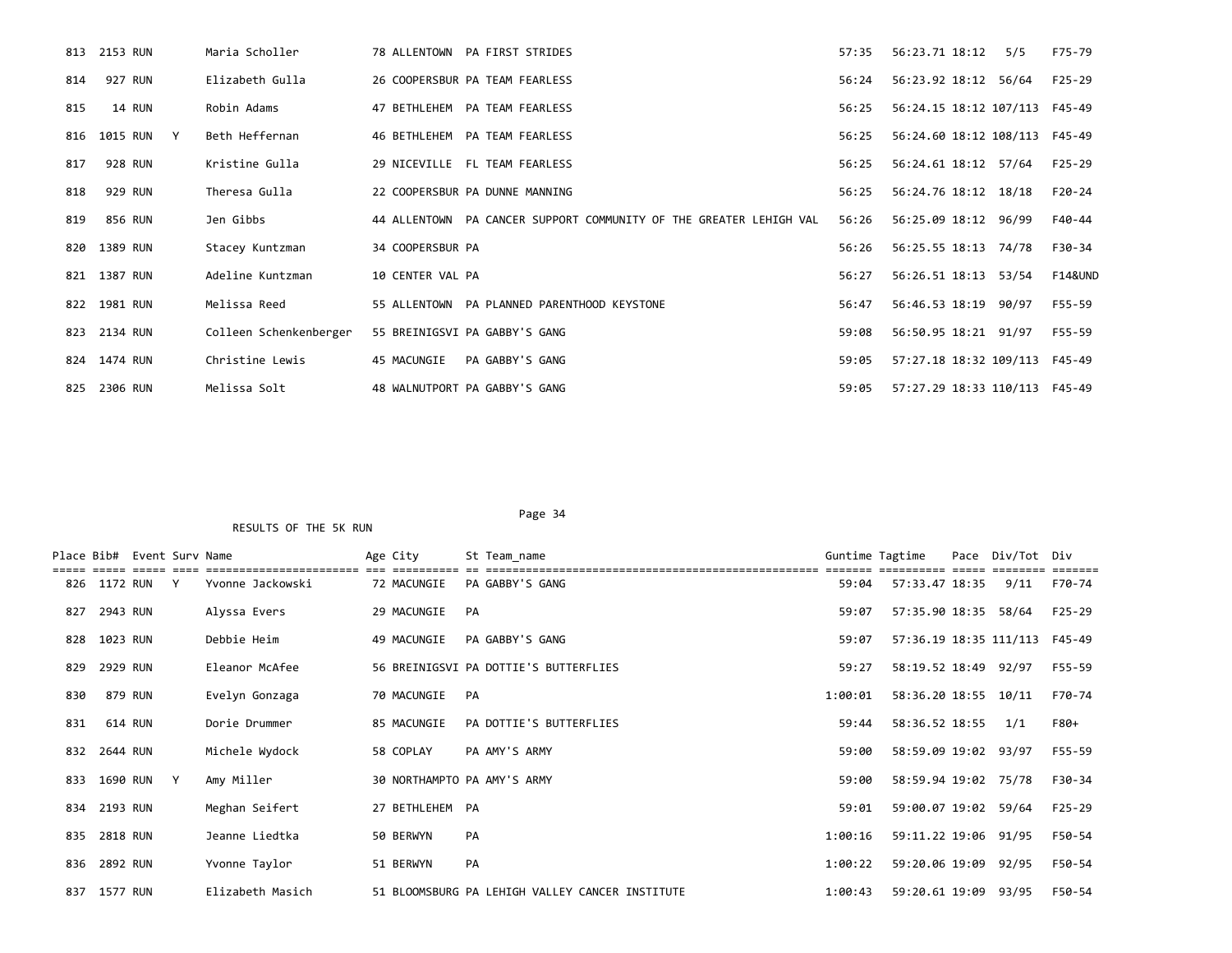| 838 | 242 RUN        | Alison Briggs     | 65 NESCOPECK PA LEHIGH VALLEY CANCER INSTITUTE   | 1:00:43 | 59:20.78 19:09                 | 28/29 | F65-69   |
|-----|----------------|-------------------|--------------------------------------------------|---------|--------------------------------|-------|----------|
| 839 | 2068 RUN       | Susan Ross        | VA LEHIGH VALLEY CANCER INSTITUTE<br>60 OILVILLE | 1:00:45 | 59:21.11 19:09 63/69           |       | F60-64   |
| 840 | 2447 RUN       | Denise Treven     | 56 BLOOMSBURG PA LEHIGH VALLEY CANCER INSTITUTE  | 1:00:45 | 59:21.32 19:09 94/97           |       | F55-59   |
| 841 | 103 RUN        | Toni Barrile      | 60 BLOOMSBURG PA LEHIGH VALLEY CANCER INSTITUTE  | 1:00:44 | 59:21.78 19:09 64/69           |       | F60-64   |
| 842 | 263 RUN        | Virginia Brunozzi | 55 BLOOMSBURG PA LEHIGH VALLEY CANCER INSTITUTE  | 1:00:45 | 59:21.91 19:09 95/97           |       | F55-59   |
|     | 843 1496 RUN Y | Kathy Lowe        | 61 BLOOMSBURG PA LEHIGH VALLEY CANCER INSTITUTE  | 1:00:45 | 59:22.70 19:10 65/69           |       | F60-64   |
| 844 | 347 RUN        | Mary Chamuris     | 62 BLOOMSBURG PA LEHIGH VALLEY CANCER INSTITUTE  | 1:00:44 | 59:24.54 19:10                 | 66/69 | F60-64   |
|     | 845 1451 RUN   | Jacklyn Leitzel   | 61 BLOOMSBURG PA LEHIGH VALLEY CANCER INSTITUTE  | 1:00:43 | 59:25.11 19:11 67/69           |       | F60-64   |
|     | 846 2281 RUN   | Andrea Smith      | 36 OUAKERTOWN PA LEHIGH VALLEY CANCER INSTITUTE  | 1:00:40 | 59:31.72 19:13 101/105 F35-39  |       |          |
| 847 | 665 RUN        | Devon Ervin       | 29 BETHLEHEM PA LEHIGH VALLEY CANCER INSTITUTE   | 1:00:40 | 59:31.91 19:13                 | 60/64 | $F25-29$ |
|     | 848 1151 RUN   | Tiffany Hunker    | 34 BETHLEHEM PA                                  | 59:39   | 59:38.15 19:15 76/78           |       | F30-34   |
|     | 849 1893 RUN   | Kayla Perkowski   | 29 SLATINGTON PA PETERS ELEMENTARY               |         | 1:00:33 1:00:32.79 19:32 61/64 |       | $F25-29$ |
| 850 | 670 RUN        | Jenna Eustice     | 30 BETHLEHEM PA                                  |         | 1:00:33 1:00:32.79 19:32 77/78 |       | F30-34   |

|     |              | Place Bib# Event Surv Name |                  | Age City                   | St Team_name                           | Guntime Tagtime                         | Pace Div/Tot Div |          |
|-----|--------------|----------------------------|------------------|----------------------------|----------------------------------------|-----------------------------------------|------------------|----------|
|     | 851 1049 RUN |                            | Karen Herman     | 54 ALLENTOWN PA TEAM JUDI  |                                        | 1:00:35 1:00:34.32 19:33 94/95          |                  | F50-54   |
|     | 852 1010 RUN |                            | Michelle Heckman | <b>30 SLATINGTON PA</b>    |                                        | 1:00:35 1:00:34.59 19:33 78/78          |                  | F30-34   |
|     | 853 1813 RUN |                            | Lori Nicholas    |                            | 51 ALLENTOWN PA BB&T UNITED FOR WOMEN  | 1:00:49 1:00:48.54 19:37 95/95          |                  | F50-54   |
|     | 854 2278 RUN |                            | Jill Smale       |                            | 55 CENTER VAL PA BB&T UNITED FOR WOMEN | 1:00:49 1:00:48.63 19:37 96/97          |                  | F55-59   |
| 855 | 650 RUN      |                            | Nicole Eichman   |                            | 29 BETHLEHEM PA BB&T UNITED FOR WOMEN  | 1:00:53 1:00:52.15 19:39 62/64          |                  | $F25-29$ |
|     | 856 1861 RUN |                            | Isamar Ortiz     | 27 BETHLEHEM PA            |                                        | 1:02:30 1:01:15.75 19:46 63/64          |                  | $F25-29$ |
|     | 857 1734 RUN |                            | Dorren Morales   | 44 ALLENTOWN PA            |                                        | 1:02:29 1:01:16.23 19:46 97/99          |                  | F40-44   |
|     | 858 1825 RUN |                            | Cheryl Novak     | 70 ALLENTOWN PA            |                                        | 1:01:38 1:01:37.19 19:53 11/11          |                  | F70-74   |
| 859 | 2876 RUN     |                            | Madeline Sebiri  | 17 MORRISTOWN NJ           |                                        | 1:02:21 1:02:20.49 20:07 35/35          |                  | F15-19   |
|     | 860 2587 RUN |                            | Ivy Wetherell    | 35 DANIELSON CT TEAM LEESA |                                        | 1:03:07 1:03:06.76 20:22 102/105 F35-39 |                  |          |
|     | 861 1367 RUN |                            | Roxi Kringle     | 61 BETHLEHEM PA TEAM LEESA |                                        | 1:03:07 1:03:06.96 20:22 68/69          |                  | F60-64   |